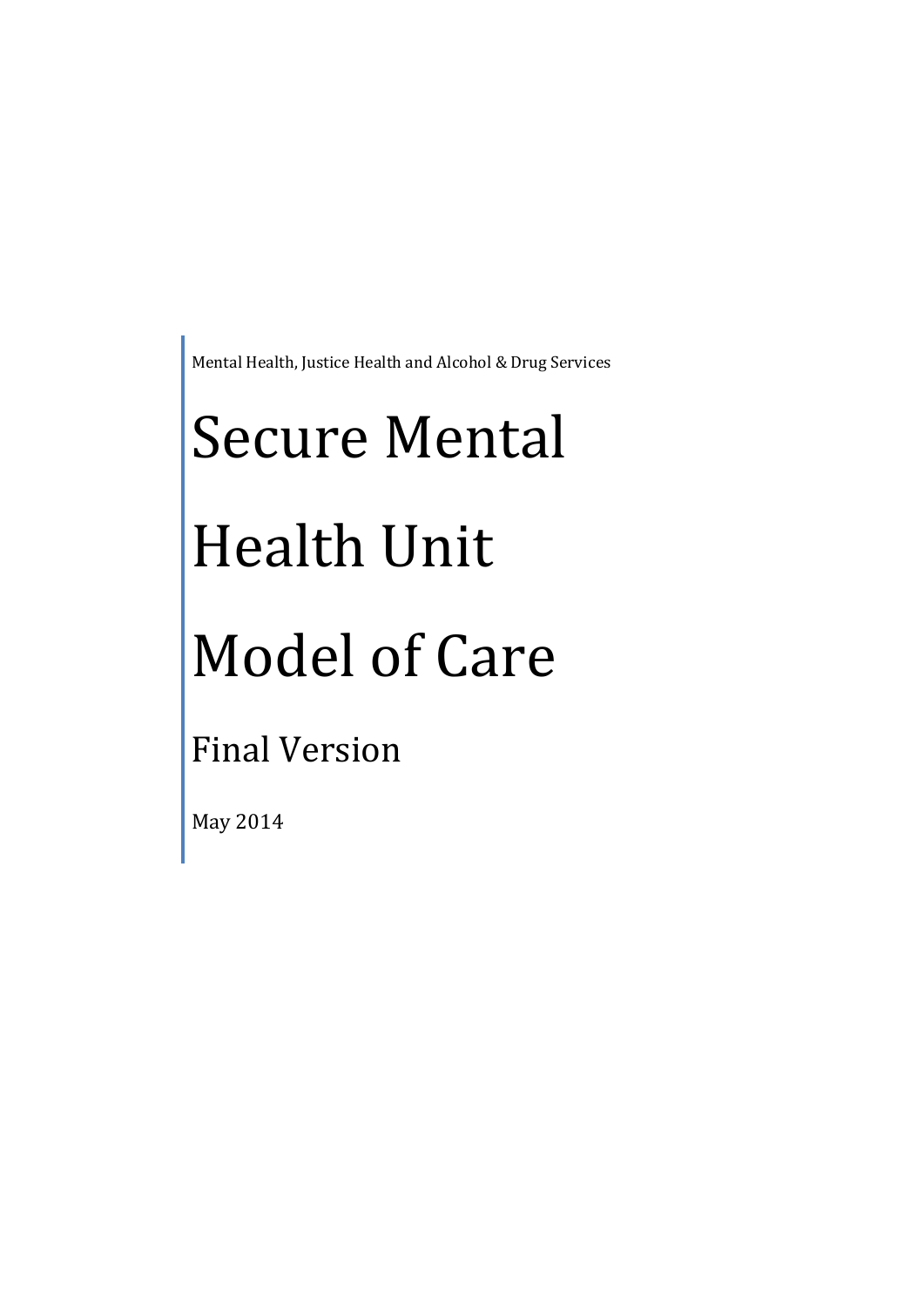# <span id="page-1-0"></span>**Abbreviations**

| AMHU           | <b>Adult Mental Health Unit</b>                             |
|----------------|-------------------------------------------------------------|
| <b>ACT</b>     | <b>Australian Capital Territory</b>                         |
| <b>ACTAS</b>   | <b>ACT Ambulance Service</b>                                |
| <b>ACTCS</b>   | <b>ACT Corrective Services</b>                              |
| ADS            | Alcohol and Drug Service                                    |
| <b>AFP</b>     | <b>Australian Federal Police</b>                            |
| AMC            | Alexander Maconochie Centre                                 |
| <b>BYJC</b>    | <b>Bimberi Youth Justice Centre</b>                         |
| <b>CALD</b>    | <b>Culturally and Linguistically Diverse</b>                |
| CH&HS          | Canberra Hospital and Health Services                       |
| <b>FMH</b>     | <b>Forensic Mental Health</b>                               |
| <b>FMHS</b>    | <b>Forensic Mental Health Services</b>                      |
| <b>FTO</b>     | <b>Forensic Treatment Order</b>                             |
| <b>MDT</b>     | <b>Multidisciplinary Team</b>                               |
| <b>MHAU</b>    | Mental Health Assessment Unit                               |
| <b>MHJHADS</b> | Mental Health, Justice Health and Alcohol and Drug Services |
| MoC            | Model of Care                                               |
| PDC            | <b>Periodic Detention Centre</b>                            |
| <b>PTO</b>     | <b>Psychiatric Treatment Order</b>                          |
| SMHU           | Secure Mental Health Unit                                   |
| <b>UCPH</b>    | University of Canberra Public Hospital                      |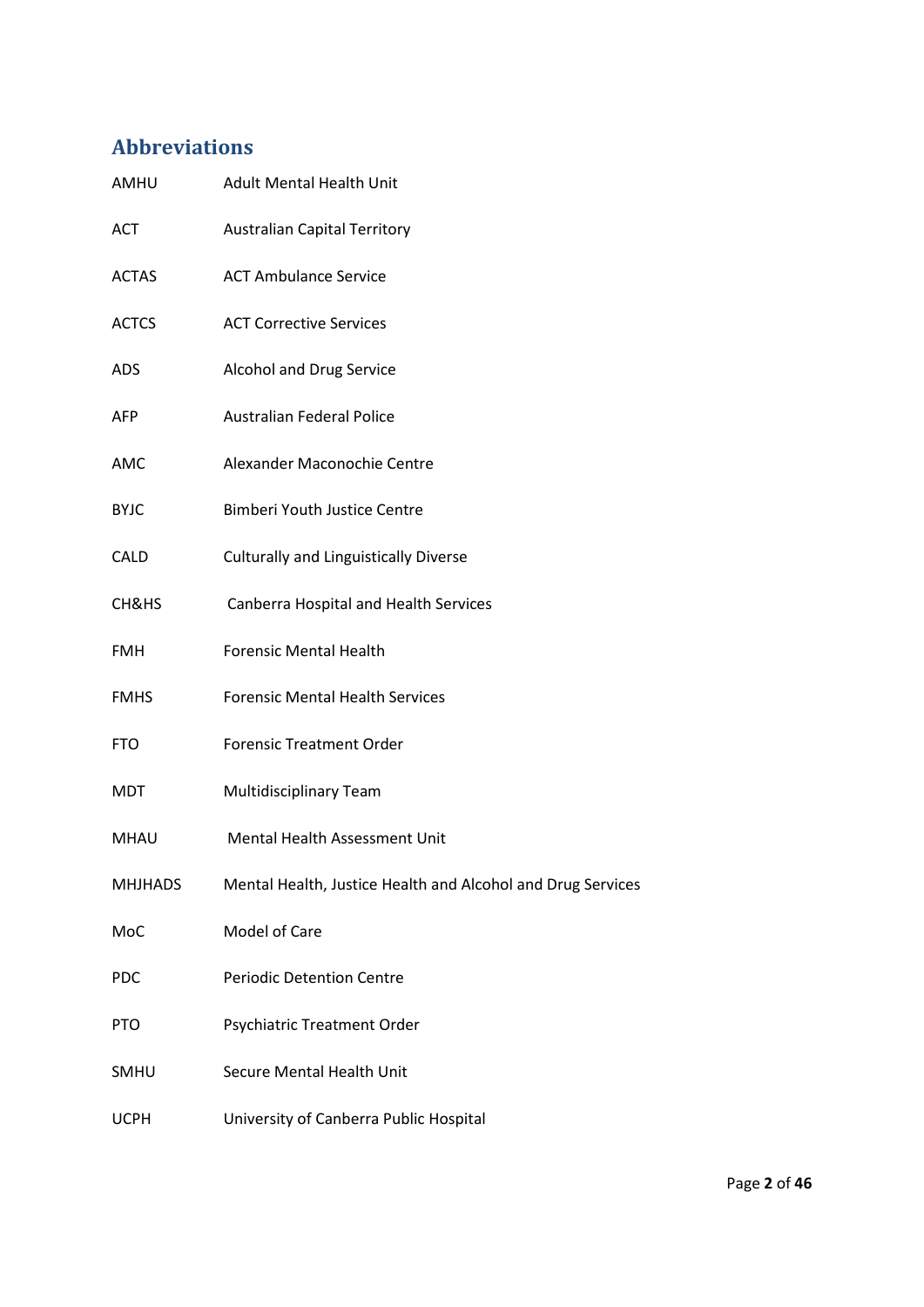# <span id="page-2-0"></span>**Contents**

| 1. |       |  |              |  |
|----|-------|--|--------------|--|
| 2. |       |  |              |  |
| 3. |       |  |              |  |
|    |       |  |              |  |
|    |       |  |              |  |
|    |       |  |              |  |
|    |       |  |              |  |
|    |       |  |              |  |
| 4. |       |  |              |  |
|    | 4.1.1 |  |              |  |
|    | 4.1.2 |  |              |  |
|    | 4.1.3 |  |              |  |
|    |       |  |              |  |
|    | 4.2.1 |  |              |  |
|    | 4.2.2 |  |              |  |
|    |       |  |              |  |
|    |       |  |              |  |
| 5. |       |  |              |  |
| 6. |       |  |              |  |
|    |       |  |              |  |
|    |       |  |              |  |
|    |       |  |              |  |
|    |       |  | Page 3 of 46 |  |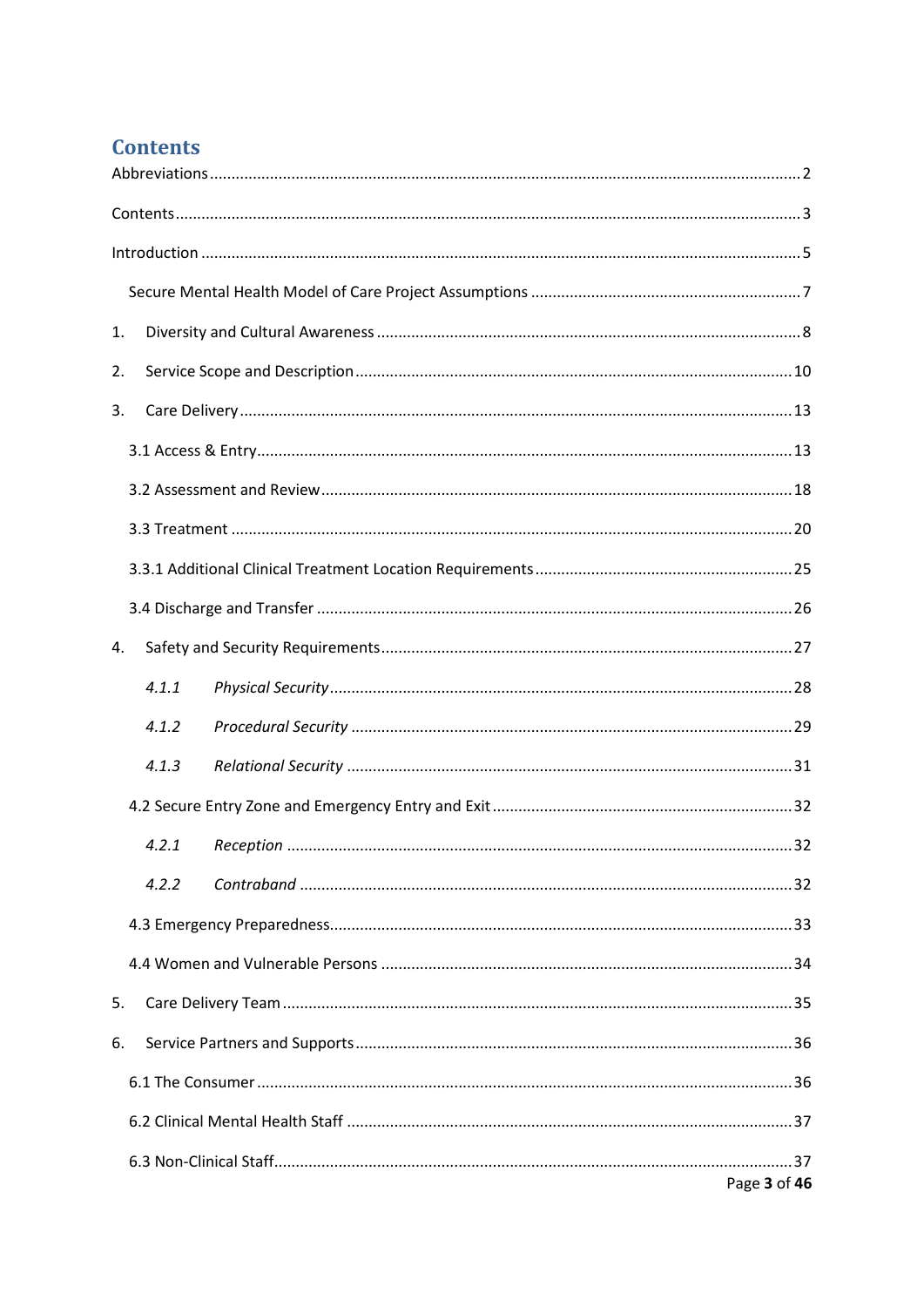| 7. |  |  |
|----|--|--|
|    |  |  |
|    |  |  |
|    |  |  |
|    |  |  |
|    |  |  |
|    |  |  |
|    |  |  |
|    |  |  |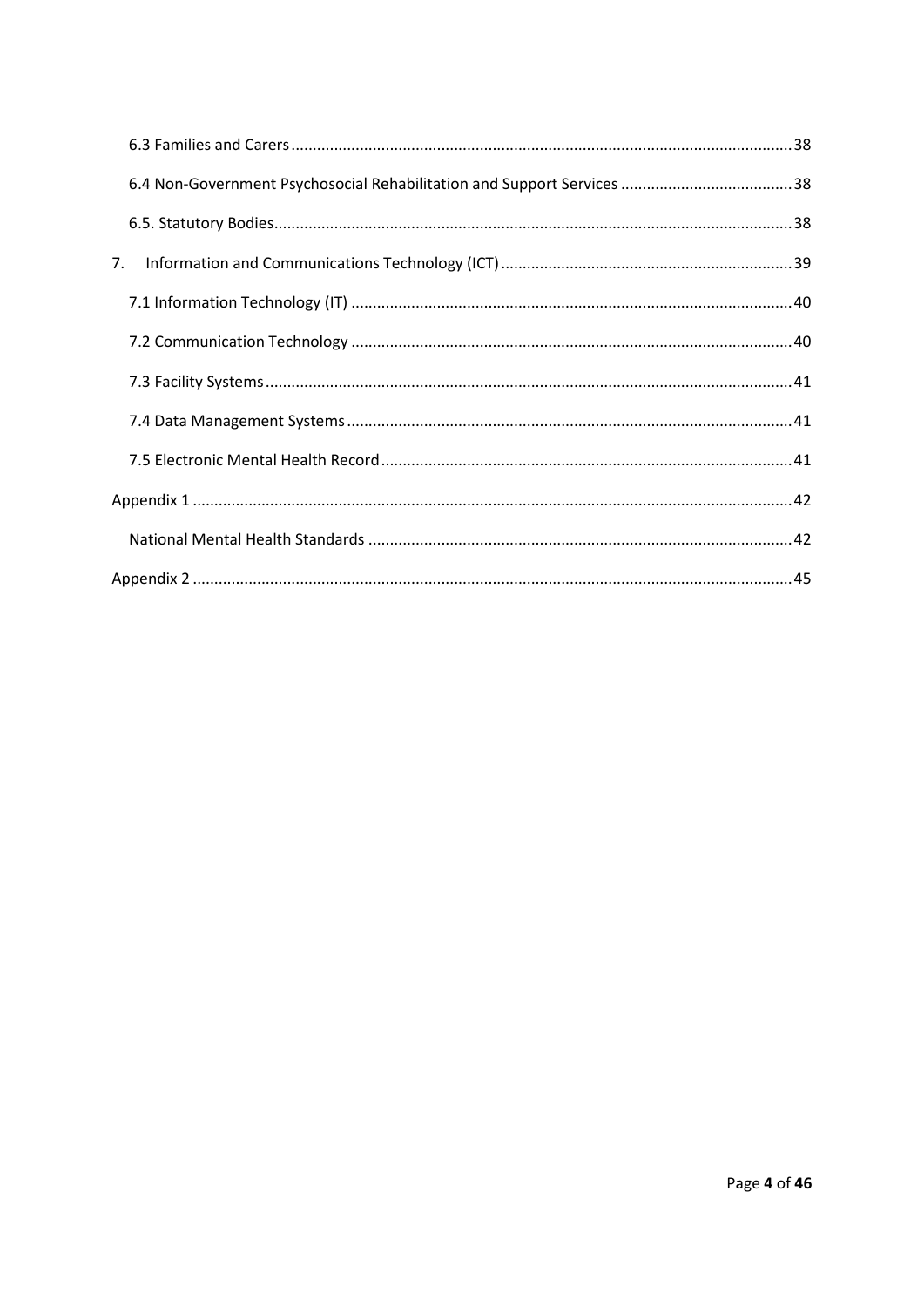## <span id="page-4-0"></span>**Introduction**

The ACT Government is embarking on a new health infrastructure project to build a Secure Mental Health Unit (SMHU). This facility will respond to the needs of mental health consumers who are or are likely to become involved with the criminal justice system (forensic) and for those civil consumers who cannot be treated in a less restrictive environment. The SMHU will form part of an integrated care pathway for those who need care and treatment as a result of their mental illness and associated co-morbidity.

This facility will provide a safe clinical and therapeutic environment for people who may be characterised as complex, often difficult to treat and are of serious ongoing risk to themselves or others.

The care and treatment provided will be based on assessed need and mental health recovery principles.

This document outlines the Model of Care (MoC) for the SMHU. It seeks to ensure that the approach to care, treatment, recovery, security and a person's requirements for privacy and dignity are considered within the guiding principles of *the ACT Human Rights Act 2004* and the *Mental Health (Treatment and Care) Act 1994*. ACT mental health legislation aims to protect, promote and improve the lives and overall mental health and wellbeing of ACT citizens. It requires that treatment and care should be provided in the least restrictive environment. The MoC promotes care, security and treatment that is lawful, reasonable and proportionate. These principles guide the core components of this MoC.

It should also be noted that the *Mental Health (Treatment and Care) Act 1994* is currently under review. This review, undertaken by the ACT Health Directorate and the Justice and Community Safety Directorate, aims to ensure the ACT Mental Health Act will meet the needs of our community and bring Canberra's legislation into line with important mental health reforms happening here and in other Australian states and globally. The MoC will reflect the new principles and amendments of the ACT Mental Health Act.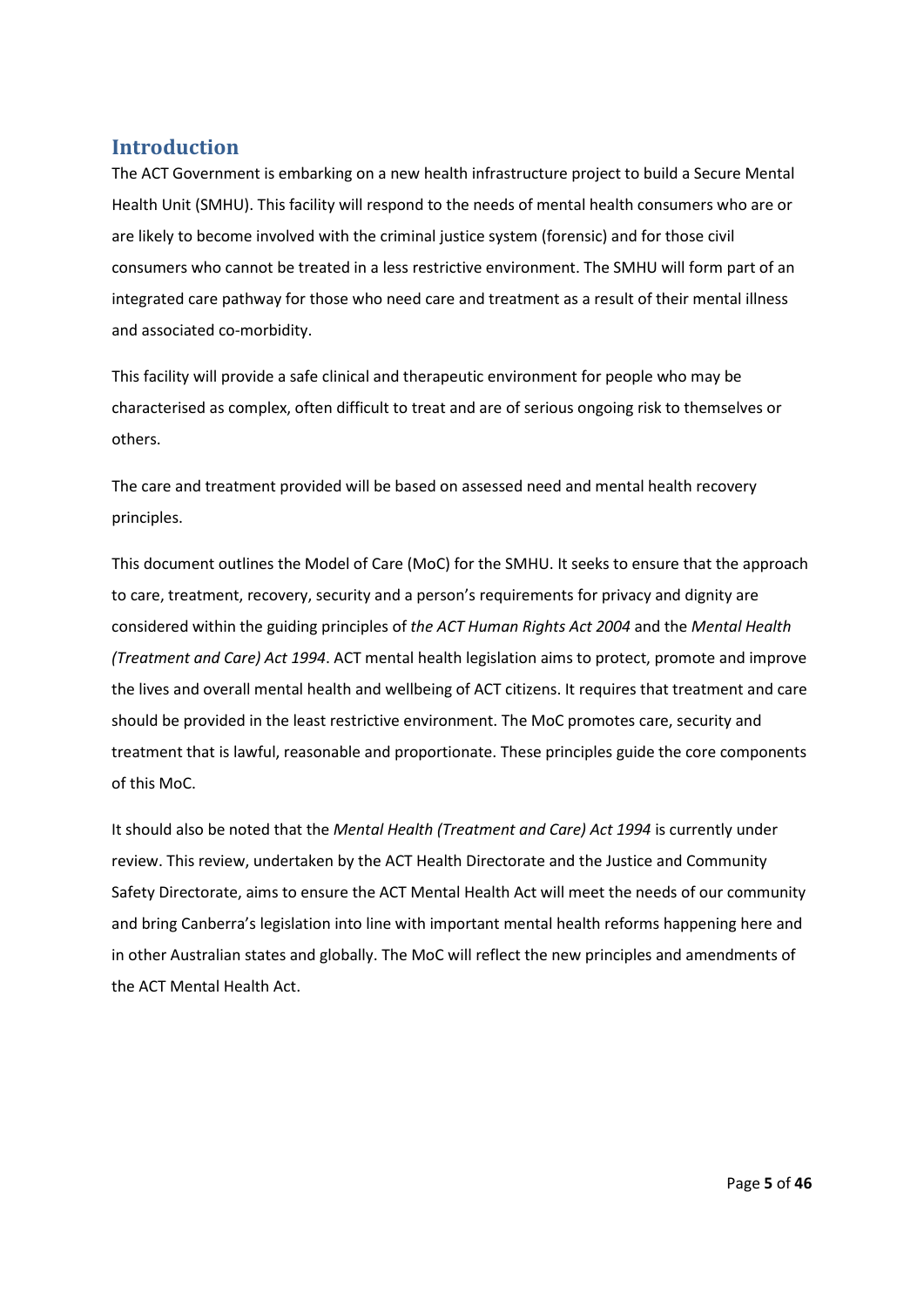## **Key Motivators for the Building of a Secure Mental Health Unit**

There has been a long term demand for secure mental health care in the ACT to supplement existing forensic and non forensic (civil) mental health services. People detained within the justice system who are acutely mentally ill currently have limited access to facilities for their treatment. There is also a narrow capacity to manage the higher risk of those who have been found to be not guilty by reason of mental impairment (due to mental illness) who require rehabilitative care.

The term mental impairment as it is and applied within the justice system has in recent years raised issues as to the perceived need for a secure mental health service and has been the subject of comment in Annual Reports within the criminal justice and health systems as well as the ACT Human Rights Commission.

As well as secure mental health care there is also need to provide low secure and longer term inpatient care for people who have unremitting and severe symptoms of mental illness or disorder and associated behaviour disturbance and are unable to be safely or adequately treated in less restrictive settings.

There are a number of additional guiding documents that have motivated the need for the building of a SMHU. These include:

- The first annual Report Card of the National Mental Health Commission 2012 with key recommendations including: *Increase access to timely and appropriate mental health services and support*
- Human Rights Audit on the Operation of ACT Correctional Facilities under *Corrections Management Act 2007* with key recommendations for the delivery of mental health services in correctional centres
- ACT Human Rights Commission 2011-2012 Annual Report concerns raised regarding no forensic mental health facility
- The ACT Adult Corrections Health Service Plan 2008-2012 outlines clear strategies and outcomes for individuals with mental illness involved in the justice system. The Plan is based on a comprehensive study of the forensic mental health needs in the ACT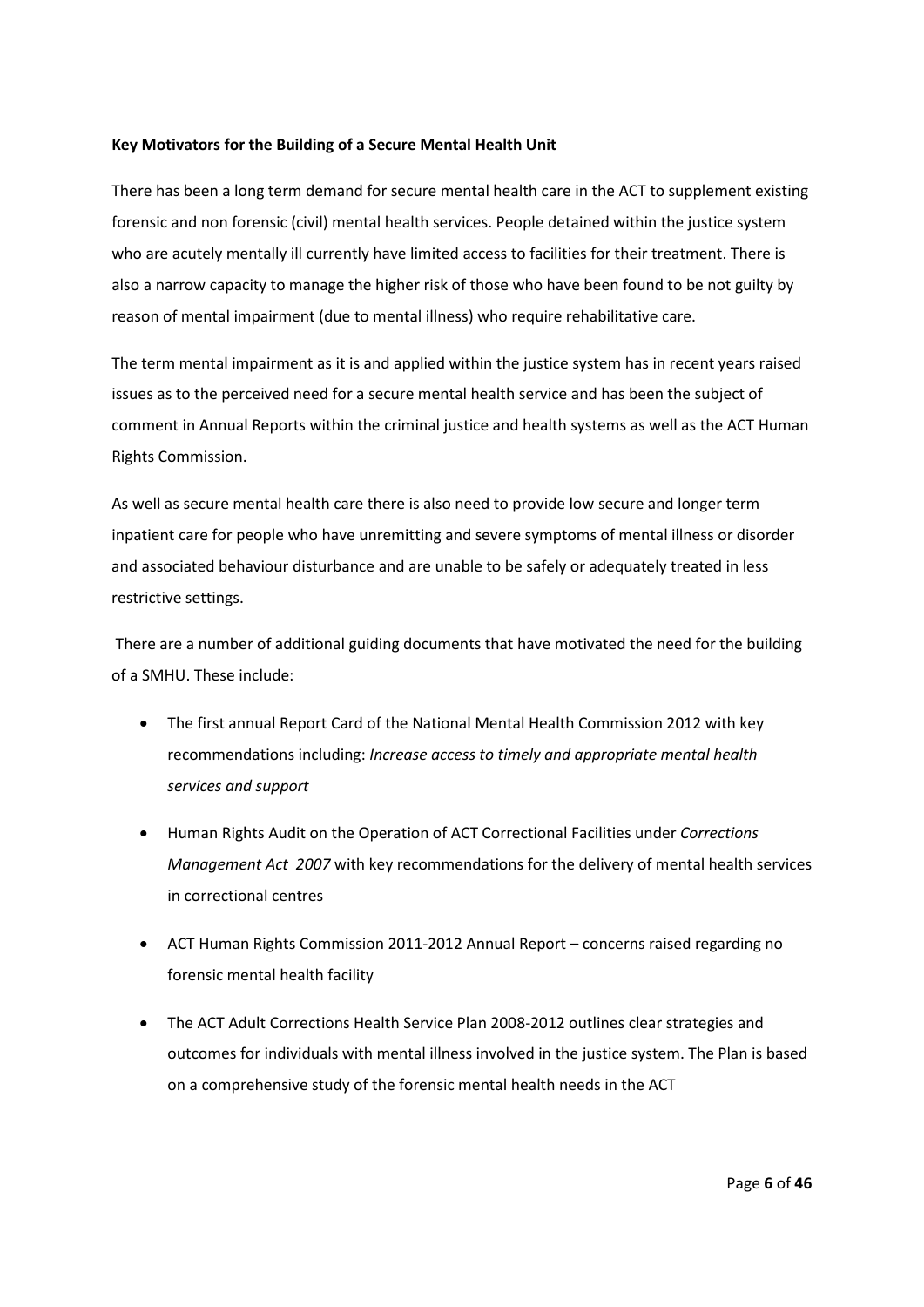- Health Infrastructure Program initiatives for a secure mental health inpatient unit as identified in the ACT Mental Health Services Plan 2009-2014
- Review of Options for ACT Secure Mental Health Unit April 2012, Prepared by Victorian Institute of Forensic Mental Health
- ACT Comorbidity (Mental Health and Alcohol, Tobacco or Other Drug Problems) Strategy 2012-2014
- National Statement of Principles for Forensic Mental Health 2006
- National Mental Health Standards 2010 (see *Appendix 1*)
- 1991 Royal Commission into Aboriginal Deaths in Custody
- The Report of the National Enquiry into the Human Rights of People with Mental Illness (Burdekin) 1993

## <span id="page-6-0"></span>**Secure Mental Health Model of Care Project Assumptions**

The ACT Government's Review of *the Mental Health (Treatment and Care) Act 1994* is well advanced, with a Bill expected to be finalised in 2014. The SMHU MoC is based on the assumption that key amendments as documented in the second exposure draft of the *Mental Health (Treatment and Care) Act 1994* will be in effect when the SMHU is operational.

Another key assumption of this document is that where detainees are transferred from a correction facility to the SMHU, the Chief Psychiatrist will assume legal custody to detain that person within the SMHU. Where the person continues to be subject to a warrant of imprisonment or a warrant of remand in custody, they will be returned to the custody of the Justice and Community Safety Director-General under the *Corrections Management Act 2007* when they no longer require inpatient care at the SMHU.

Currently, people who require a mental health assessment pursuant to Section 309 of the *Crimes Act 1900* are transferred to the Mental Health Assessment Unit (MHAU). This procedure will not change with the building of the SMHU.

The final assumption relates to the provision of high secure mental health treatment and care. The SMHU will provide care and treatment for those requiring medium to low secure care. People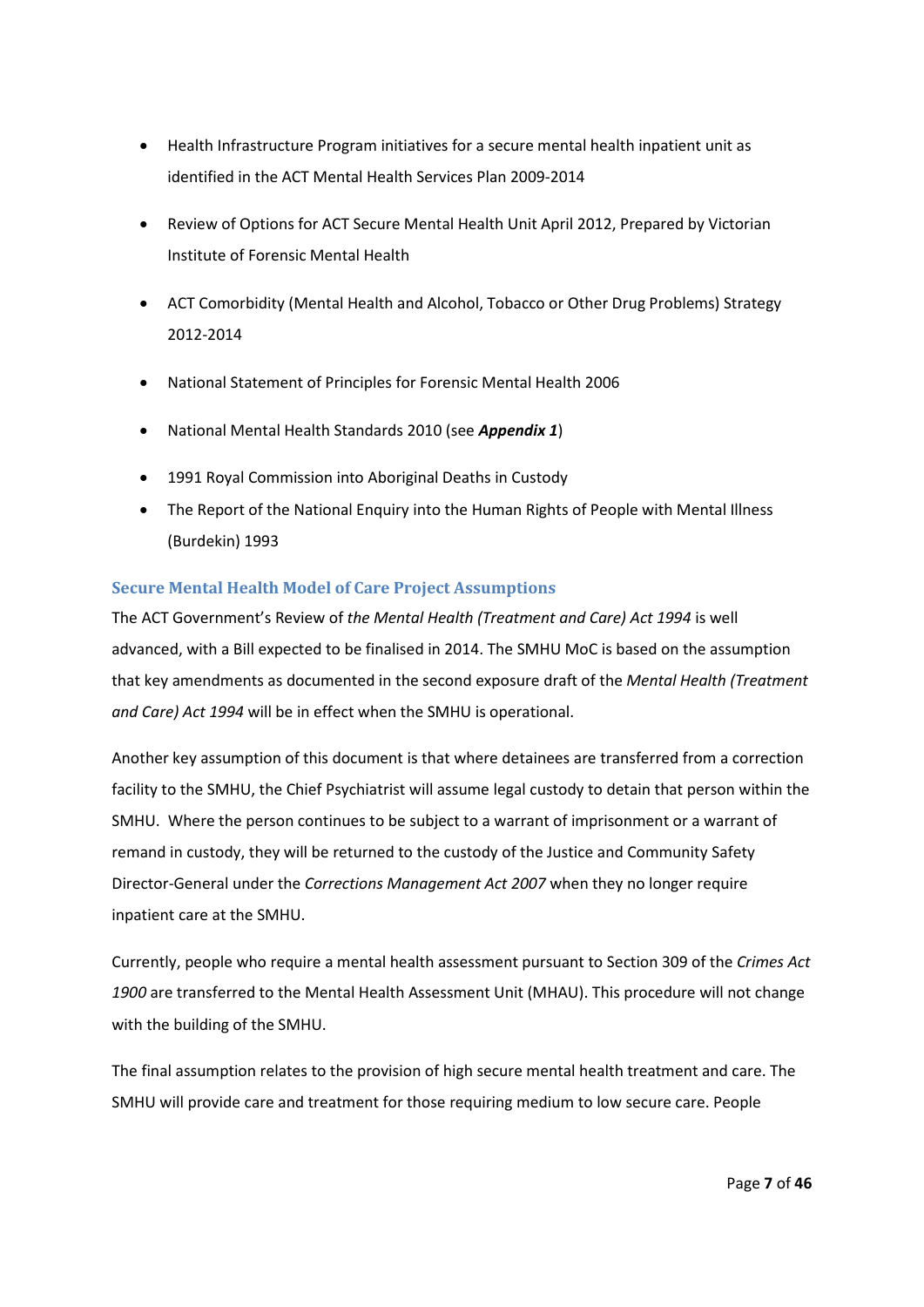requiring mental health treatment in a high secure environment will be transferred to an interstate facility where that care can be provided.

## <span id="page-7-0"></span>**1. Diversity and Cultural Awareness**

Each person is an individual with rights to respect, dignity and privacy. Cultural and gender sensitivity is required for people who identify with various cultural and/or ethic groups or have diverse family and social networks, educational backgrounds, religion, belief systems or sociopolitical views. Establishing a positive therapeutic relationship between the person, staff and the facility is more likely when the person feels their beliefs, values and practices are understood and respected by those caring for them.

## **Aboriginal and Torres Strait Islander People and the Secure Mental Health Unit**

The historical and contemporary context and conditions, within which Aboriginal people live, including the loss of country, have made it difficult to attain and sustain good health and wellbeing for many. Aboriginal and Torres Strait Islander peoples regard social and emotional well-being holistically, therefore the interplay of psychological, environmental, economic, biological and social factors that influence mental wellness and illness are considerable for Aboriginal and Torres Strait Islander people. Over-representation in the ACT justice system place Aboriginal ACT residents at much higher risk of health disadvantage and social strain than non-Aboriginal ACT residents.

## **Culturally and Linguistically Diverse (CALD) People and the Secure Mental Health Unit**

It is generally accepted that people from CALD backgrounds can experience a range of complex issues. Some of these issues include discrimination, social isolation, keeping a sense of cultural identity with the culture of origin and difficulties assimilating within the broader Australian culture. In the ACT, the percentage of people who speak a language other than English at home is 15.2%. The ACT's most common countries of origin for migrants are Britain, China, India, New Zealand and Vietnam.

Refugees who migrate to Australia as a result of persecution in their country of origin may also be suffering from untreated psychological trauma. The complex interplay of these factors can impact a person's involvement with the criminal justice system. The ten foremost places of birth for humanitarian arrivals to Australia are: Sudan, Bosnia, Serbia, Croatia, Afghanistan, Iraq, Vietnam, China, Burma, and Myanmar.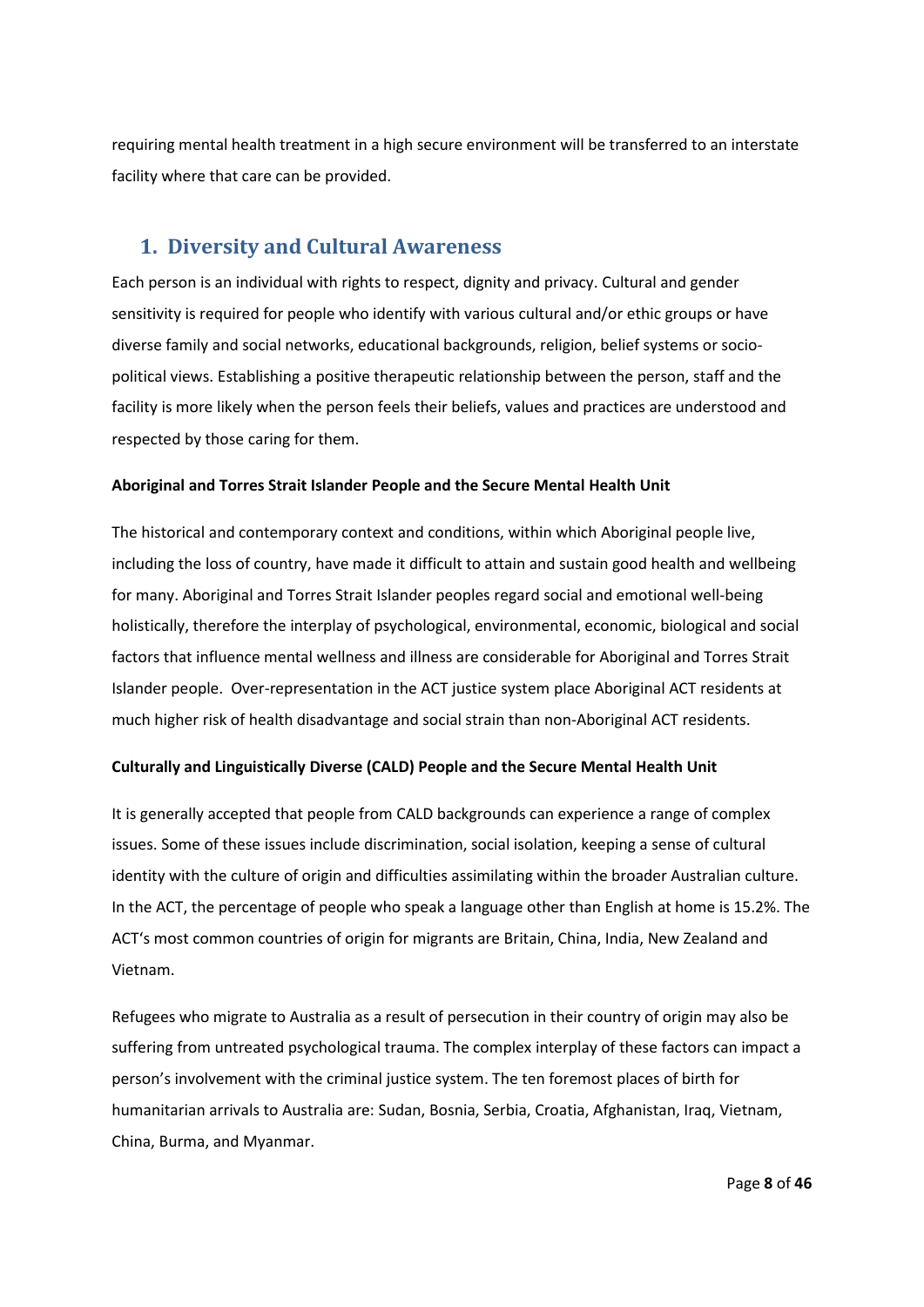There is a whole-of-government commitment to implementing policies that will provide a better future for all Canberrans. ACT Government policies embrace, amongst other themes, the concept of having a community which is socially inclusive. The SMHU will meet the objectives of the key focus areas of the *ACT Multicultural Strategy 2010-2013* that are relevant to its service provision. The 6 focus areas are:

- Languages
- Children and Young People
- Older People and Aged Care
- Women
- Refugees, Asylum Seekers and Humanitarian Entrants
- Intercultural Harmony and Religious Acceptance.

## **Culturally Sensitive Practice**

The SMHU will ensure that it has capacity to meet cultural, gender and spiritual needs of individuals. Examples of culturally sensitive practice will include:

- Training on cultural diversity is part of the Mental Health Justice Health and Alcohol and Drug Services (MHJHADS) Education Program, and includes cultural awareness in regard to health service delivery to people from CALD and Aboriginal and Torres Strait Islander backgrounds. Additional training may need to be developed for the SMHU
- Delivery of services that are sensitive to the social and cultural beliefs, values and practices of Aboriginal and Torres Strait Islander people and those from CALD backgrounds
- With the person's consent, referral of Aboriginal and Torres Strait Islander person to the Aboriginal Liaison Officer (ALO).
- The SMHU will work in partnership with Aboriginal agencies and organisations in the community such as Winnunga Nimmityjah, Gugan Gulwan, Aboriginal Justice Centre and the Ngunnawal Bush Healing Farm (when operational)
- Communication with consumers and carers will be in a language that they can understand, free from medical jargon with use of interpreters where required
- Recognition of and privacy for cultural and spiritual practice. This might be an outdoor space e.g. a garden or the opportunity to use a multi-functional space within the unit for spiritual practice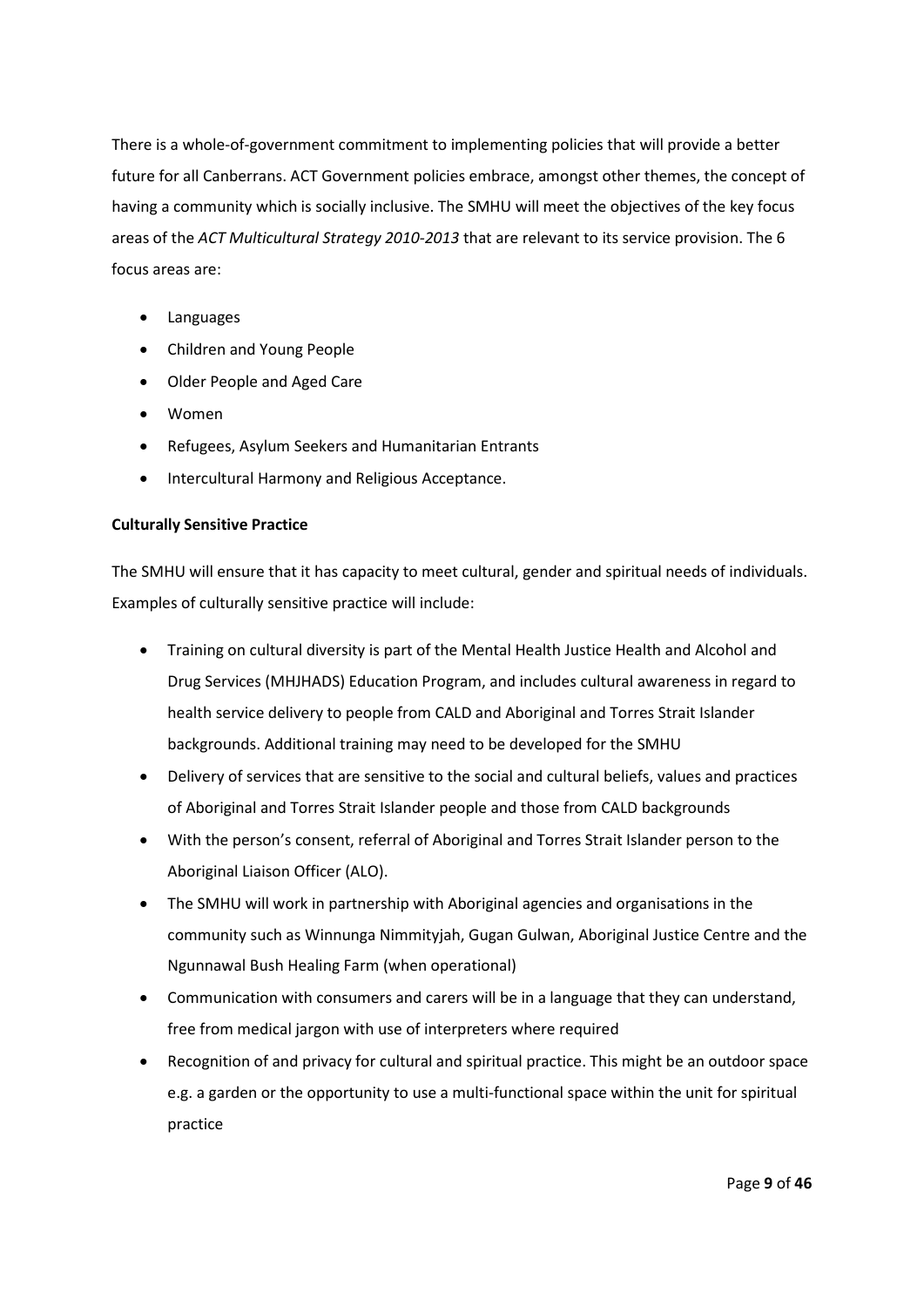- Space for Aboriginal and Torres Strait Islander people to communicate and share e.g. a yarning circle/yarning pit
- Recognition of traditional Aboriginal and Torres Strait Islander family structures and elder mentoring
- Recognition of non-traditional family structures.

# **Lesbian, Gay, Bisexual, Transgender, Sexual and Intersex and Queer (LGBTIQ) People and the Secure Mental Health Unit**

People of diverse sexuality, sex and gender have significantly poorer mental health and higher rates of suicide than other Australians. Sexuality, sex and gender diversity is in itself not a causal factor for mental illness however the discrimination and exclusion that LGBTIQ people experience relates to higher rates of depression, suicidality, substance misuse, and psychological distress in this community.

The SMHU will provide safe and supportive care for LGBTIQ people. The clinical team will strive to be one that is sensitive to issues of sexuality, sex and gender diversity. Individualised care plans will take into consideration a person's sexuality, sex and gender diversity and address specific issues that have a high prevalence amongst LGBTIQ people such as bullying, abuse and violence; marginalisation, exclusion and social isolation; self stigma and shame; trauma, anxiety and depression, substance misuse and eating disorders. The SMHU team will consider sexuality, sex and gender diversity when conducting suicide risk assessments. Clinical and support considerations will be made to promote inclusive language and practice, cultural competency and staff education, and optimum clinical outcomes and recovery for LGBTIQ people in the SMHU.

## <span id="page-9-0"></span>**2. Service Scope and Description**

The SMHU will be a purpose built, secure mental health facility located at Symonston. This site was chosen after extensive site investigations to determine the most appropriate location. The SMHU will be an integral part of ACT Health services provided by the ACT Health Directorate. As part of Canberra Hospital and Health Services (CH&HS), the SMHU will be managed by the Justice Health Services program as part of the MHJHADS Division.

Page **10** of **46** Justice Health Services incorporates Primary Health and Forensic Mental Health. Primary Health provides health care services at the Alexander Maconochie Centre (AMC), the Periodic Detention Centre (PDC) and the Bimberi Youth Justice Centre (BYJC). Forensic Mental Health is a specialist area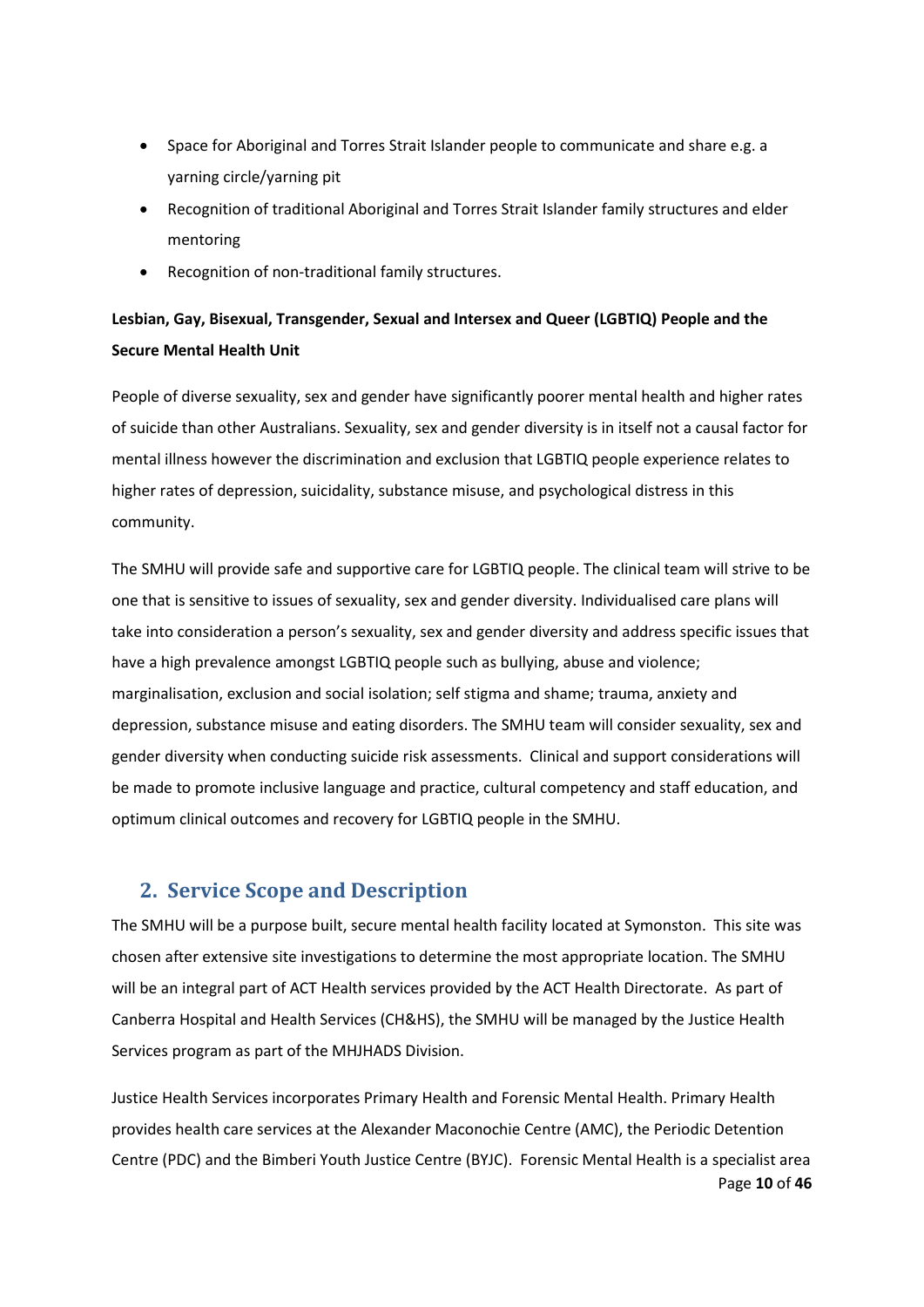that primarily focuses on providing clinical services, which includes the effective assessment, treatment and management of forensic consumers and people with a mental illness who have offended or are at risk of offending.

The SMHU will further enhance existing Mental Health services provided in the ACT. The unit will have 25 beds and care for people with low to medium secure needs. The 25 beds will be configured into an acute wing and a rehabilitative wing. 10 beds will cater for those who are acutely mentally unwell and 15 beds will be for rehabilitative care. The beds will be configured so as to allow the flexibility required to meet the diverse range of need. The aim of acute care will be short term care for assessment and stabilisation. The aim of the rehabilitative care will be phased community reintegration. The rehabilitation program will provide medium to longer term care. It should be noted that because this is a secure specialist service, the beds of the SMHU will not be included as general mental health beds for bed management purposes.

This facility will provide a safe clinical and therapeutic environment for people with a mental illness who may be characterised as complex, often difficult to treat and are of serious risk to others. People treated in the SMHU will be unable to be safely or adequately treated in a less restrictive setting. This also includes people with a mental illness who cannot be adequately assessed and treated in a correctional setting.

All people accessing the SMHU will be involuntary, assessed as requiring secure care and treatment and require as part of their treatment and care, varying levels of containment and supervision.

The key functions of the SMHU are the:

- Provision of secure mental health inpatient services 24 hours, 7 days a week in a specialised treatment and care environment, for people who are unable to be provided with clinical services in a less restrictive setting. This includes care for both forensic and civil consumers;
- Provision of contemporary, multi-disciplinary secure mental health rehabilitation services to assist people to recover from mental illness and to gain skills needed to live in a less restrictive setting.

The SMHU functions will support a person's treatment, care and recovery by:

• Assisting people to maintain hope and to support people's efforts in their recovery from mental illness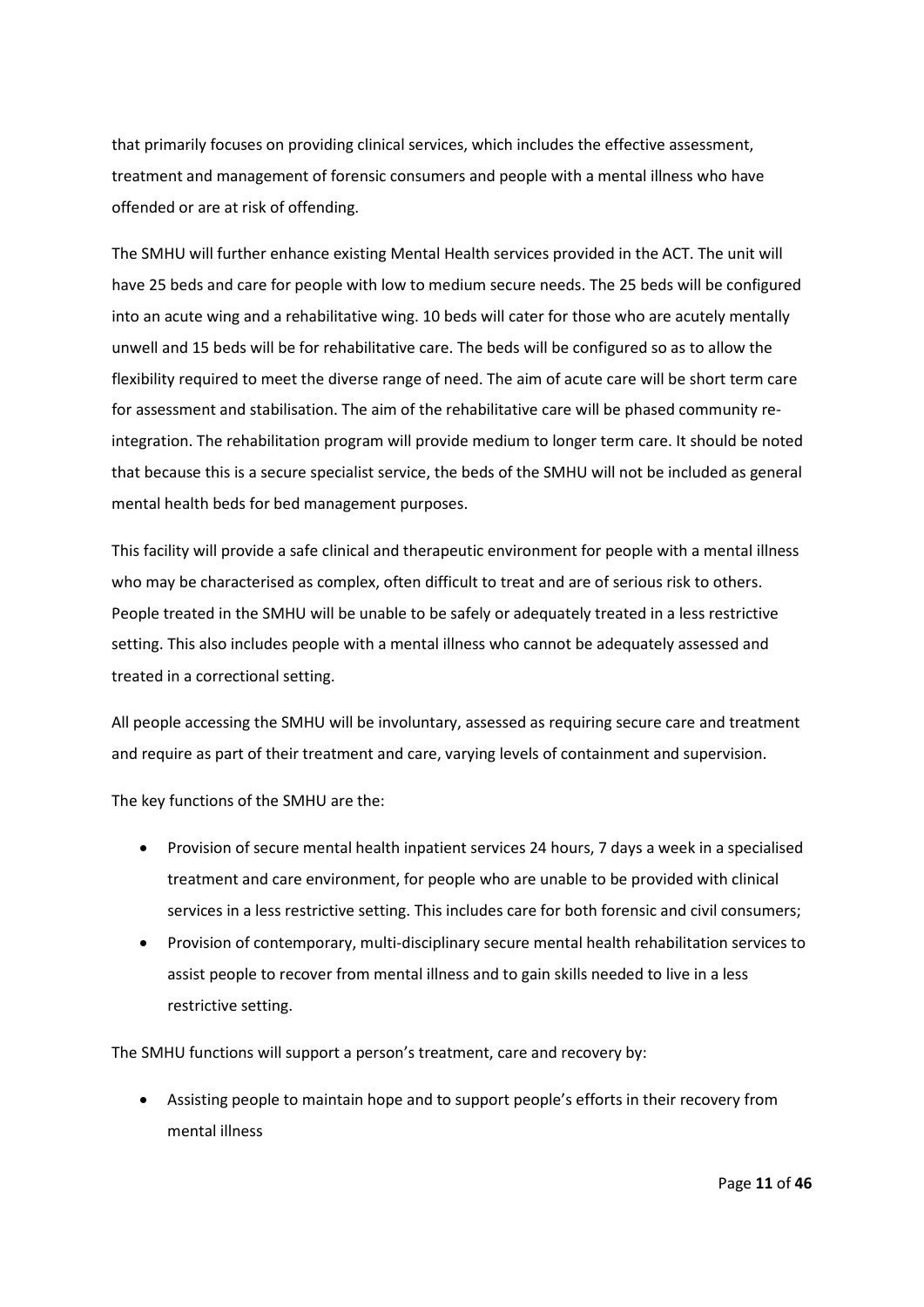- Providing a safe and structured therapeutic environment for persons with persistent and disabling symptoms of mental illness
- Managing clinical risk and implementing behaviour management interventions
- Supporting individuals and their families and carers across the broad continuum of care, including facilitating a smooth transition of care to other teams/services.

## The SMHU will:

- Provide specialist forensic psychiatric care, mental health care, alcohol and drug treatment and primary health care
- Provide specialist behaviour management interventions to assist people to manage their needs in a safe and therapeutic environment
- Provide well co-ordinated intensive individual and group rehabilitation services that maintain and develop a person's ability to adapt and function in the environment, minimising the ill effects of long term care, and promote return to community living
- Provide a highly supervised supportive environment for the development of individual vocational skills and requirements
- Actively engage and develop partnerships with ACT community services and community groups
- Support people to address social determinants of health and assist people to harness the resources and means needed to be healthy
- Provide information, education and support for families, carers and significant others
- Provide a site for specialty forensic mental health training to occur for clinicians in the ACT.

## **Who will the SMHU provide services for?**

The SMHU will provide a safe and structured environment with 24 hour clinical support for people with acute or persistent and severe mental illness with associated functional and behavioural difficulties. This will include both forensic consumers and consumers of general mental health services (civil). In exceptional circumstances, services may be provided, following specific consideration by the Chief Psychiatrist, to a young person aged 16 years of age or older who cannot be safely managed in a less restrictive environment. In the rare event that a young person might require admission to the SMHU, a multi-agency review will take place before admission to consider all available treatment and care options for the young person.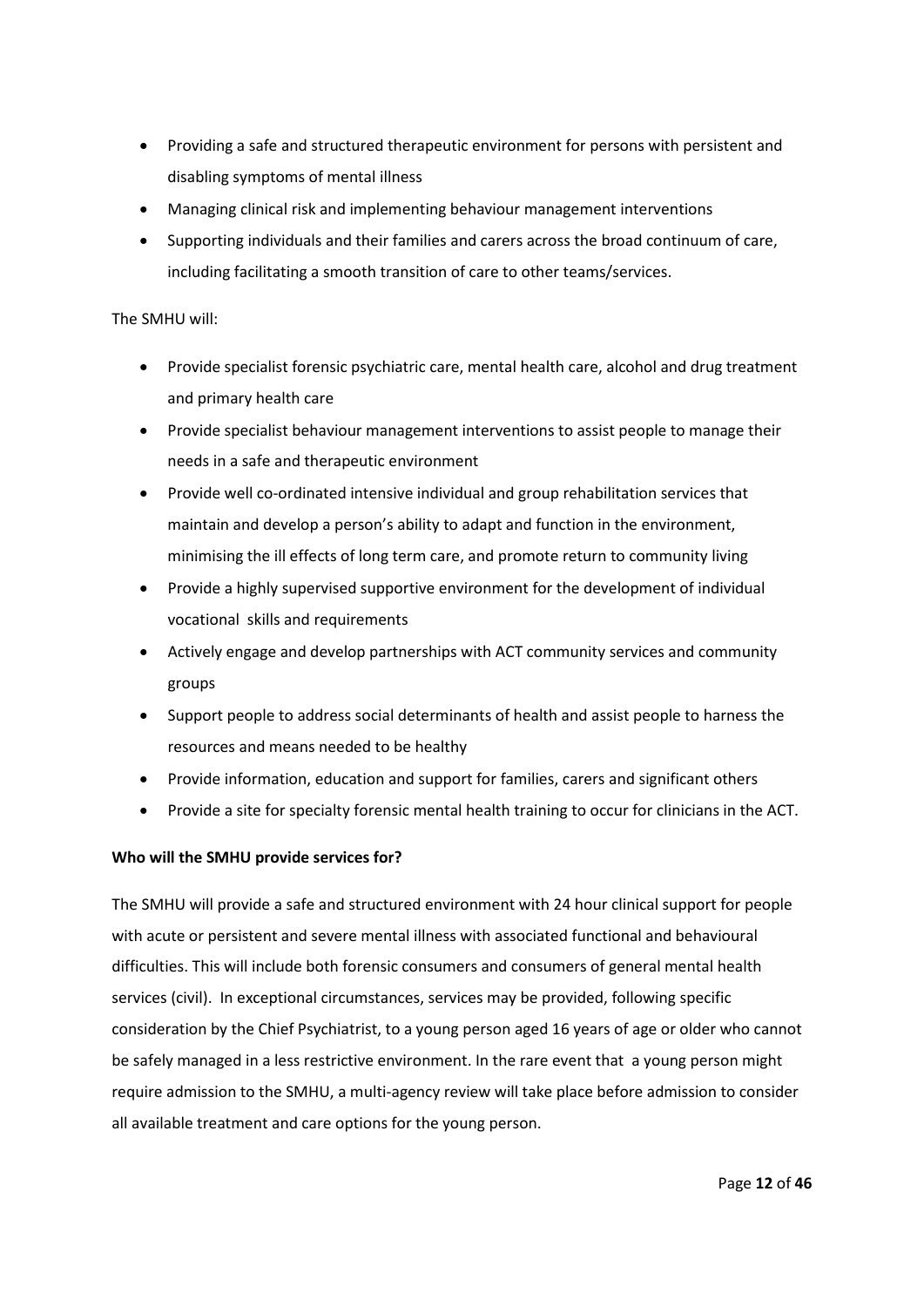People admitted to the SMHU will have moderate to severe mental illness. Most commonly the diagnoses will be schizophrenia and mood disorders with related psychosis. Individuals may also have complex presentations including mental illness and serious behavioural issues associated with personality disorder. Presentations often feature co-occurring conditions such as drug and alcohol disorders, complex trauma and clinically significant impacts on psychosocial functioning.

More specifically, the SMHU is intended to focus on people with complex needs who are unable to be adequately treated in less restrictive settings or correctional settings, due to their mental illness and associated issues of behaviour and risk. This can include:

- Severely disorganised behaviour leading to difficulty in managing the activities of daily living
- Poor impulse control and judgement
- Ongoing risk of aggression and violence
- Serious risk of self harm and/or harm to others.

## <span id="page-12-0"></span>**3. Care Delivery**

The pathway into and out of the SMHU will be clear and explicit to all individuals, carers, mental health staff at all levels, the community sector the judicial system and other Government departments.

## <span id="page-12-1"></span>**3.1 Access & Entry**

## **SMHU Admission Panel**

The SMHU will operate on the premise that all referrals for admission will be managed so as to promote consistency of peoples' eligibility and priority of need, whilst also maintaining appropriate flexibility to be responsive to individual requests from service areas. There will be an Admission Panel each for acute care and rehabilitation. The SMHU Admission Panels will review all referrals for admission to the SMHU to ensure that people with the greatest need for SMHU care receive the highest priority.

The SMHU Admission Panel will take the following into consideration for all admissions:

- A diagnosis of mental illness
- Page **13** of **46** • Assessment of the level of risk to self and others. Risk management will consider environmental and contextual factors in the individual situation, historical factors, cultural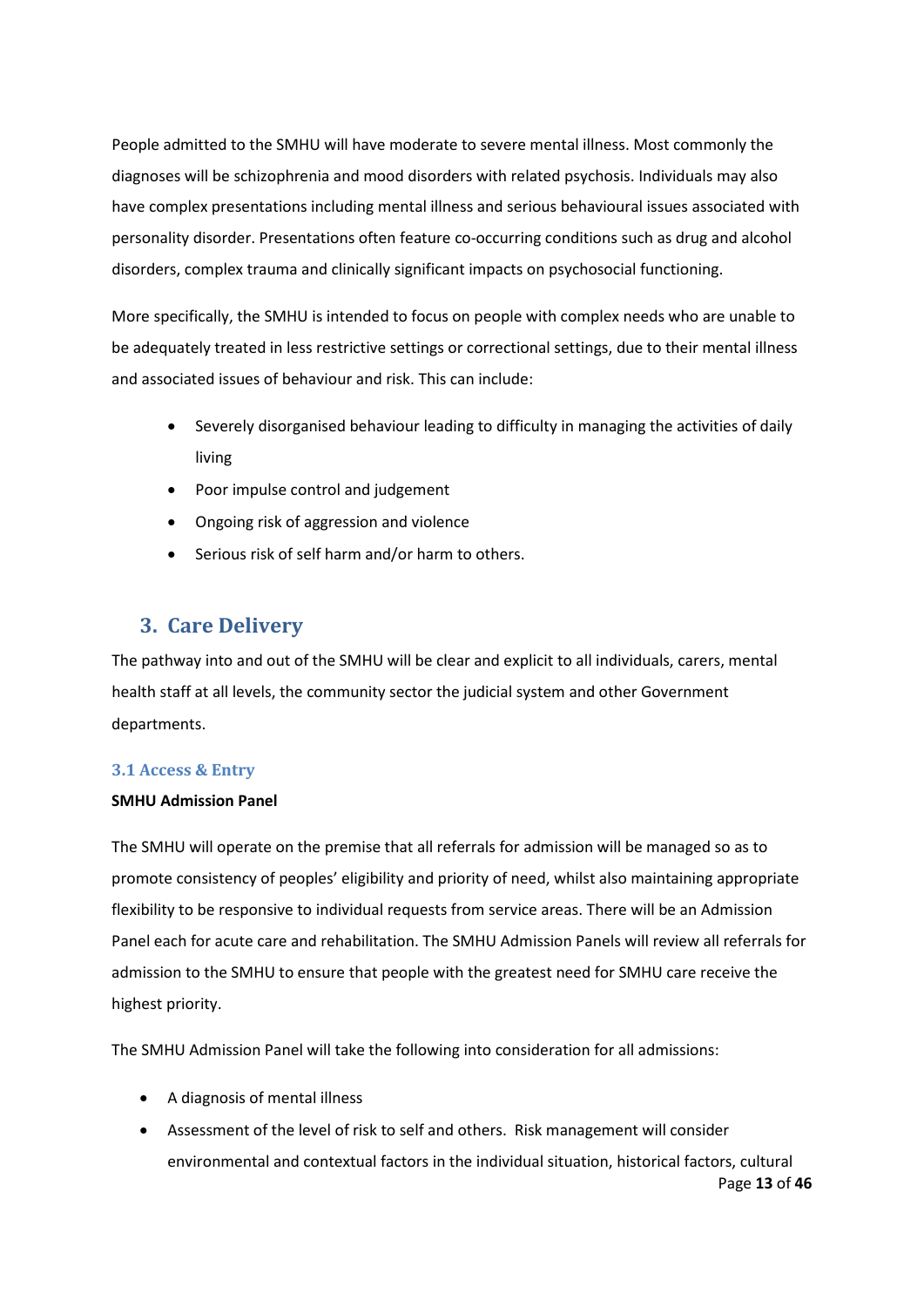factors, personal vulnerability, factors impacting on the individual's control over behaviour and protective factors and strengths which may moderate risk.

- The mix of people currently admitted to the SMHU
- The triaged need of those already awaiting admission
- The capacity of the individual for rehabilitation: this may not be able to be fully assessed due to presenting issues including, but not limited to, acuity, substance abuse, homelessness or disorganised behaviour. As a consequence, referral may be accepted with a view to further assessment developing a rehabilitation plan once these presenting issues have been managed in the initial period of the admission
- Alternative options for care and treatment within the ACT.

Referral of civil consumers will usually follow an appropriate trial of less restrictive options including high dependency care within the Adult Mental Health Unit (AMHU).

## **SMHU Admission Panel Members**

The Admission Panel reviewing referrals to the rehabilitation program will comprise of:

- SMHU Staff Specialist Forensic Psychiatrist
- SMHU Nurse Manager
- Forensic Mental Health Services Team Leader
- SMHU Senior Therapies Manager (Allied Health)
- Any other relevant person upon invitation.

The Admission Panel reviewing referrals to acute care will comprise of:

- SMHU Staff Specialist Forensic Psychiatrist
- SMHU Nurse Manager
- Forensic Mental Health Services Team Leader
- Any other relevant person upon invitation.

## **Accompanying Information – Rehabilitation Program**

Where relevant and available, information regarding the person's potential benefit from rehabilitation in a structured environment will accompany the written referral documentation. Examples of relevant information may be a range of multi-disciplinary assessments including, but not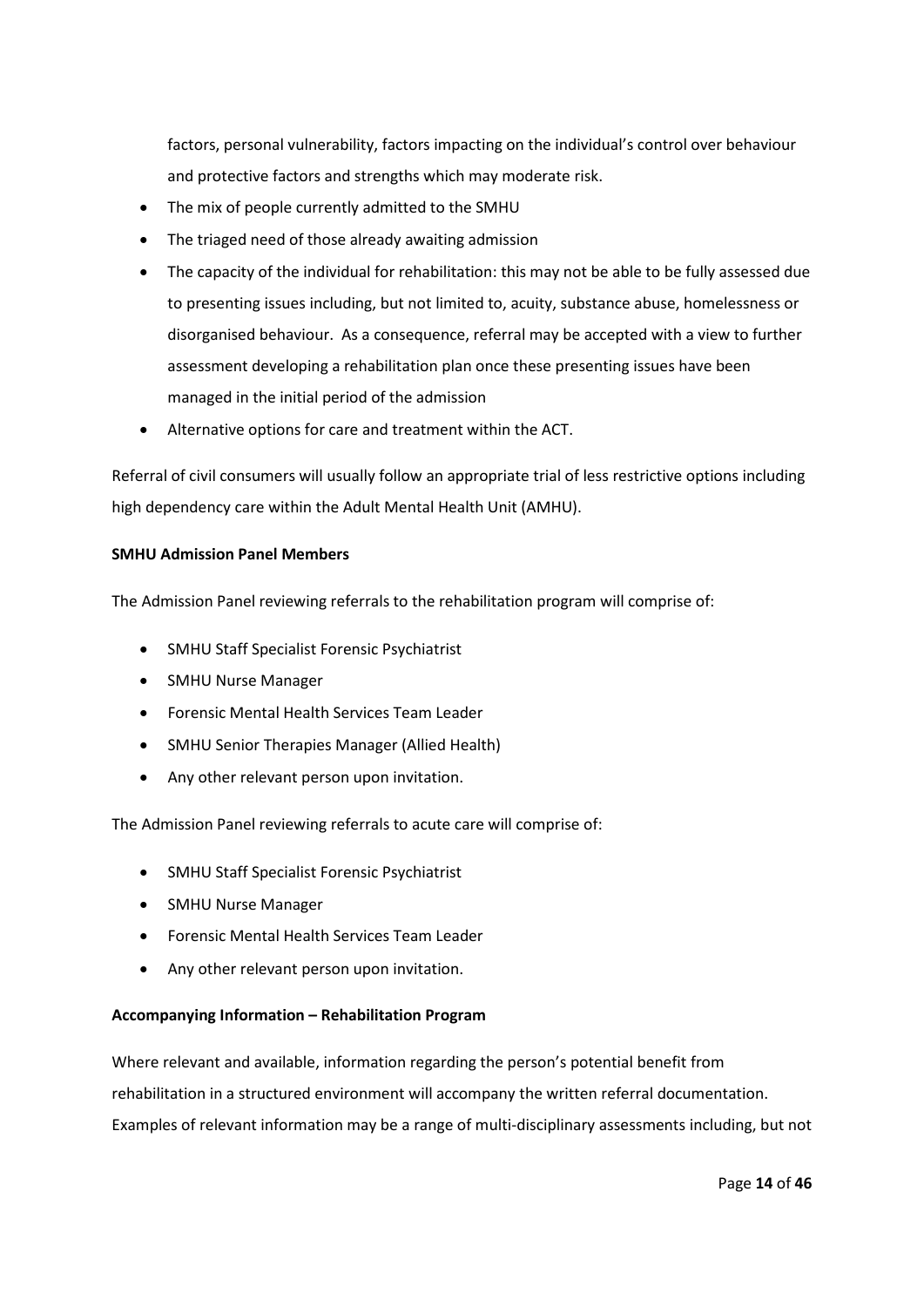limited to, Occupational Therapy functional assessment, neuropsychology assessment and a psychosocial assessment.

It is expected that referrals to participate in the rehabilitation program will include: an up to date recovery plan; a recent case review; legal status, recent risk assessment, completed outcome measures and a recent suicide risk assessment.

## **Responsibilities of the Admission Panel**

The SMHU Admission Panels will meet in a timely manner and on an as required basis. The SMHU Admission Panels will be responsible for completing a clinical report summarising discussion points and outcomes.

Should the referral be accepted, the SMHU team and the referring team will liaise regarding the transition to admission. Should a placement not be immediately available, the referral will be placed on a waiting list, and strategies for meeting the person's needs and managing any risks in the interim will be developed collaboratively.

Should the referral not be accepted, the SMHU team will provide specific feedback to the referring team about the decision and also offer strategies for managing risk and promoting recovery in alternative settings.

Where the Admission Panel cannot reach agreement on suitability or appropriateness, the matter will be escalated to Clinical Director, with oversight from the Chief Psychiatrist and if required the Executive Director of MHJHADS.

## **Referral Pathways to the SMHU**

Referrals for acute care will come from the Alexander Maconochie Centre (AMC) Forensic Mental Health Service (FMHS), AMHU or interstate. Referrals for the rehabilitation program may come from any part of MHJHADS.

A person detained under Section 309 of the *Crimes Act 1900* for immediate assessment, will continue to be sent to the Mental Health Assessment Unit (MHAU) at Canberra Hospital.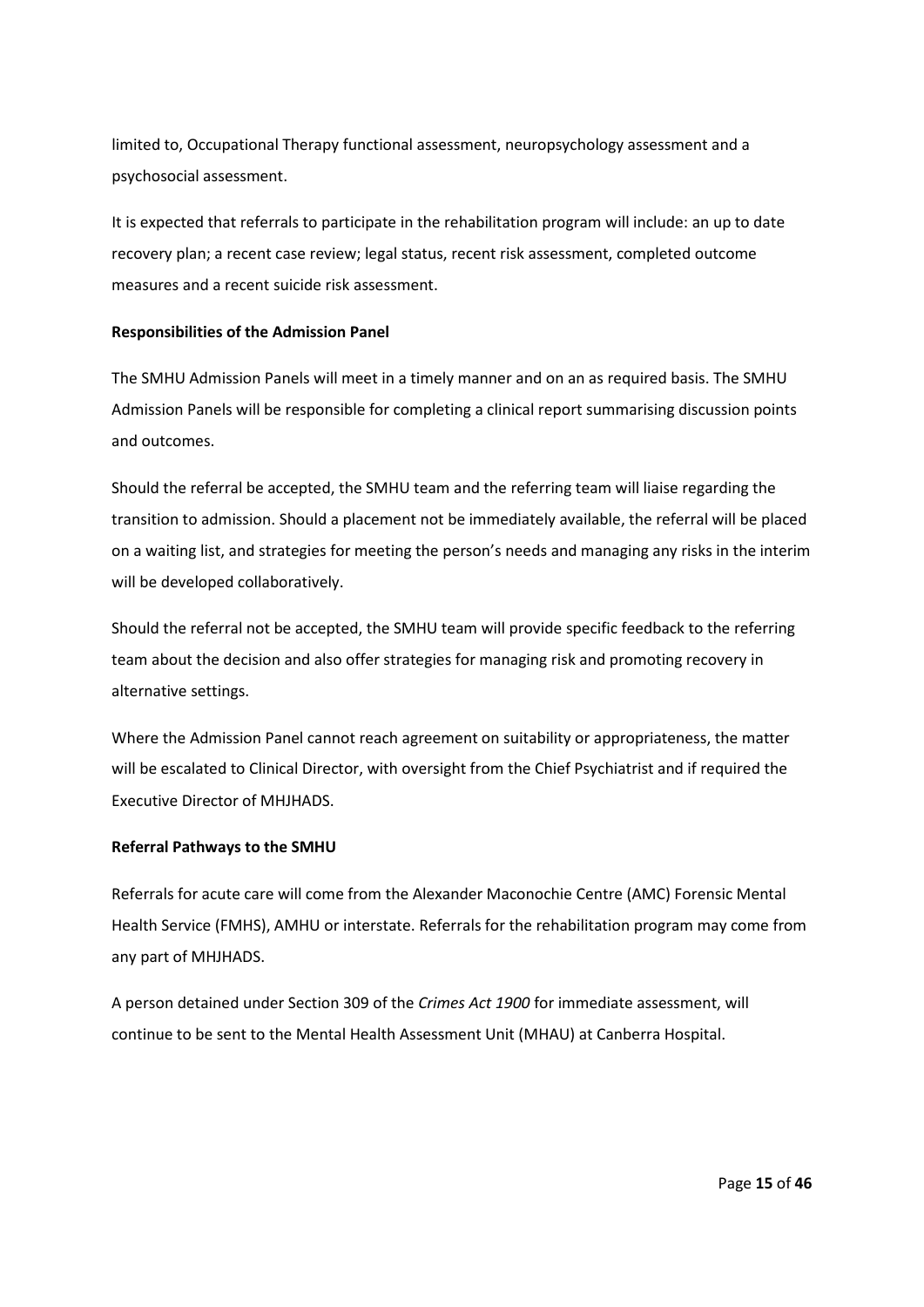## **Referral Pathway – Acute Care**

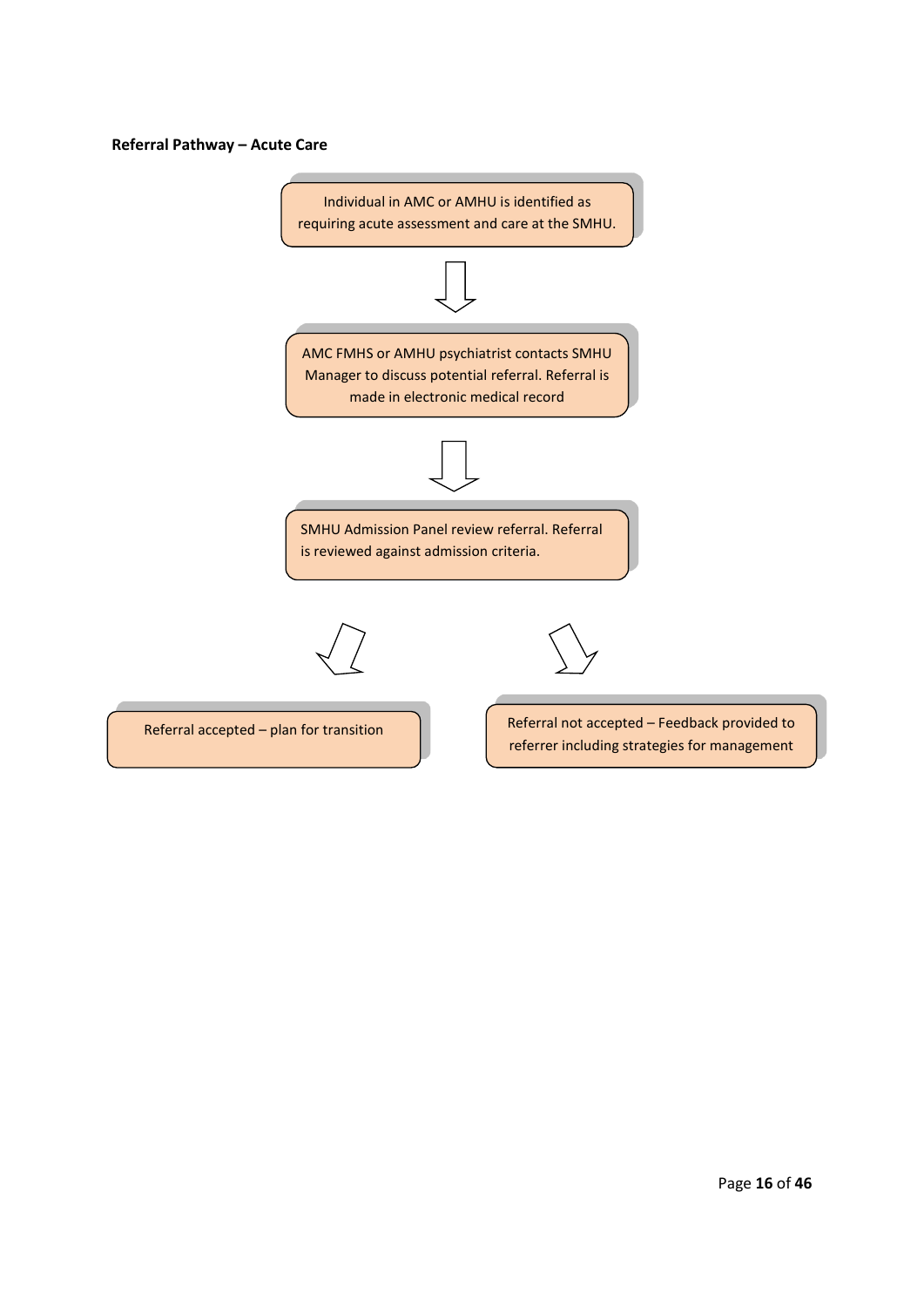## **Referral Pathway - Rehabilitative Care**

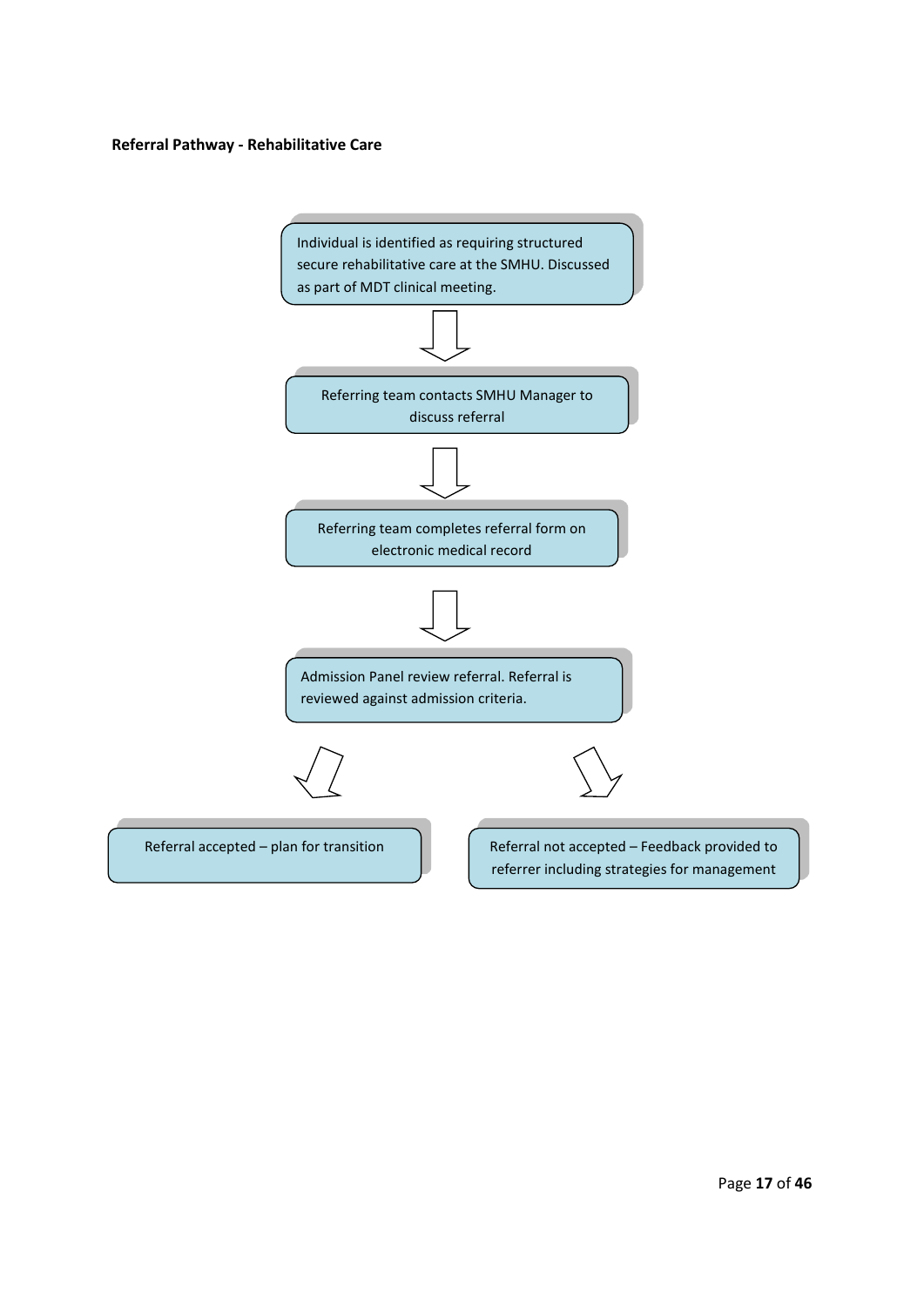## <span id="page-17-0"></span>**3.2 Assessment and Review**

## **Admission Criteria**

Under the *Mental Health Treatment and Care Act 1994* the SMHU will admit "correctional patients" who can consent to treatment and involuntary consumers.

A person who is detained at the AMC can consent to mental health treatment. The Chief Psychiatrist can make a recommendation regarding a correctional patient to the Director General, Justice and Community Safety Directorate to transfer the consumer to a mental health facility. The Director General, Justice and Community Safety Directorate can then order the transfer to the mental health facility.

Admission criteria for involuntary treatment will reflect the amendments to the *Mental Health Treatment and Care Act 1994*, specifically, the section that applies to a forensic psychiatric treatment order.

A person will be admitted to the SMHU if they meet all of the following:

- The person has a mental illness
- Because of the mental illness the person
	- o is doing, or is likely to do serious harm to himself or herself; or
	- $\circ$  is suffering, or is likely to suffer, serious mental or physical deterioration; and
- Because of the mental illness, the person has seriously endangered, is seriously endangering, or is likely to endanger, public safety; and
- That psychiatric treatment, care, or support in the SMHU is likely to  $$ 
	- o reduce the harm, deterioration or endangerment, or the likelihood of harm, deterioration or endangerment
	- o result in an improvement in the person's psychiatric condition; and
- The treatment, care or support cannot be adequately be provided in a way that would involve less restriction of the freedom of the choice and movement of the person

## *As per Mock-up MH(T&C) Act 1994: Division 7.1.4: paragraphs 97 (2) (a) to (f).*

See *Appendix 2* for the definition of mental illness as per the Mental Health Treatment and Care Act 1994.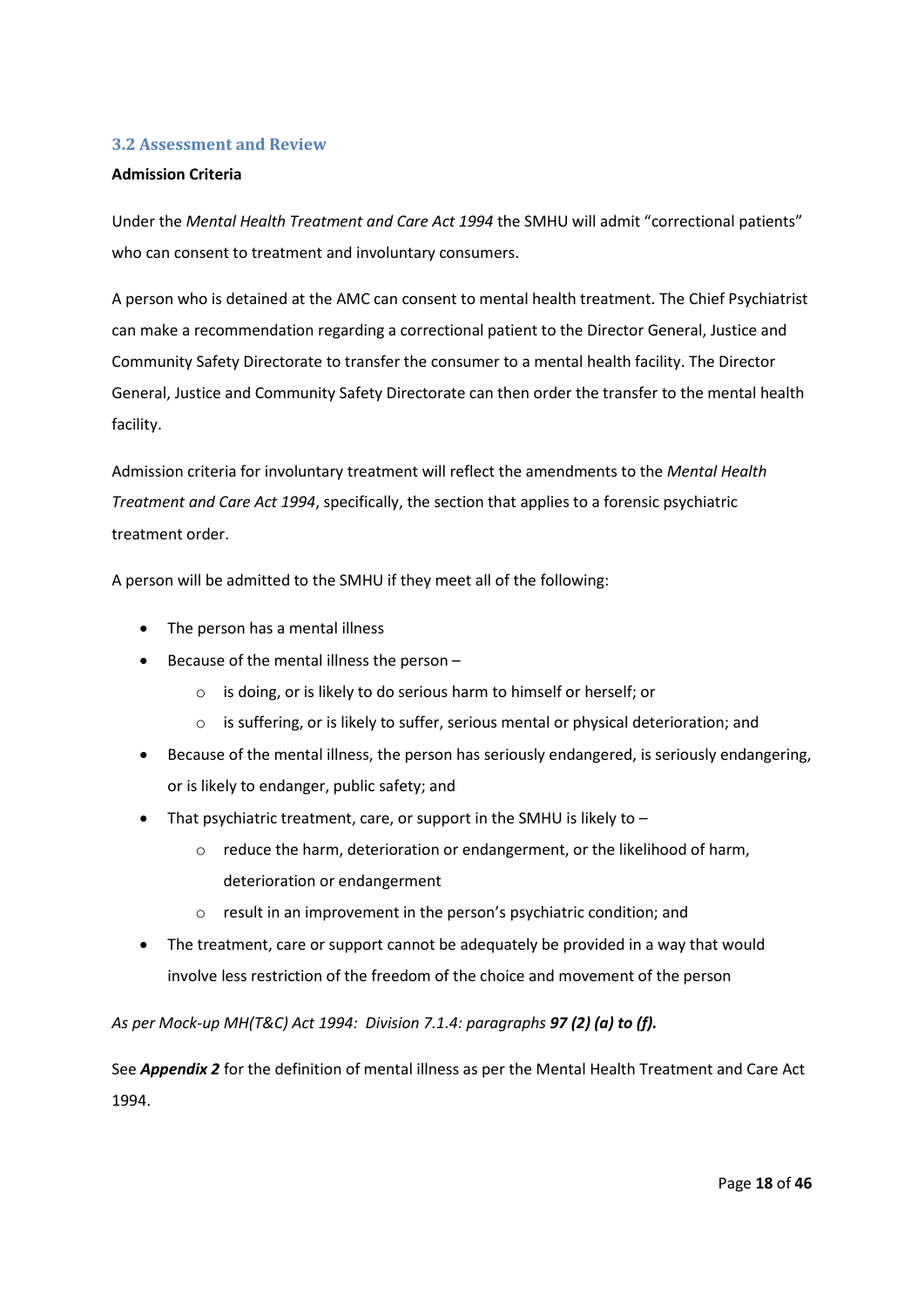The admission criteria and the admission considerations outlined in the section *SMHU Admission Panel*, will guide all admissions to the SMHU.

## **Guiding Principles of Admission**

- Admission to the SMHU will be based on a number of factors including the diagnosis of a mental illness, the person's level of risk, their suitability for a medium secure environment and the person's treatability.
- Young people under the age of 18 years will be considered on a case by case basis taking into consideration their developmental needs and needs for treatment and care
- All consumers will be treated either under a forensic treatment order or a psychiatric treatment order

The SMHU will implement appropriate processes for considering monitoring and managing referrals and facilitating smooth transitions between service areas. Processes need to ensure that people with the greatest need for SMHU receive the highest priority.

Once the decision to admit is made, the person will be made aware to the extent possible and in terms they understand that the admission is to occur and the reasons for the decision. Admission goals will be identified as part of the pre-admission decision making process.

The admission process will maintain the individual and family's rights to privacy and dignity. Where families, carers and significant others are involved, they will be informed, with the consumer's consent, of the decision to admit. It is important that for escort security purposes, whilst the decision to admit is communicated with family, the date of transfer for correctional patients must not be disclosed until after the person has arrived at the SMHU.

Once admitted a full range of assessments will take place. These will include:

- A full mental state examination
- Psychiatric, psychosocial, forensic (including general behaviour in custody, incidents, risks, legal status), cultural and collateral history
- Assessments to determine mental state, physical and medical conditions and presenting risk factors
- A range of multidisciplinary assessments that provide information on the person's functional difficulties and ability to benefit from an admission to the SMHU.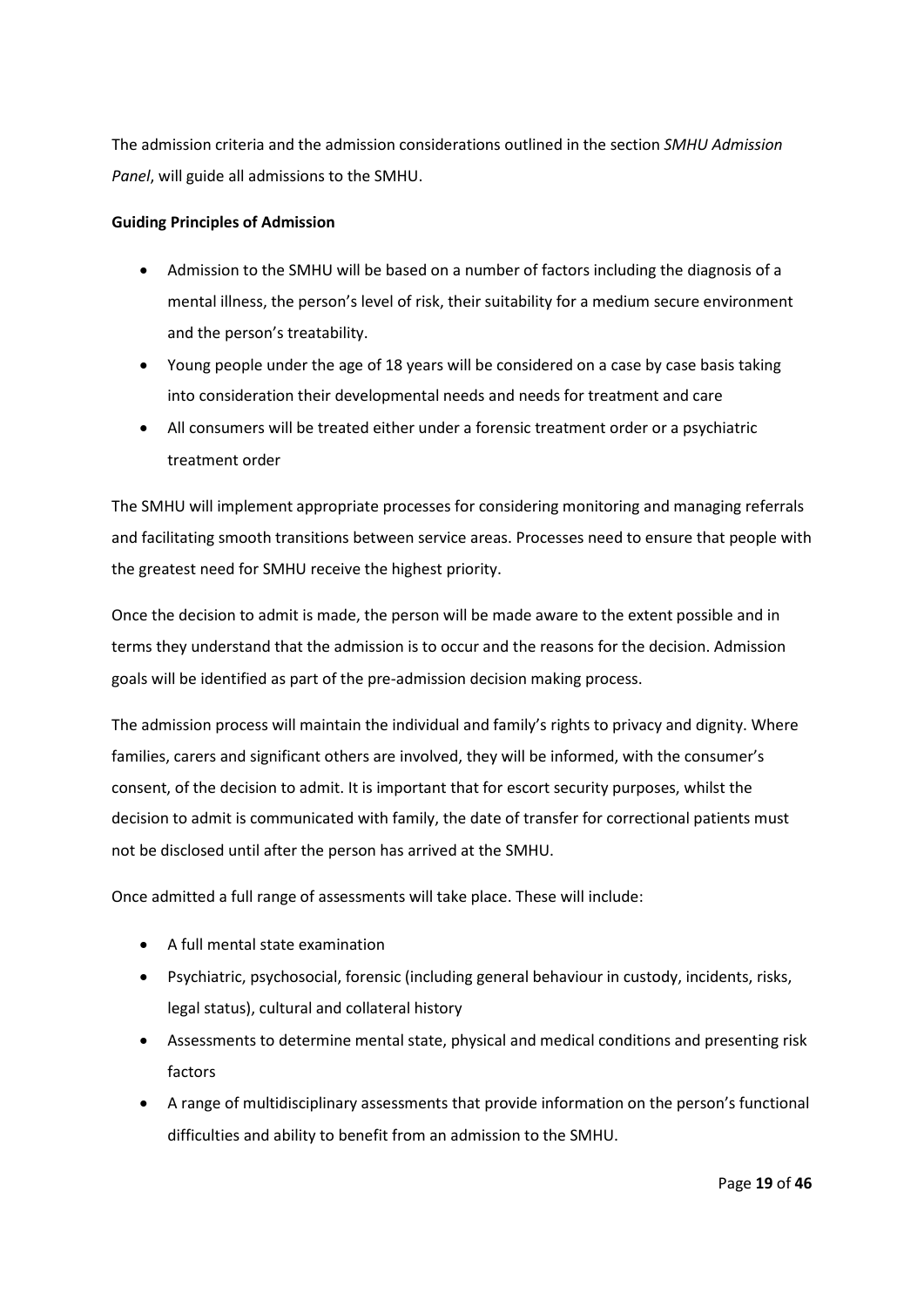A formal review will be undertaken with the multidisciplinary team (MDT) and the individual. Regular reviews will be conducted within a recovery focused framework that ensures that progress is made towards the goals identified for admission and those prioritised by the person. Individuals will have regular mental state examinations and risk assessments and will be encouraged to attend and participate in suitable programs.

People admitted to the rehabilitation program will be offered a support person present at the time of assessment. Interpreters will also be offered as required. Aboriginal and Torres Strait Islander people will be offered to have an ALO present at assessment.

## <span id="page-19-0"></span>**3.3 Treatment**

## **Acute Care**

Acute care will focus on stabilisation, assessment and early intervention. All new referrals to the SMHU will be assessed and admitted to the acute unit. People suitable for the rehabilitation program will also be admitted to the acute wing for an initial period before a decision is made to transfer them to the rehabilitation wing. This will allow for a period of observation and assessment.

People referred from the criminal justice system, including all those transferred from the AMC who are in need of extensive psychiatric assessment and/or acute care and treatment will be admitted to the acute unit.

Acute admissions from general mental health services to the SMHU will also occur in circumstances where the person is not able to be treated in a less restrictive setting. Staffing of the acute wing will reflect the immediate and critical needs of these consumers.

## **Rehabilitative Care**

The aim of the rehabilitation program will be an individual's reintegration into the community and the acquisition of meaningful roles. The rehabilitation program will provide programs and interventions to assist people to gain and maintain an optimal level of functioning. The program will engage people using a strengths-based approach that promotes hope, good health and creates opportunities to grow and develop resilience and life skills. The programs and facilities will be structured so as to take into consideration longer admissions that are required for rehabilitative care.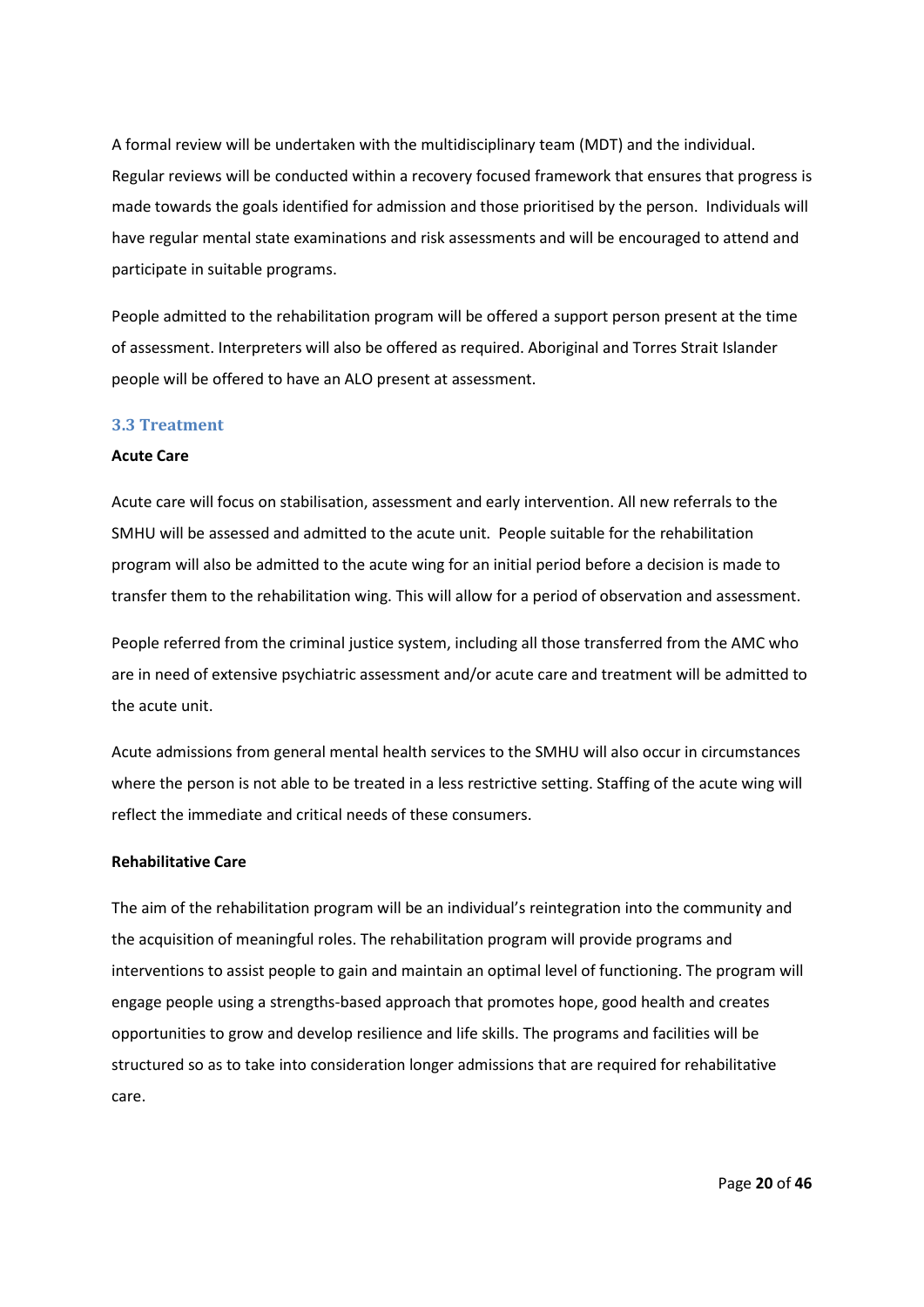People will be supported to undertake training and employment. For most people occupational and vocational training programs will be commenced on-site of the SMHU. The vocational training programs will be provided by non-government or training organisations.

A person's progress in the rehabilitation program will be monitored through outcome measures, ongoing assessments and the attainment of goals.

The outcomes of the rehabilitation program for an individual may be:

- Clarification of diagnosis and formulation of treatment
- Seamless transition to living in the community
- Reduction or removal of psychotic symptoms
- Reduction of risk to self or others
- Improved interpersonal functioning
- Increased social inclusion, post-discharge
- Development of a Keeping Well and Relapse Prevention plan
- Development of mindfulness, resilience and illness management skills
- Identification and recruitment of supports needed for successful transition to community living
- Vocational skills
- Knowledge of reasons for previous offending and strategies to reduce the likelihood of reoffending.
- Improved insight and need for compliance with medication

## **Care Model**

Integrated care pathways will be treatment and recovery-focused, person-centred, based on the person's hopes, goals, their assessed needs, criminogenic issues and risk. The care pathways will be developed with the input of the person and the multidisciplinary team to form an integrated plan. The literature identifies key areas of care which can be termed the 5 Pillars of Care:

- Physical Health
- Mental Health
- Tobacco, Alcohol and other Drug Recovery
- Problem Behaviour
- Psychosocial and Occupational Rehabilitation.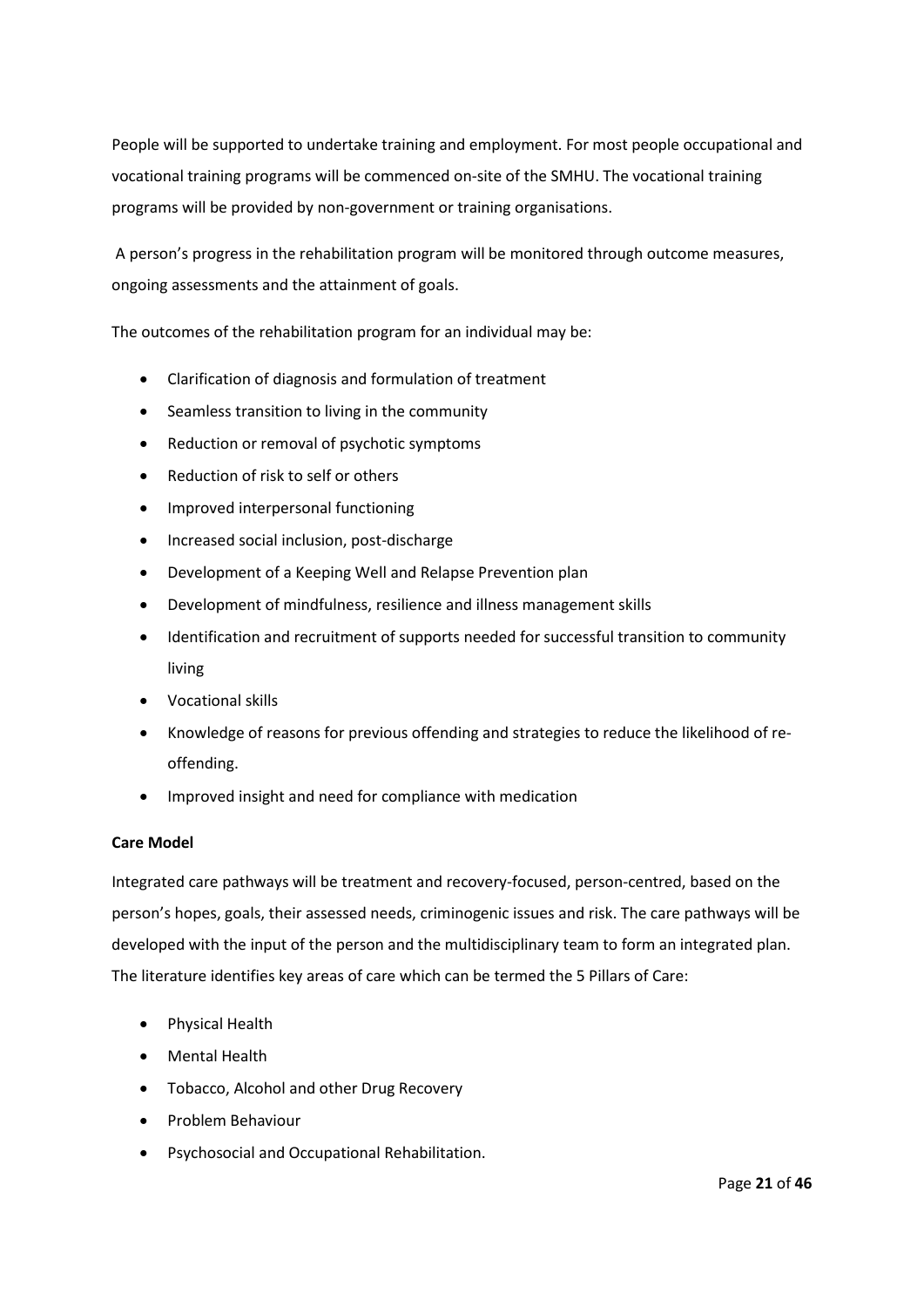These Pillars can be used to coordinate the many and varied therapies, interventions vocational and occupational activities across a care pathway. Not all Pillars would or could be addressed concurrently but rather they help develop a map to stabilisation and reintegration into the community. The Pillars are central to the principle of recovery where strengths can be identified and holistic care can be delivered.

## *Pillar 1 – Physical Health*

The high level of physical ill health experienced by many people with a severe and enduring mental illness has a direct impact on their life expectancy and quality of life. Often the conditions are unremitting and complex.

Anti-psychotics are associated with weight gain. People will be assessed and a tailored exercise program will be developed for all individuals as required. There will be facility provision for allweather, day/night, individual and team sports.

Primary health and women's health needs will be met by sessional in-reach services provided by the Justice Health Services – Primary Health. When needed, a medical officer will refer people for specialist or oral health services if that service cannot be provided on-site. This will include inpatient care that cannot be provided on site. A medical officer will also be available on call.

Where individuals are not able to access leave to attend health clinics, services will be provided at the SMHU. These may include: nutrition, physiotherapy, podiatry services amongst others.

Nurse led clinics will be established for the early intervention and management of patients with chronic disease e.g. diabetes, cardiovascular disease and blood borne viruses.

Discussions will be sought with Winnunga Nimmityjah Aboriginal Health Service and MHJHADS Aboriginal Liaison Officers on how best to provide for the health and family needs of Aboriginal and Torres Strait Islander people that may be admitted to the SMHU.

## *Pillar 2 – Mental Health*

This will be a program specifically focusing on mental health and recovery. Pharmacotherapy, individual therapy, and group programs will all be adapted to a person's needs to improve their mental health. Programs may include learning to live with mental illness, living with voices; Keeping Well Planning and cognitive behaviour therapy. Everyone will receive a tailored assessment and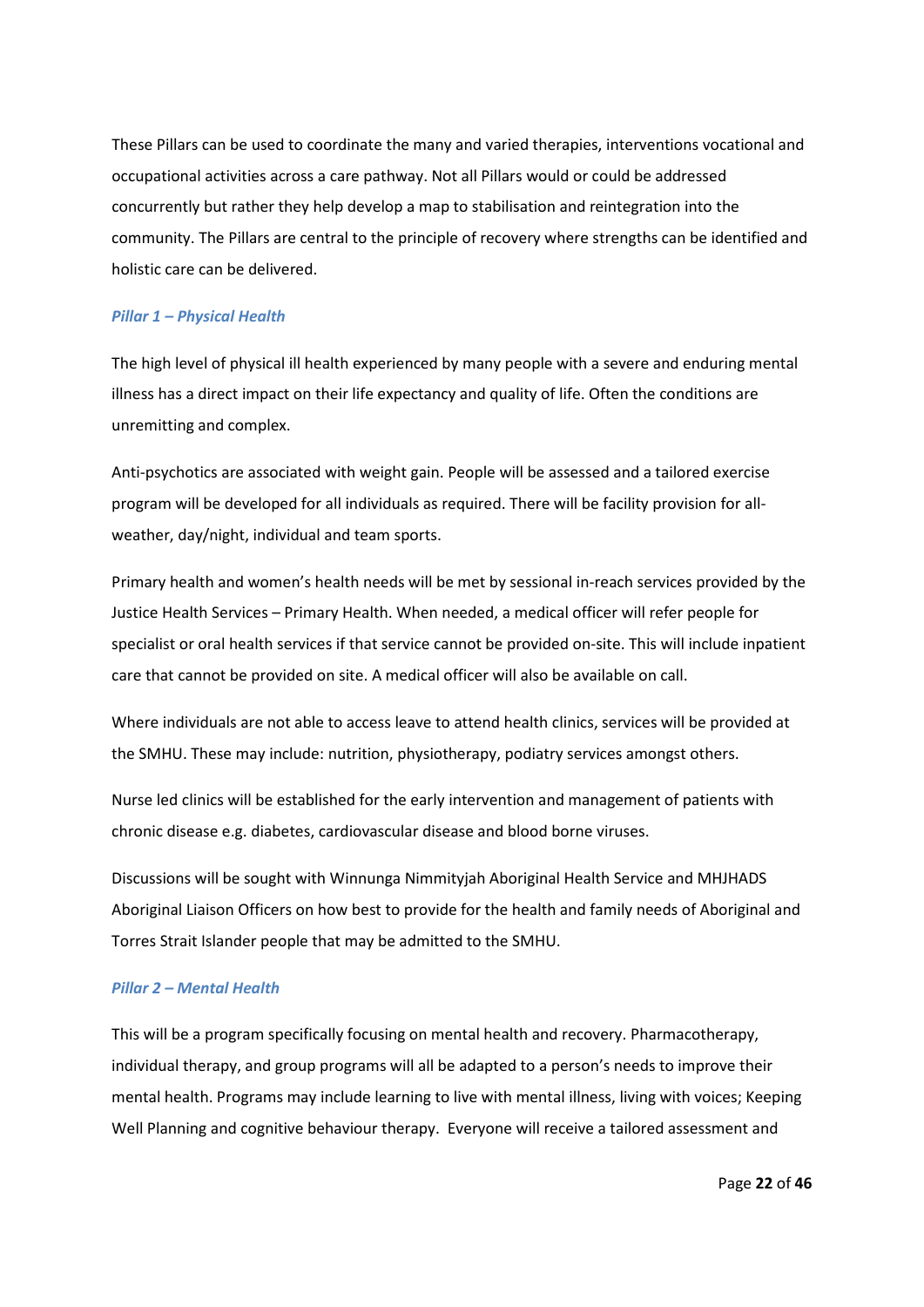formulation of their needs. This will inform the care they receive, both in individual and group settings.

Exercise improves mental health by reducing anxiety, depression, and negative mood and by improving self-esteem and cognitive function. The benefits of physical activity on mental health include distraction, self-efficacy, and social interaction. Aerobic exercises, including jogging, swimming, cycling, walking, gardening, and dancing, can reduce anxiety and depression.

#### *Pillar 3 – Tobacco, Alcohol and other Drug Recovery*

This will address smoking cessation by offering counselling, support and nicotine replacement therapy. The program will use group work, cognitive behavioural therapy and motivational interviewing to direct behaviour change. The SMHU will also provide an Opioid Treatment Service pharmacotherapy program to provide opiate substitution treatment. Nurses will work together with individuals to form a treatment plan and to assist people utilizing harm reduction strategies to manage opiate and other drug use. The program will not provide acute alcohol or drug withdrawal. People requiring acute withdrawal services will be transferred to the Canberra Hospital.

### *Pillar 4 - Problem Behaviour*

This will address a spectrum of challenging and at times dangerous behaviour including extremes of violence and self-harming behaviour. A key focus for interventions will be risk management and behavioural change. The program will seek to develop a person's insight into antisocial behaviour leading to social disorder. The program will develop a formulation of a person's behaviour so that vulnerabilities, high risk situations, thoughts, moods and strategies to avoid future dangerous behaviour are explored. Relapse prevention planning will be undertaken to ensure that the progress made in therapy is maintained in the future.

#### *Pillar 5 – Psychosocial and Occupational Rehabilitation*

#### **Recovery Programs**

Creating opportunities for occupational engagement, as part of, as well as outside, the structured program and mitigating the risk of occupational deprivation is essential. Not only do people have the right to high quality treatment and rehabilitation services as would occur in less secure settings but people must also have opportunities to develop skills and interests that can play an important part in recovery during a person's time in the unit and after discharge. Reducing the amount of time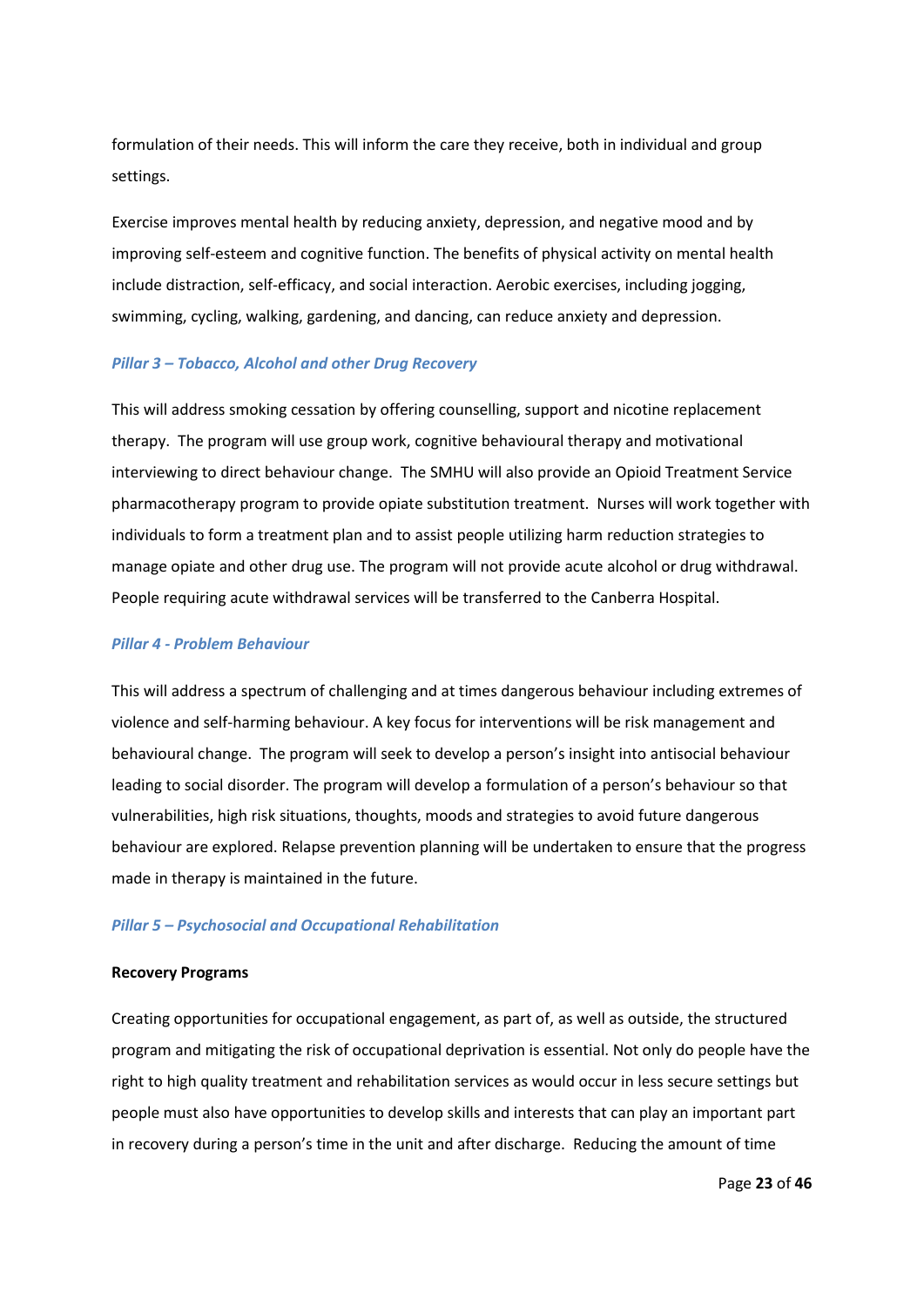where people have nothing to do also reduces the likelihood of people getting bored, acting out, disengaging, becoming deskilled and depressed.

In both acute care and rehabilitative care there will be opportunities for people to participate in meaningful group and individual activities to enhance psychosocial health and wellbeing. Work will be done with individuals and groups to develop leisure, recreational and vocational interests and opportunities. These activities will aim to engage, motivate, activate, develop skills, and improve outlook and hope rather than just occupy time. Diversional therapies and activities may include:

- Gardening
- Exercise, including team sport
- Leisure and recreational activities
- Personal development activities
- Social activities
- Pre-vocational, vocational and academic activities
- Spiritual, religious and cultural activities
- Arts
- Music
- Hobbies and personal interests.

## **Family Focused Intervention**

Many people will benefit from treatment that involves their family. Family interventions will be facilitated that allow a person's needs and personal challenges to be shared and managed by both the person and with the support of their families or other supports. The interventions will aim to increase the understanding of the person's illness within a family setting, and to empower all those involved.

## **Vocational Rehabilitation**

Vocational issues will be addressed at the earliest opportunity in a person's rehabilitation program. The SMHU will work with community agencies that assist people in gaining vocational skills. Individuals will be assisted to apply for vocational and tertiary training programs. For most people, vocational training will commence on-site of the SMHU. People may choose to enrol in an on-line training course or learn new practical skills e.g. gardening and basic mechanical repairs.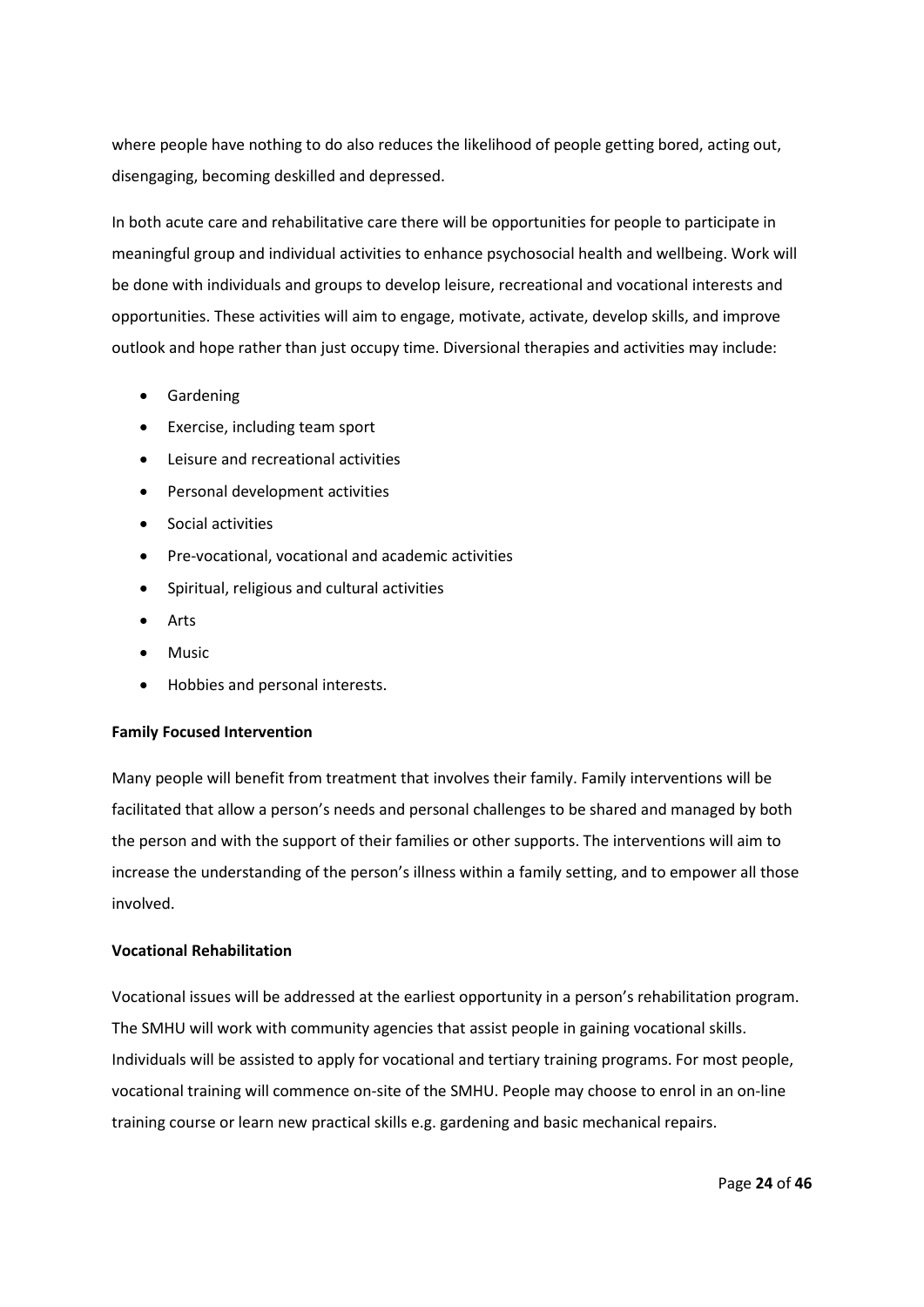A person's access to the phone and the internet will be based on risk assessment and progress through the various stages.

## <span id="page-24-0"></span>**3.3.1 Additional Clinical Treatment Location Requirements**

## **Sensory Modulation Area**

A sensory modulation room will be provided as a place that encourages and promotes selfregulation, self-nurturing, resilience and recovery. Key aims of the sensory modulation room will be to:

- Help people learn to relax and self-regulate.
- Learn what environmental factors and activities are helpful for the person.

This room is intended to be where staff actively engages the person in the exploration of sensory modulation techniques by offering different items in the room as a method of improving the patient's emotions, overall mood and/or social interactions. The items in the room cover all the different sensory systems.

The room can be used as an intervention to reduce arousal levels and may be incorporated into a person's treatment plan. It will also be used for planned sensory based interventions by occupational therapists in the unit.

## **De-escalation and Seclusion Suite**

The purpose of de-escalation and seclusion is to manage a highly agitated and emotionally disturbed or high-risk person away from the main ward area in a room that may be locked. De-escalation spaces and seclusion rooms will be co-located. The de-escalation room or area will provide a quiet, low stimulus space for people experiencing high levels of arousal who may not require a period of seclusion. It can also be used as part of the therapeutic process when people are moving out of seclusion and back into the main ward area. The de-escalation space will be a single purpose area.

A seclusion room is a single-function space with an en-suite and specifically designed to be low stimulus and to ensure the safety and physical wellbeing of the person. All fixtures, furniture and fittings substantially limit the risk and ability of a person to harm themselves or others. Seclusion is the subject of strict protocols, is a last resort and only to be used when approved by a medical officer when other less restrictive interventions have failed.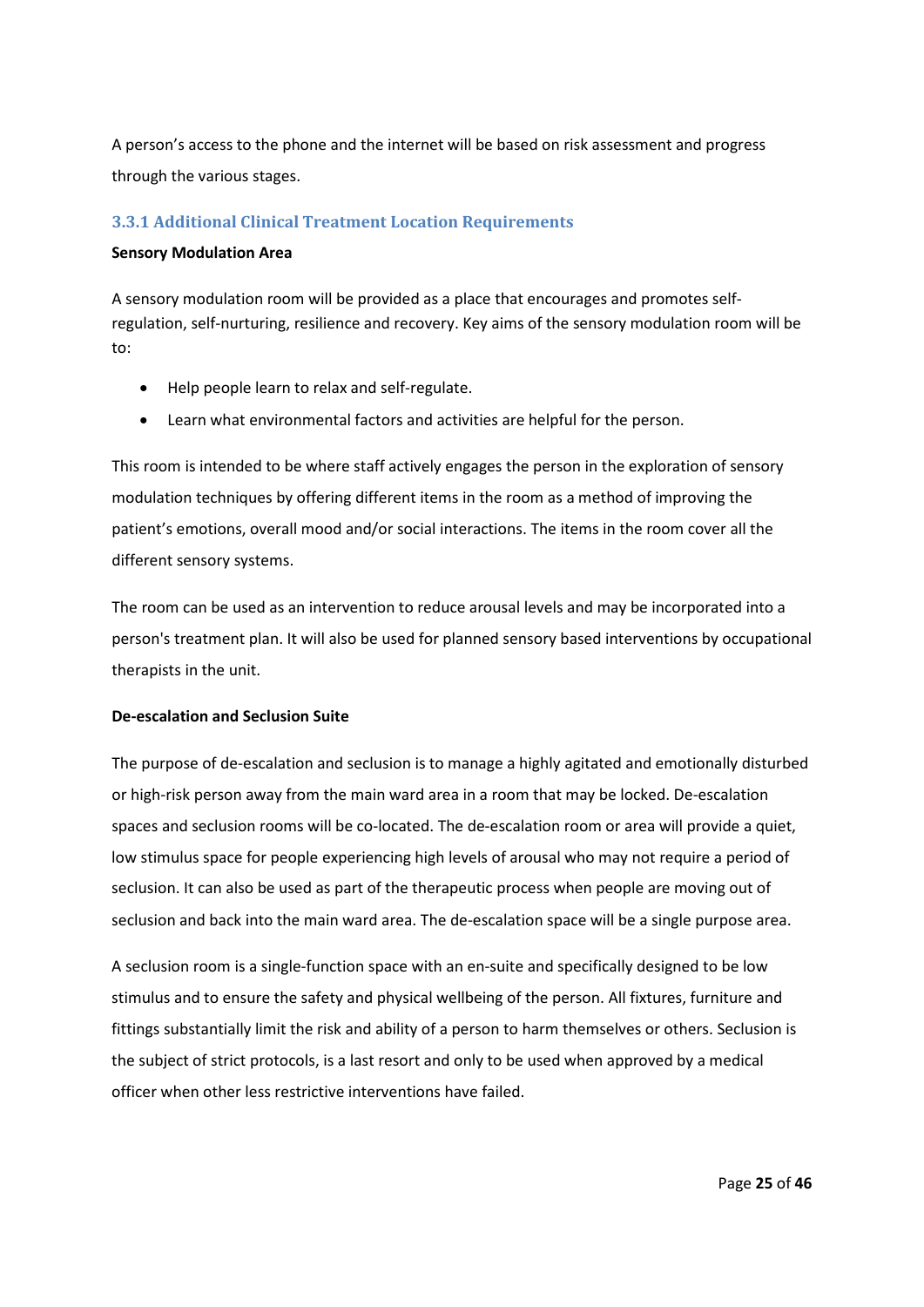#### **Outdoor Space**

There is a clear, positive relationship between physical and mental health and the proximity and use of green spaces. The availability of natural environments of the SMHU will allow people to distance themselves from routine activities, concentrate better and reduce stress levels. Access to varied and large outdoor space will give staff and consumers options to re-direct activity and behaviour as required.

Large outdoor areas are important to traditional Aboriginal and Torres Strait Islander spiritual practice. The outdoor spaces will help to facilitate mindfulness, spiritual practice, relaxation, activities, exercise and group discussion e.g. yarning circle.

The outdoor spaces will be large enough so that the view of perimeter of the facility is minimised.

#### <span id="page-25-0"></span>**3.4 Discharge and Transfer**

People will remain in the SMHU until they are able to be discharged back to a correctional facility, the AMHU, University of Canberra Public Hospital (UCPH) Adult Mental Health Rehabilitation Unit or the community. Discharge will be dependent on the full implementation of the legal and medical requirements under the *Mental Health (Treatment and Care) Act 1994.* Clinical improvement and reduction in assessed risk directly inform decisions associated with discharge and transfer

Discharge planning will not be solely dependent on clinical factors as there will be legal implications that need to be considered as part of the discharge process. Discharge planning will take place in conjunction with the processes of the ACT Civil and Administrative Tribunal (ACAT). Where the person is from the AMC or Community Corrections, discharge will take place in conjunction with the processes of ACT Corrective Services (ACTCS). Some people may still have some symptoms at the point of discharge but be well enough to move into a less intensive form of care. There may be some people whose sentence is completed whilst they are at the SMHU and may be discharged from their custodial order to the community. Others may still require their community treatment and care to be provided under the provisions of the mental health legislation.

People in the rehabilitation program will have multiple trials of graduated leave before discharge. A leave bed will not be considered an available bed for a new admission.

Planning for discharge and support after inpatient care will commence at the time of admission. Discharge planning will incorporate collaborative partnerships with families, carers and other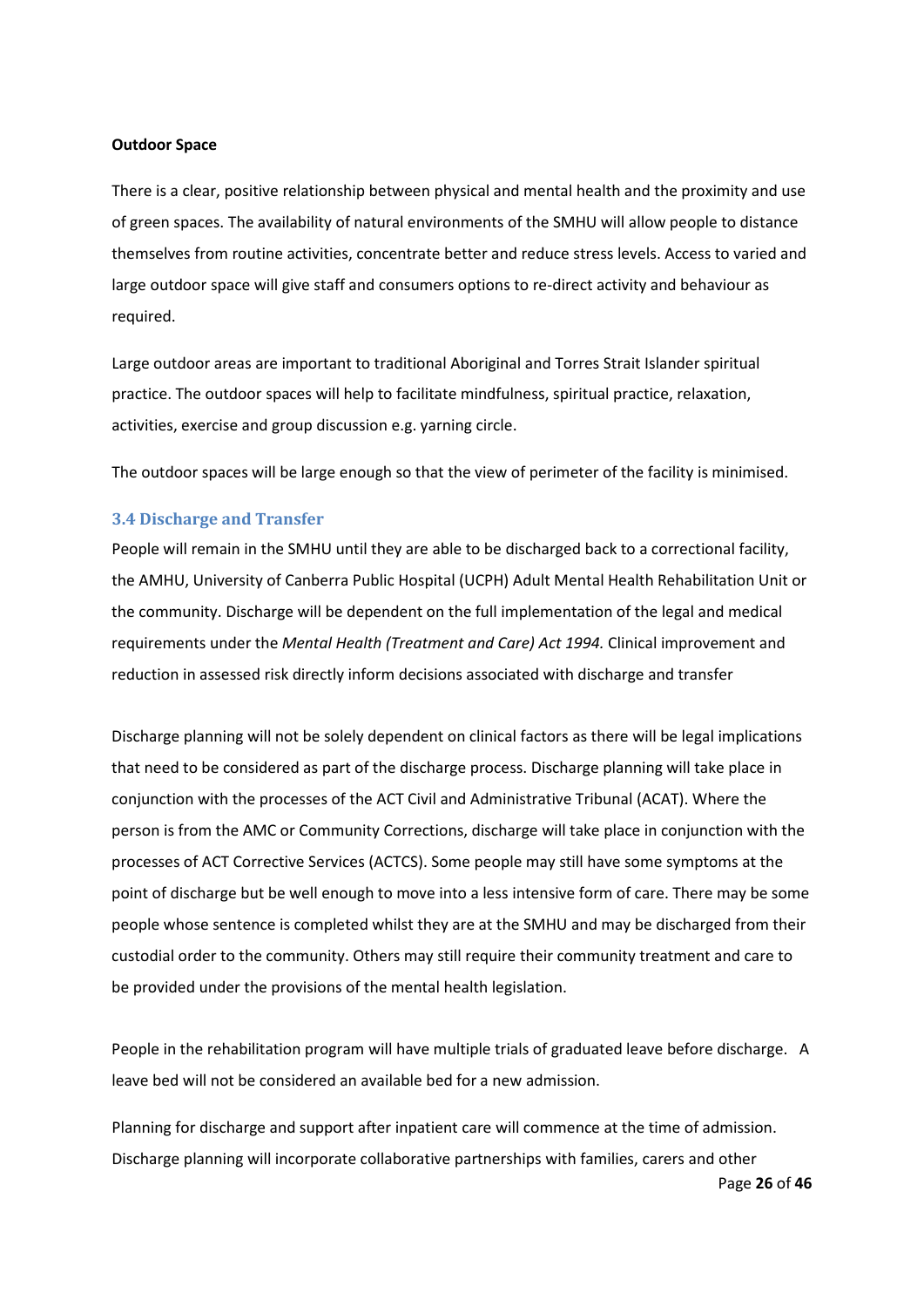nominated supports along with other appropriate services or organisations, including supported accommodation and disability services. Discharge will always be to the care of a MHJHADS team that will assume responsibility for further recovery planning, treatment and care for the person.

Where a person has ongoing criminal or civil matters, there will be facilitated access to legal assistance/representation e.g. Legal Aid ACT outreach service.

## **ACT Civil and Administrative Tribunal**

The ACAT is an independent body established to protect the rights of people placed on involuntary orders for mental illness. It provides an independent review, and makes decisions about whether the involuntary order will continue or not. There will be a process for external review by the ACAT for people in the SMHU.

Responsibilities of the ACAT in regards to Forensic Treatment Orders and Psychiatric Treatments Orders will explained in the *Mental Health (Treatment and Care) Amendment Bill 2014* which has not been enacted by the ACT Legislative Assembly at the time of the development of this model of care.

The SMHU will communicate with ACTCS and Youth Justice where relevant, to ensure that legal requirements are met, that transfer and discharge planning is completed in a timely and cohesive manner, and that the Affected Persons Register obligations are met.

## <span id="page-26-0"></span>**4. Safety and Security Requirements**

The approach taken to safety and security requirements is to adopt a three layered approach to physical, procedural and relational security. Each element will be developed in relation to the other two. Physical security alone will not provide safety and cannot operate without appropriate relational and procedural security. Increases in relational and procedural security cannot be used to counterbalance weaknesses in physical security.

A balance has to be maintained between the degree of intrusiveness of any security system and the degree of containment that is required, the level of safety for staff and others working or visiting the facility and the safety of consumers and the general community. The security system in place will enable effective treatment, by providing the structure within which clinical care can be safely provided and privacy of consumers maintained.

The objectives of the security system are to: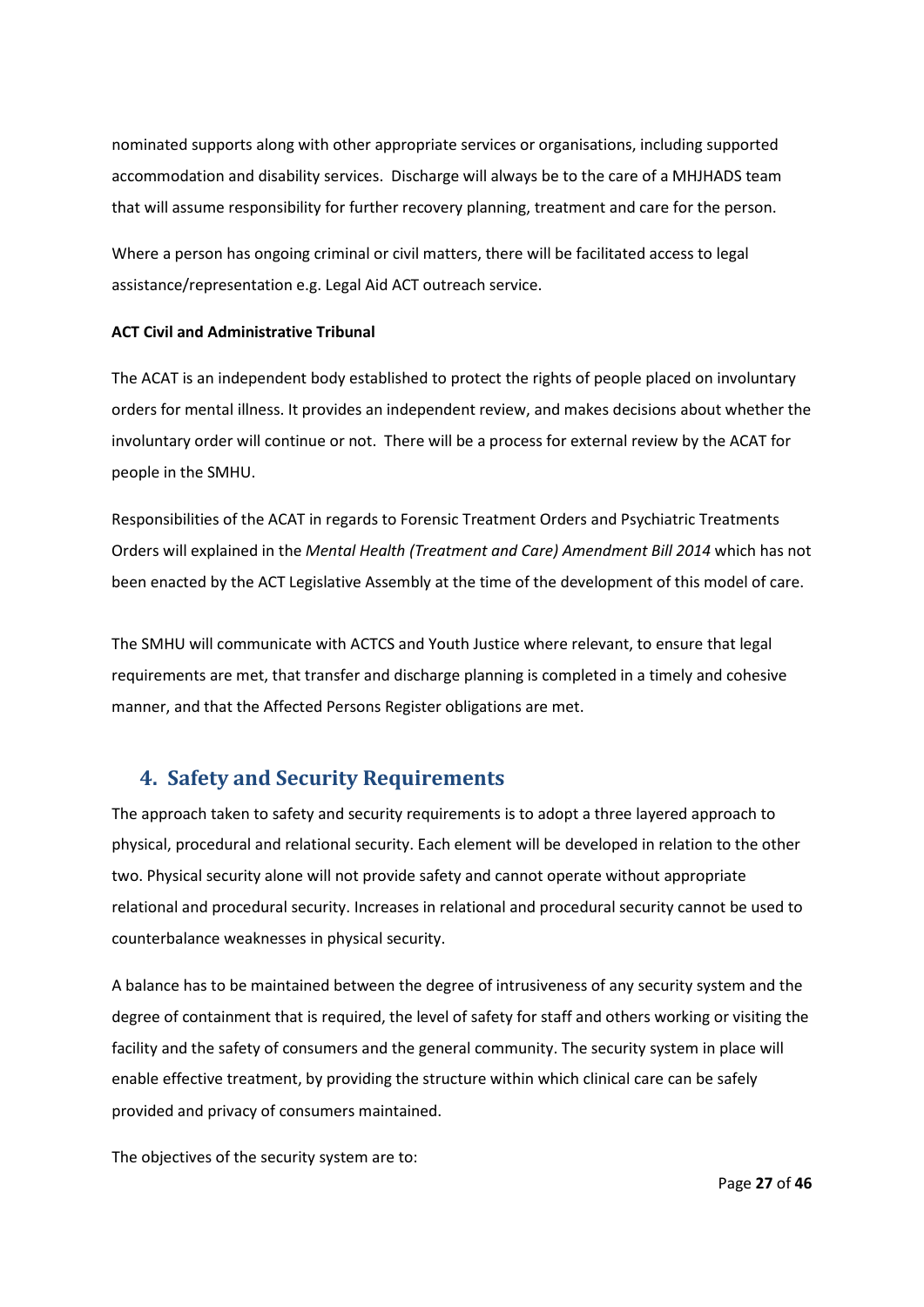- Prevent unlawful departure from the facility and maintain community safety
- Alert staff to incidents and emergency situations
- Protect people who are at risk of causing harm to themselves or others
- Prevent access to illegal and illicit substances and technologies
- Prevent illegal entry of people and contraband
- Provide safety for visitors and other consumers
- Keep staff safe
- Maintain a safe responsive environment
- Allow staff to provide care, treatment and rehabilitation
- Control access and egress
- Provide gender and vulnerable person safety.

## <span id="page-27-0"></span>*4.1.1 Physical Security*

Physical security is the provision, maintenance and correct application of appropriate infrastructure, physical barriers, equipment and technology by appropriately trained staff. It is important but should not be the sole element of the security provided. In the SMHU, physical security will address the following:

- Security provided will be such that it protects the privacy and dignity of people
- It will reduce the opportunity of others passing or bringing contraband items into the facility, making unlawful departure and substance abuse difficult
- People will not be locked in their bedrooms, although for therapeutic reasons they may need to have access restricted to their own en-suite bathrooms
- People will be able to secure their rooms when they are not occupying them, or wanting to feel safe from others. Staff will be able to override locks used in consumer areas
- Only under very strict protocols of observation and formal reporting will people be confined to other spaces for reasons of self-protection and behavioural management e.g. seclusion and de-escalation
- Good spatial layout with unobstructed sight lines will be provided
- Provision of adjoining single rooms with a shared, lockable door, to cater for kinship ties (as per the 1991 Royal Commission into Aboriginal Deaths in Custody)
- The building material will be robust and damage resistant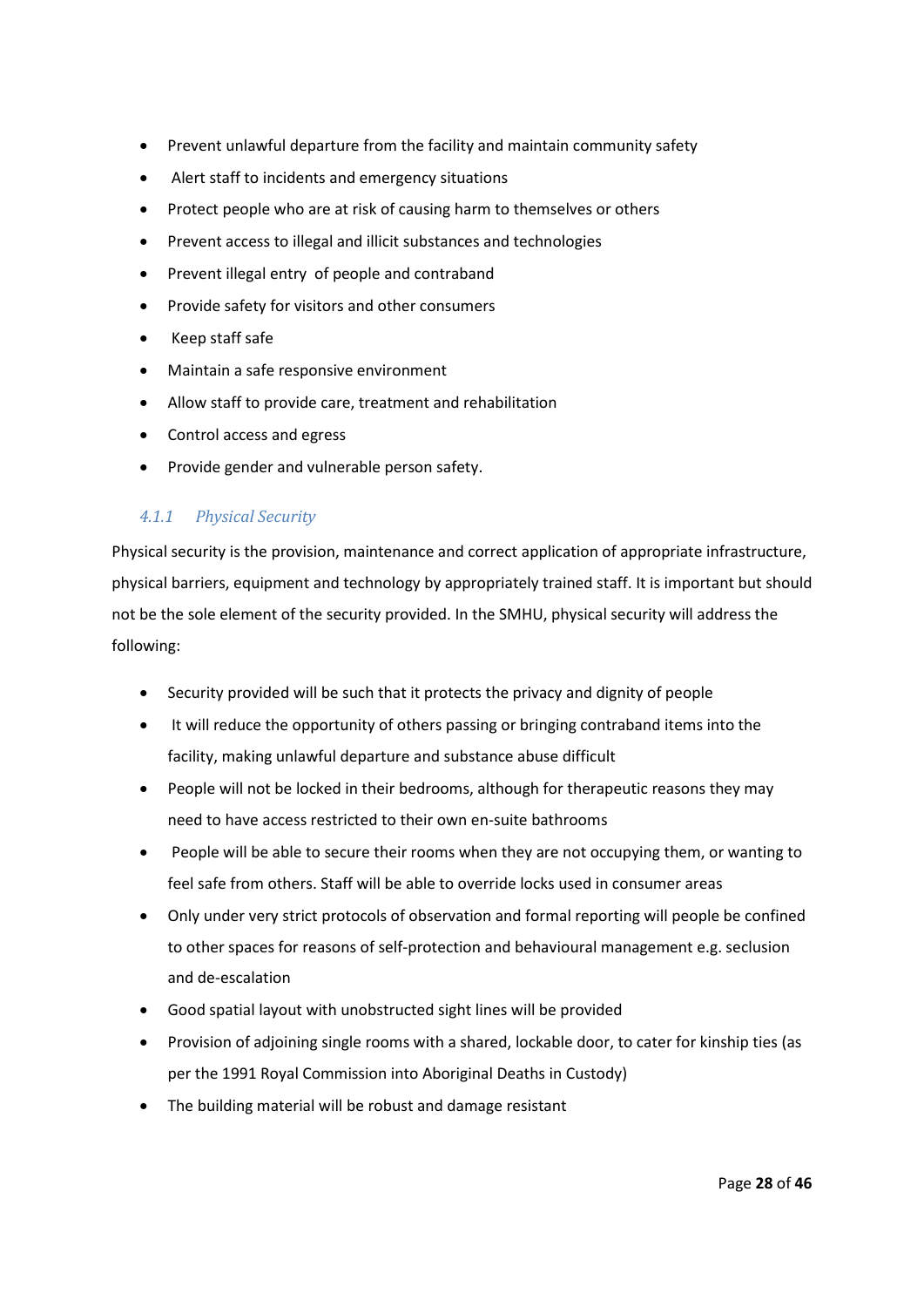- Access will be strictly controlled at designated security points that include the use of metal detectors
- The duress alarm system will include voice and phone functions
- The facility will have an electronic and grandmaster keying system
- Physical security will be enhanced by a positive physical environment that ensures adequacy of amenity to avoid discontent or a focus on unlawful departure.

## **The Secure Perimeter**

The SMHU will have a secure perimeter. The design, construction and operation of the secure perimeter needs to provide the community and the staff with the confidence that the level of physical security matches the risks associated with assessed risk of those being treated. Good practice dictates that physical barriers to unlawful departure from the facility will not physically injure a person who might try to overcome them e.g. razor wire and electrification of fences. The objective of the secure perimeter will be to:

- **Deter**: provide an obvious barrier for passage into or out of the facility, and reduces the opportunity of contraband entering the facility
- **Detect**: provide some method of reliably detecting a person attempting to depart or enter the facility unlawfully
- **Delay**: provides some method of delaying a person attempting to depart or enter the facility unlawfully until such time as staff arrive.

There will be a planned maintenance programme in relation to the perimeter and other physical security provisions.

## <span id="page-28-0"></span>*4.1.2 Procedural Security*

Procedural security is the proper application of policies, standard operating procedures, routines and checking. Establishing a comprehensive range of effective procedures across the service establishes clear boundaries within the facility and anchors the application of therapeutic activity to structure and routine.

The safety and security systems in clinical areas will be managed by clinical staff. All incidents of aggression or violence will be managed by clinical staff. Staff will be trained in the prevention and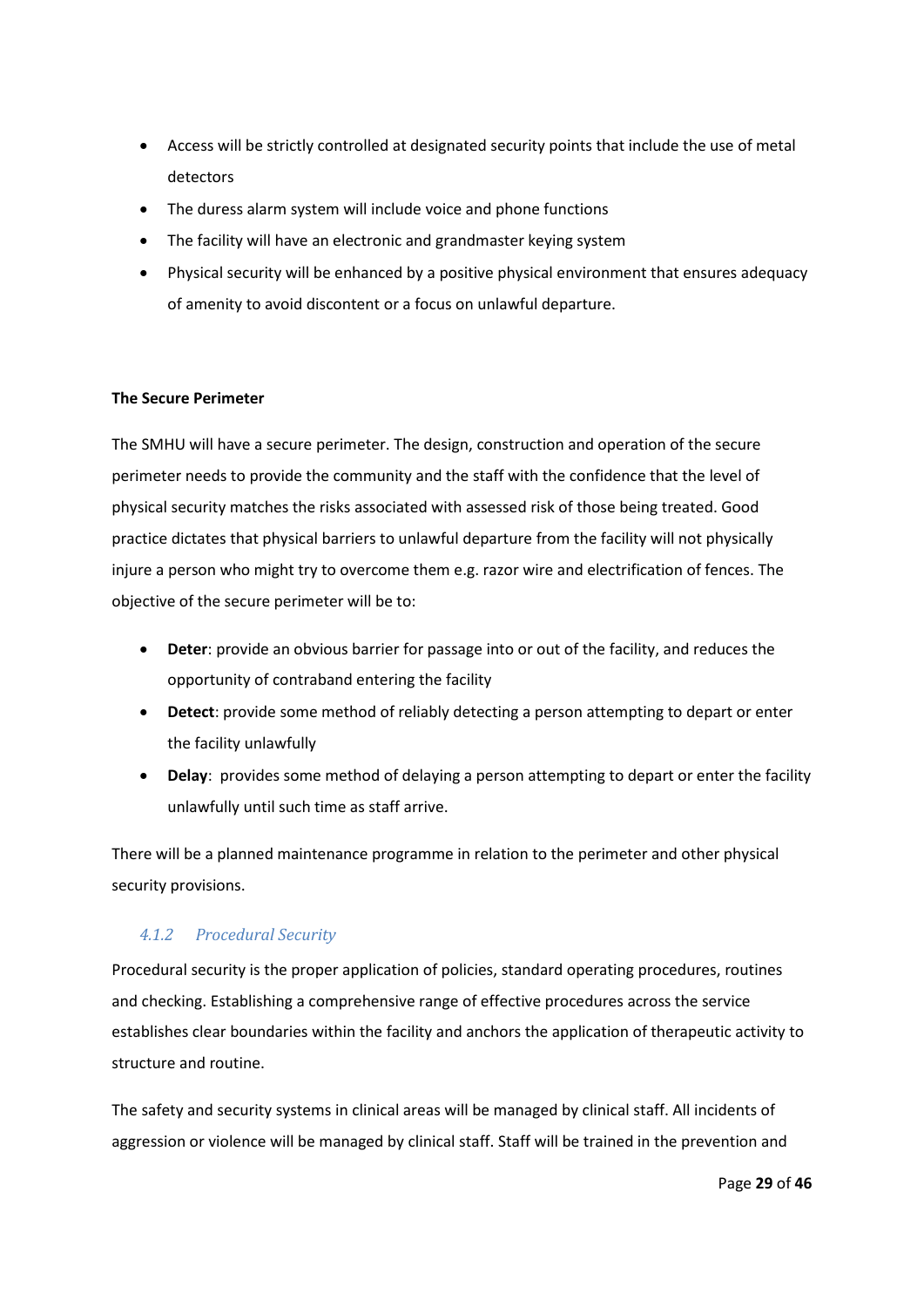management of aggression and violence. All staff will be trained by a team of skilled trainers who will also provide regular refresher courses.

A facility wide personal duress alarm system and telephony will ensure that staff are able to request assistance in an emergency. Hardwired duress, medical emergency and fire alarms will also be located in required locations around the unit to ensure easy staff access under all situations.

Where clinical staff are not able to safely manage a person who is violent and aggressive, ACT Policing will be called to give immediate assistance.

Staff will utilise standard operating procedures to ensure that any restrictions on a person's freedom and any derogation of a person's dignity and self-respect are kept to the minimum necessary for the proper care and protection and safety of the person, other consumers and the protection of the public.

Policies and procedures will be consistent with ACT Health and Divisional policies and procedures. There will also be SMHU specific policies and procedures including:

- Personal and environmental searches
- Visitor management
- Consumer leave management
- Consumer management during emergency incidents
- Controlled access to facilities and buildings

As part of ensuring the safety of staff and consumers, there will be clear and effective systems for clinical governance, communication, handover and clinical decision making within staff teams. There will be regular multi-disciplinary team meetings for clinical matters and administration, and the team will be consulted on relevant management decisions such as developing and reviewing operational policy.

## **Leave**

People admitted to the secure unit will receive all of their care and treatment within the secure perimeter unless authorised to do otherwise under the *Mental Health (Treatment and Care) Act 1994* or by the courts. Consumers on the rehabilitation program will be able to apply for leave or day release from the SMHU in order to participate in activities that progress their recovery and community re-integration. The Chief Psychiatrist or the ACAT will have the authority to grant leave.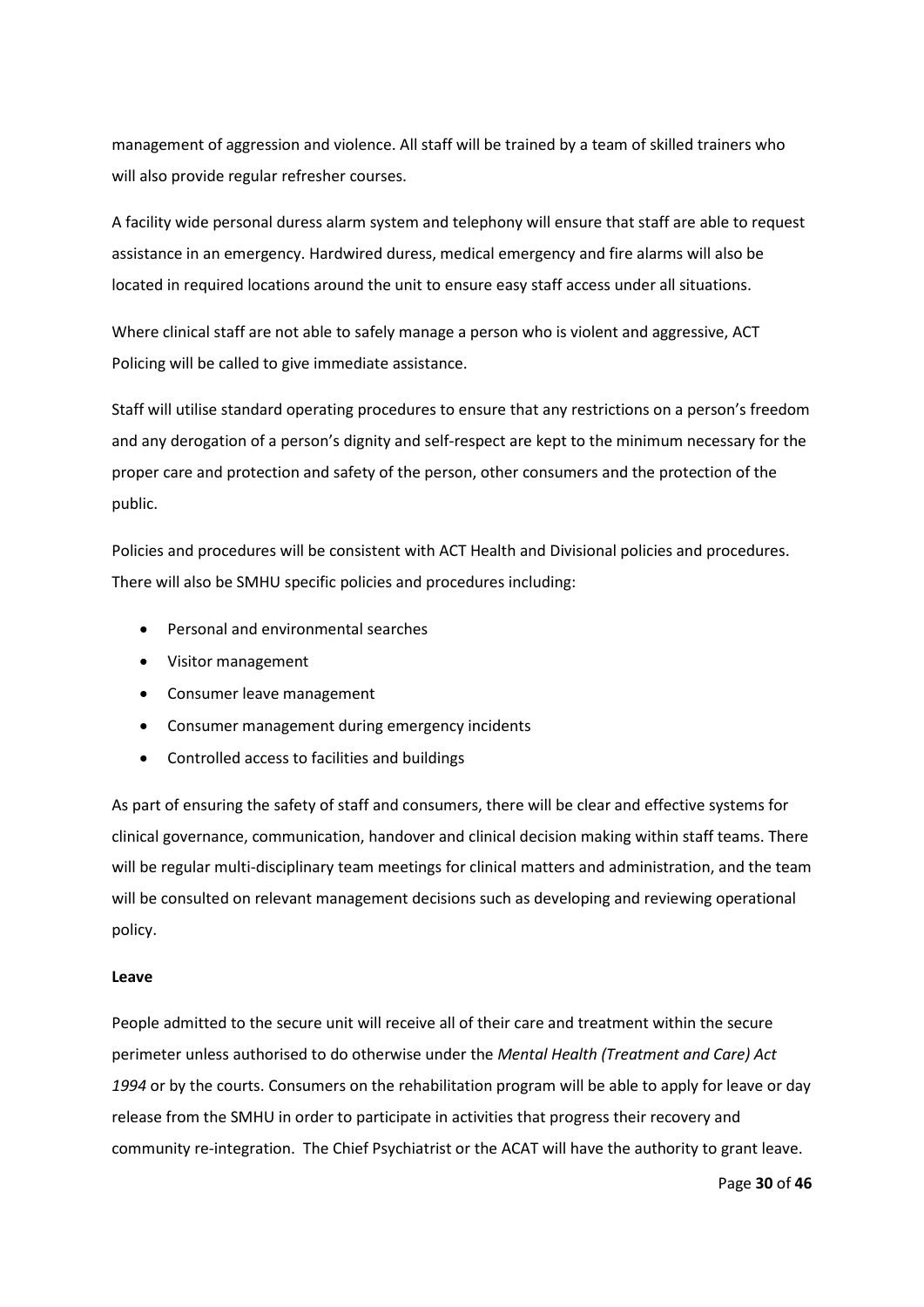A 'consumer leave' protocol will be established to give a proper process and maintain security. This protocol will be based on clinical presentation and risk assessments as well as external approving body requirements (e.g. court requirements). The leave protocol will clearly specify the circumstances under which leave can be given, the duration of the leave, requirements for staff escorted leave, family escorted leave and unescorted leave. Before a person is granted leave they will be required to demonstrate cooperation with their management plan and demonstrate the absence of disruptive behaviours.

## <span id="page-30-0"></span>*4.1.3 Relational Security*

Relational security is the formation of a therapeutic alliance between staff and consumers, centred on continuing assessment and management of risk. Relational security is concerned with developing good interpersonal and sound professional relationships between consumers and the clinical team so that there is a build up of trust that will enable staff to get to know and understand the person and, where necessary, provide interventions before major problems develop or lead to incidents. Relational security is also concerned with staff to patient ratios.

The 4 key areas that help staff maintain relational security are:

- The whole care team e.g. establishing boundaries and therapeutic relationships
- Other consumers on the unit e.g. consumer mix and dynamics
- The milieu experienced by the consumer e.g. physical environment and personal world
- The connections the consumer has to the outside world e.g. visitors and outward connections.

## **Cultural Safety**

In a clinical context, 'cultural safety' is defined as a health professional's understanding of his or her own personal culture and how these personal cultural values may impact on the provision of care to the person, regardless of race or ethnicity.

Cultural safety incorporates cultural awareness and cultural sensitivity and is underpinned by good communication, recognition of the diversity of views nationally and internationally between ethnic groups. The SMHU will provide education and promote awareness of cultural safety and diversity, and how this may affect the services which are provided.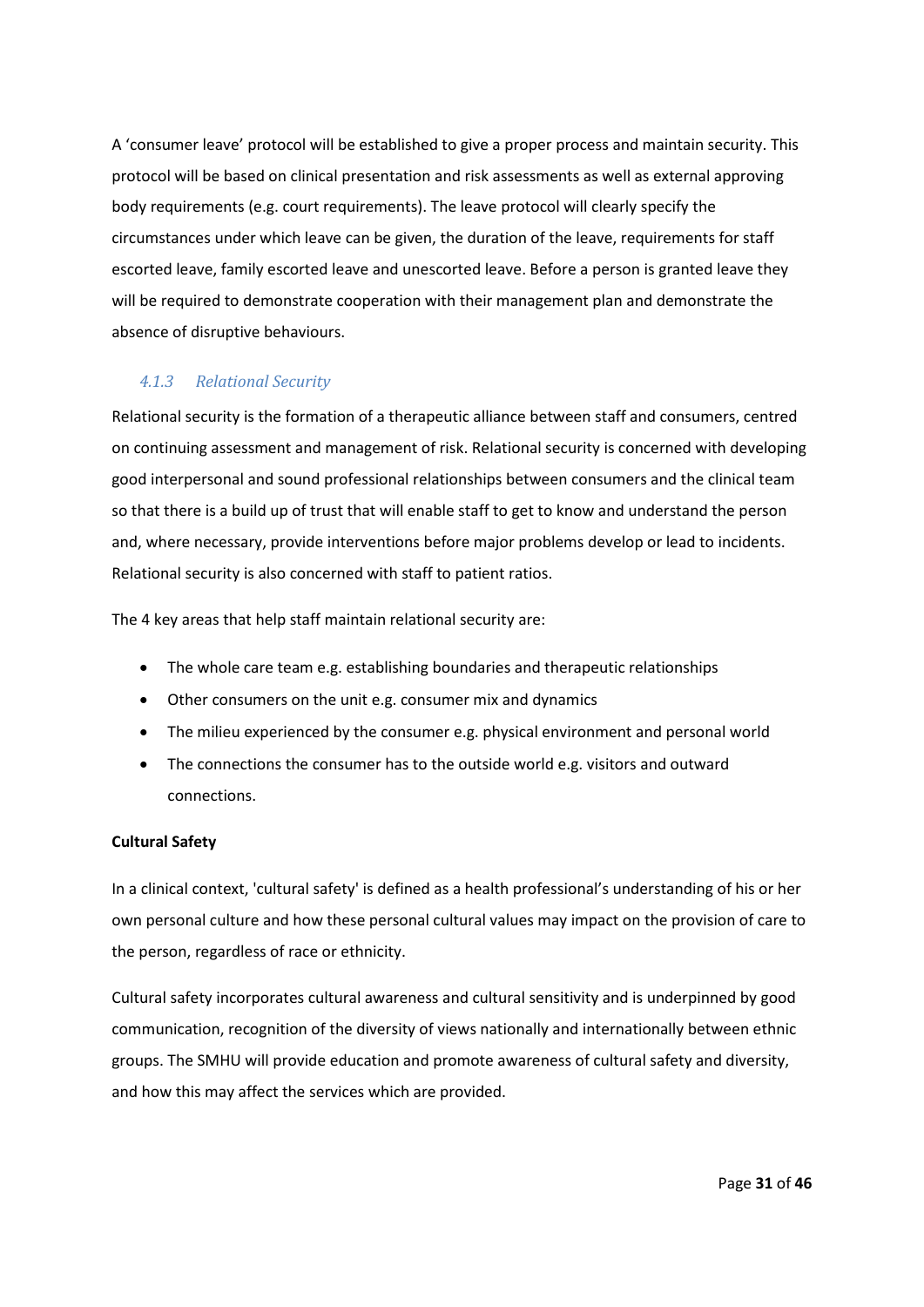## <span id="page-31-0"></span>**4.2 Secure Entry Zone and Emergency Entry and Exit**

A controlled entry point will be used for vehicles to enter the perimeter of secure facilities. People transported to the SMHU will enter through the secure entry zone and be taken to an adjacent secure admissions area. Deliveries of goods will also be made through the secure entry zone. Emergency services including fire brigade and ambulance will also access through the secure entry zone.

Staff and visitors will enter the facility through an adjacent controlled access point where they can leave prohibited items in provided lockers. Where required, consumers, staff, visitors and contractors will be electronically scanned for unauthorized items.

## <span id="page-31-1"></span>*4.2.1 Reception*

- The reception area will be adjacent to the secure entry zone and will be staffed during business hours, 7 days a week, to register visitors and for the control of contraband entering the unit
- The reception area will provide access for people with a disability.

The reception area will include:

- Visible signage identifying the list of contraband not permitted into the unit
- Secure lockers to store visitors' possessions whilst they are visiting the unit
- A police gun safe that complies with the relevant firearms legislation operated by police to deposit firearms and sprays when they are in attendance at the unit is required

## <span id="page-31-2"></span>*4.2.2 Contraband*

Contraband is identified as any item which is illegal or may be a threat to the safety and security of consumers, visitors or staff.

Contraband will include the following:

- Illegal drugs
- Tobacco
- Alcohol
- Weapons including knives and firearms
- **Explosive devices**
- Unauthorised tools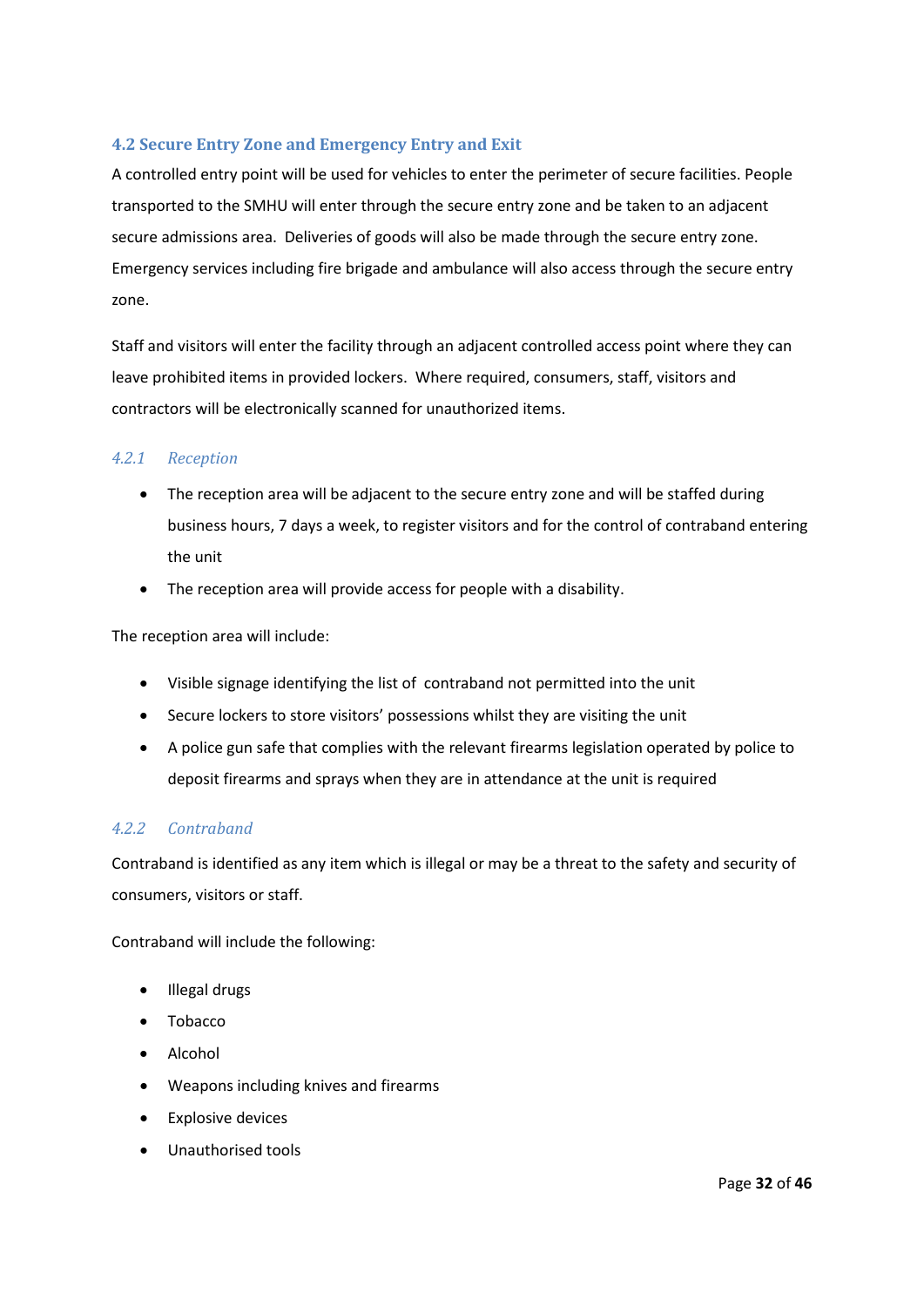- Chemicals
- Offensive material
- Mobile phones and accessories including SIM cards
- Camera, video recorders
- Lap top computers, tablets, computer soft ware, floppy discs, USB memory sticks
- Sharps such as scissors, razors, needles
- Unsealed plastic or glass bottles containing liquid
- Glass bottles
- Plastic bags
- Aerosol cans
- Lighters and matches
- Medication
- Any other item deemed to be contraband by the Director-General.

## <span id="page-32-0"></span>**4.3 Emergency Preparedness**

Emergency preparedness is a comprehensive system that requires a continuous commitment to staff and resources to ensure a systematic approach to responding to emergencies. A range of multiagency planning to assist in emergency preparedness will be required. This multi-agency planning will be required for situations such as:

- Evacuation
- Fire and Flood (internal and external)
- Unlawful departure
- Failure to return from leave
- Hostage
- Riot and disorder
- **Barricade**
- Roof top occupancy
- Critical infrastructure failure e.g. power or water outage, communications system failure.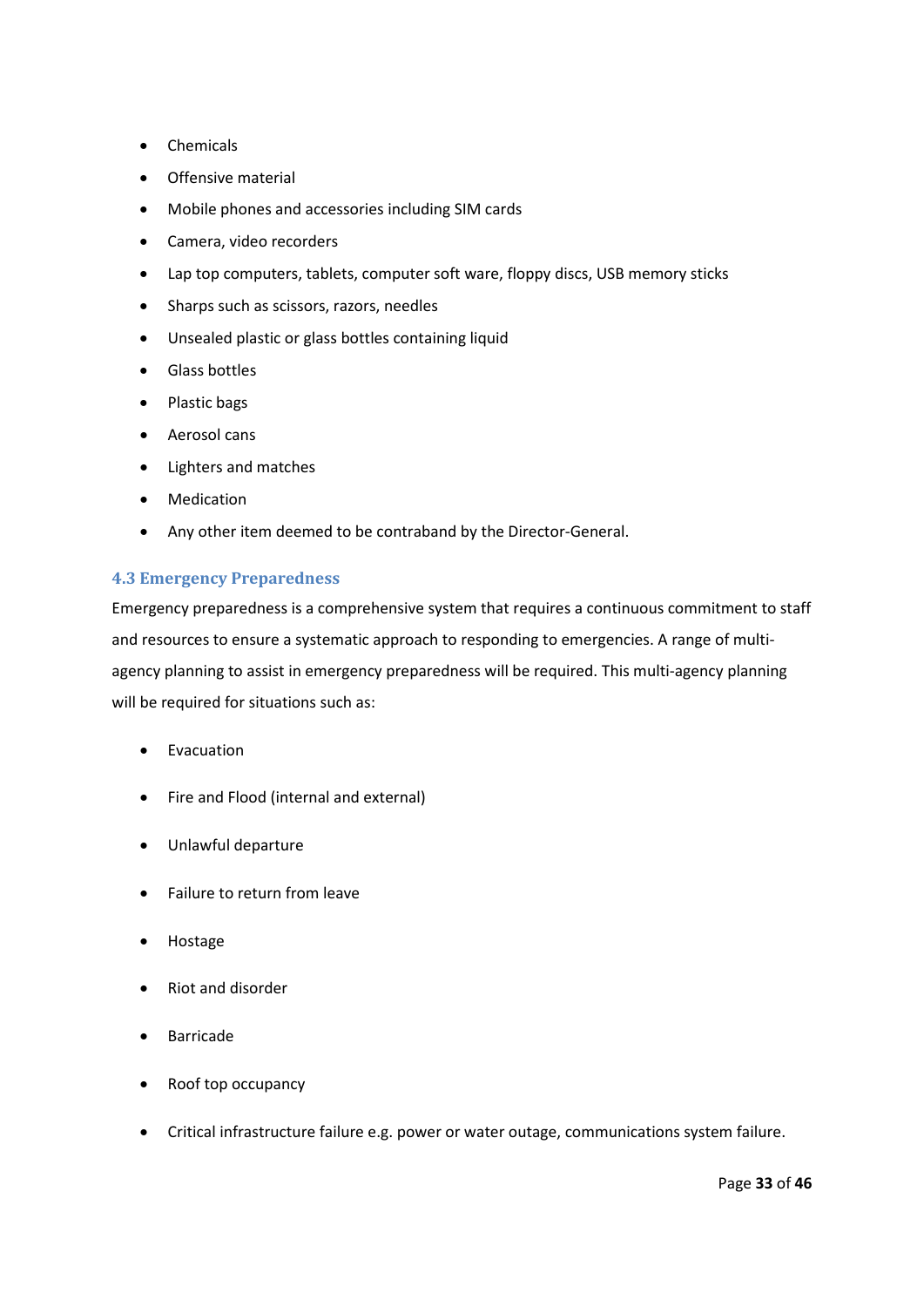## <span id="page-33-0"></span>**4.4 Women and Vulnerable Persons**

Evidence indicates that there are a significant number of people accessing inpatient mental health services who have experienced some form of sexual violence in their lives. The SMHU will provide an environment that ensures individuals are safe from experiencing further physical, sexual and psychological trauma. The safety of all persons raises organisational issues as well as building design challenges.

An assessment of vulnerability e.g. young people, elderly people, people with intellectual or physical disability, will be undertaken for each person as soon as is practicable following admission. This assessment will include information gained during the mental health assessment, including risk assessment, where relevant. The collection of such information will be in accordance with National Privacy Principles. Assessments of vulnerability will be reviewed at regular intervals for all consumers during their admission to the SMHU.

Written guidelines which outline the arrangements to ensure the safety of all persons, will be available to staff, consumers and visitors. Wherever possible, people will be offered a choice of either a male or female clinician. Staff will ensure that there is appropriate observation of all women consumers and vulnerable persons. Similarly, individuals who are regarded as a risk to others will be appropriately supervised. Women and vulnerable persons will sleep separately and have appropriate levels of staff supervision at night.

## **Sexual Safety**

Sexual safety is a state in which physical and psychological boundaries of individuals are maintained and respected.

The SMHU will have systems that promote sexual safety. Operational policies and procedures will:

- Support the right to physical and psychological safety
- Encourage and educate regarding monitoring of professional boundaries
- Support professional development
- Respond quickly and appropriately to breaches in personal boundaries.

Assessment and identification of persons as being at risk of potential to harm, or of increased vulnerability to sexual assault are also important to the promotion of sexual safety. Identification of risk will be made at initial assessment and regularly reviewed.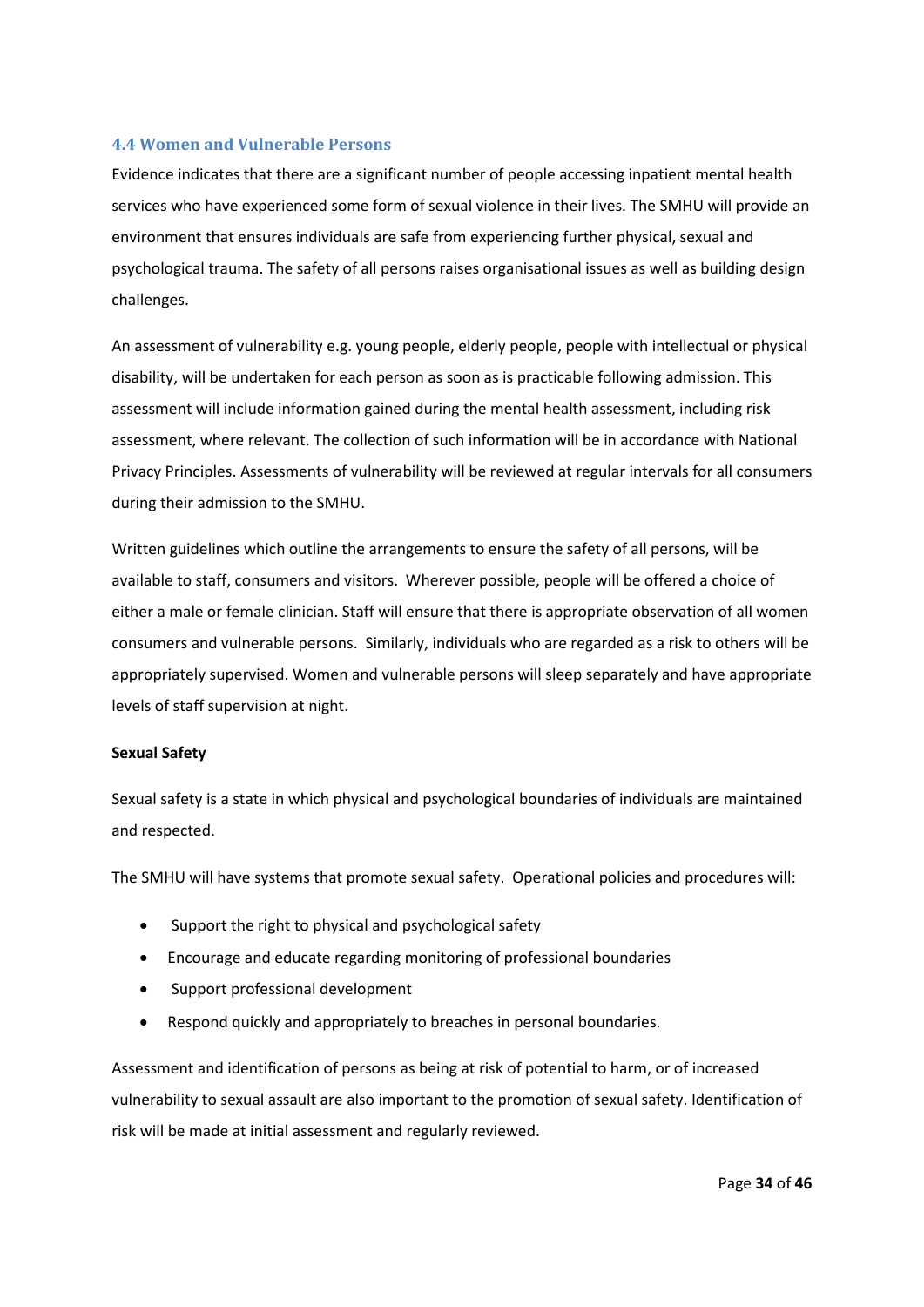The SMHU will have single bedroom accommodation with access to ensuites. A number of rooms will be able to be arranged into clusters which will be capable of being separated to provide safe and secure space for both males and females.

## <span id="page-34-0"></span>**5. Care Delivery Team**

Recruiting for the SMHU will actively include and recruit Aboriginal and Torres Strait Islander workers in all categories. This is in accordance with ACT Health's commitment to a combined effort to close the gap in Aboriginal and Torres Strait Islander Health as laid out in the *Health Directorate Reconciliation Action Plan 2012 – 2015.*

The SMHU will undertake evidence based recruitment and retention strategies such as providing clinical placements for undergraduate students and encouraging rotations through the unit with staff from other areas.

The effectiveness of the secure unit is dependent upon an adequate number of appropriately skilled and qualified clinical and non-clinical staff. The staffing profile will be comprised of a mix of multidisciplinary clinical and nonclinical staff providing treatment and care to consumers.

The clinical team will include:

- Forensic Psychiatrists
- Psychiatry Registrars
- **Nurses**
- Psychologists
- Occupational therapists
- Social workers

Visiting primary health care staff will include:

- Primary health physician
- Chronic Disease Nurse
- Aboriginal and Torres Strait Islander health care clinician
- Allied Health staff
- Pharmacist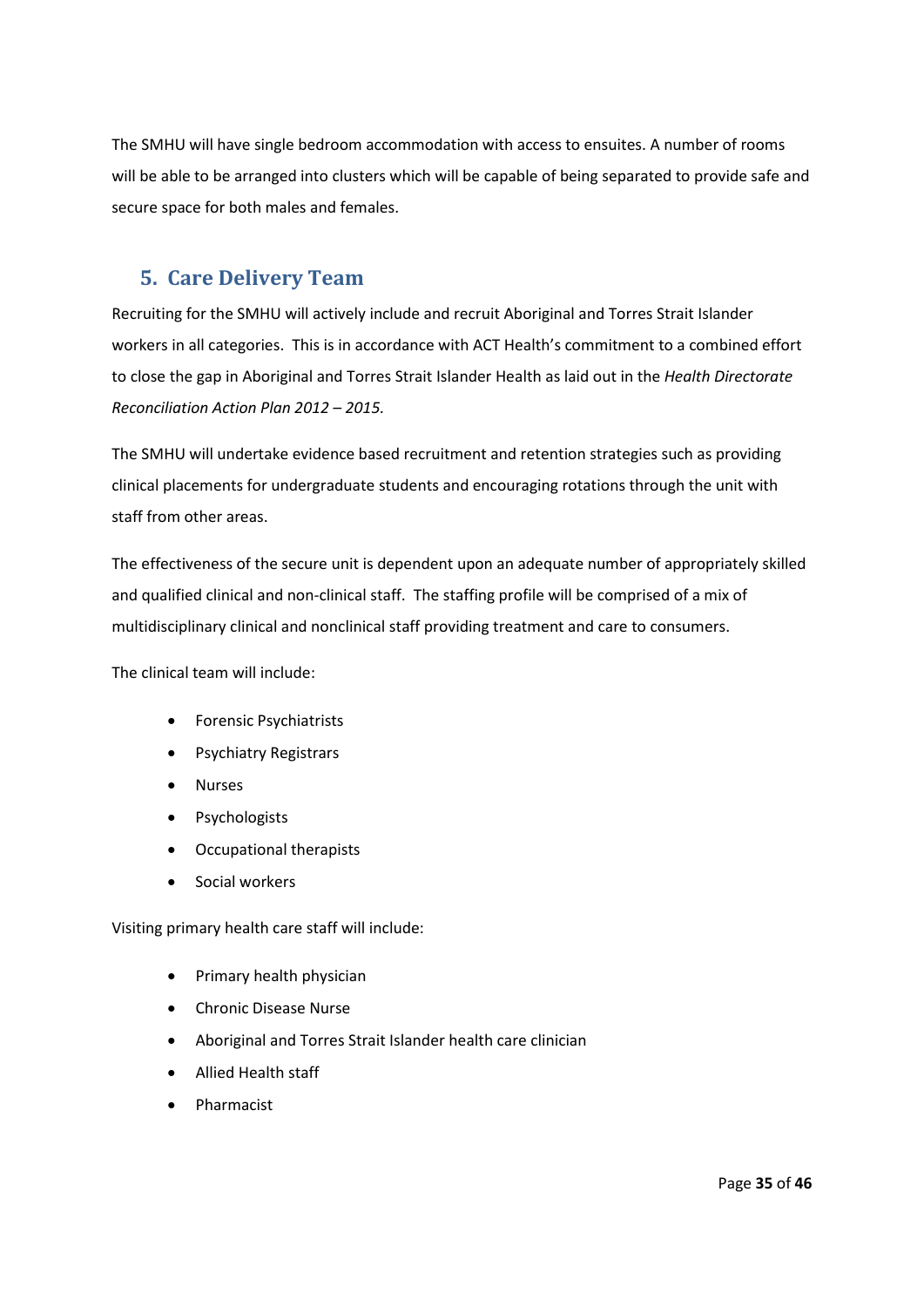The non clinical staff will include a mix of:

- Administration and support staff
- Diversional or Recreational/Art/Music therapist
- Mental Health Support Workers *(role and term yet to be confirmed)*

Additional support will be provided through food services, maintenance and cleaning staff who will assist with the day to day operations of the unit.

## **Workforce Development**

The complexity of persons admitted to secure mental health units means that there is a need to provide staff with continuing and targeted education programs, clinical supervision and mentoring, skills training and research opportunities. The SMHU will have a workforce plan that will be reviewed at specific intervals. The workforce plan will include staffing and skill mix that reflect the complexity of consumer needs and the risks associated. The workforce plan will also include a training and development strategy, which will specify the requirement to provide security training and training to implement a range of code responses to emergencies.

ACT Health will provide appropriate education and training opportunities so that people who are admitted to the SMHU receive care from staff who are highly skilled in meeting their needs. This will be achieved by training and developing the skills of staff already working in the specialist Forensic Mental Health team in evidence-based interventions, as well as providing opportunities for mental health staff of the SMHU to develop skills and experience to equip them to work within the forensic mental health field.

A Workforce Profile and Workforce Plan for the SMHU will be developed as separate documents to the MoC.

## <span id="page-35-0"></span>**6. Service Partners and Supports**

## <span id="page-35-1"></span>**6.1 The Consumer**

People will be informed of their rights and responsibilities and how they can access support or advice external to the SMHU. People will be supported in their own journey of recovery (to the degree they are able) through: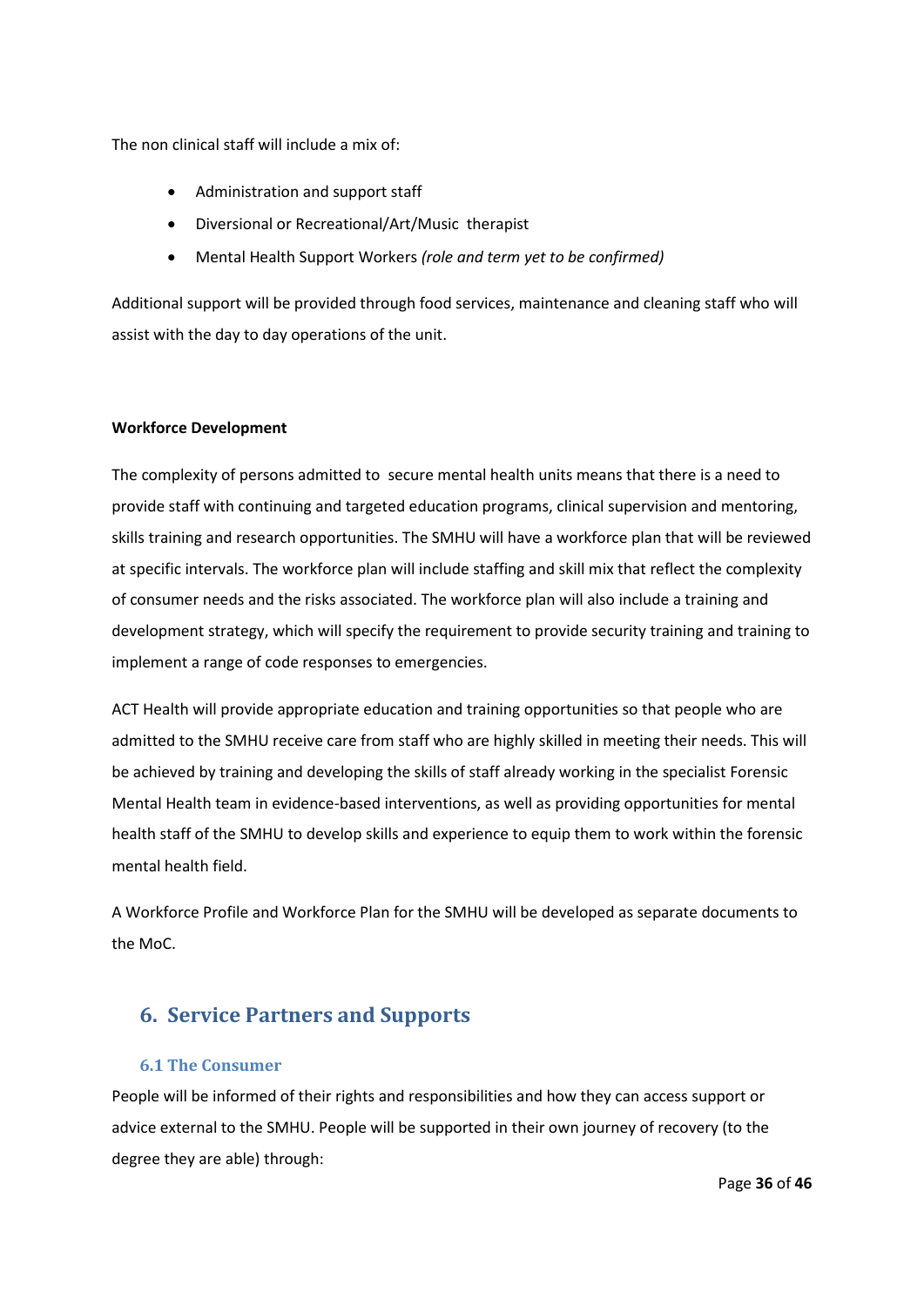- Self-management of their mental illness
- Active participation in the daily program
- The activities of daily living including personal care, domestic, social, vocational and recreational aspects of their lives
- Development of a recovery plan inclusive of aspirations, risks. goals and milestones
- Regular review of progress

## <span id="page-36-0"></span>**6.2 Clinical Mental Health Staff**

Clinical staff will provide clinical assessment and therapeutic interventions aimed at effective management of a range of complex psychological conditions to minimise and reduce impairment and disability associated with mental illness. This will include the use of medication, psychological therapies and clinical rehabilitation interventions with a focus on risk management and behavioural change.

More specifically, clinical staff will be responsible for:

- Providing planned clinical mental health treatment and support
- Discharge and transfer planning
- Care Coordination one clinician will be allocated to coordinate a person's care
- Documenting assessment and care
- Responding to needs for medication and physical health related issues
- Undertaking clinical assessments, risk assessments, mental state examinations and outcome measures
- Supporting consumers in behavioural change management
- Carrying out and reporting against legislative requirements e.g *Mental Health (Treatment and Care Act) 1994.*

## <span id="page-36-1"></span>**6.3 Non-Clinical Staff**

Non-clinical support staff will provide support to people within the framework of the multidisciplinary team to enhance the quality of the therapeutic program. They will do this by: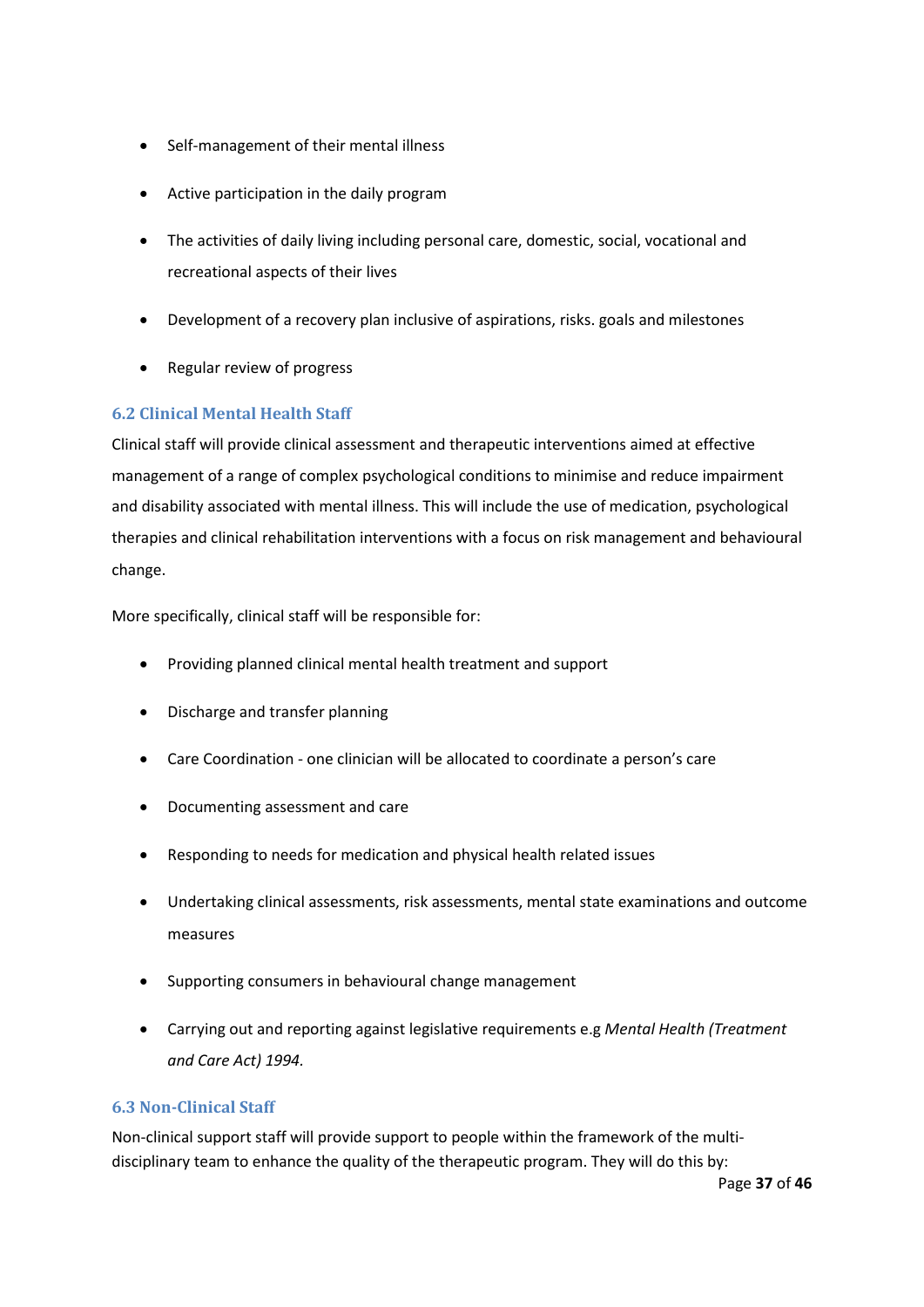- Providing individually planned recovery and psychosocial support services on a daily basis with a focus on building independent living skills and community engagement (such as support personal care, shopping, home care, cleaning, etc). This will include support at all phases of the rehabilitation continuum.
- Supporting clinical staff

## <span id="page-37-0"></span>**6.3 Families and Carers**

SMHU staff will work to ensure that family members and carers identified by the consumer are involved in their care. This will be done in a way that is respectful of the person's wishes and in accordance with the *Mental Health (Treatment and Care Act) 1994* and the ACT Charter of Rights for People who experience Mental Health Issues*.*

Identified caregivers, family members and ALO's will be invited to attend clinical reviews as appropriate. As part of the approach to service delivery, staff will provide education to families and carers, supporting them to address their needs, and suggesting links with supports, whenever appropriate.

There will be a dedicated space for individuals to meet with their family. Family visits will be coordinated and time limited. Depending on the assessed risk, staff will supervise visits and children will be allowed to visit.

## <span id="page-37-1"></span>**6.4 Non-Government Psychosocial Rehabilitation and Support Services**

Effective links between the SMHU and non-government educational, vocational and rehabilitative agencies will be particularly important. It is anticipated that community based agencies will work internally with the SMHU program providing a range of services.

## <span id="page-37-2"></span>**6.5. Statutory Bodies**

## **Mental Health Official Visitors**

Mental Health Official Visitors are appointed by the Minister for Health and independent of MHJHADS. Their role is to assess inpatient mental health facilities in the ACT to ensure they are providing the best possible care. Official visitors will arrange to attend the SMHU and consumers and carers will have the opportunity to talk with and receive assistance from the Official Visitors.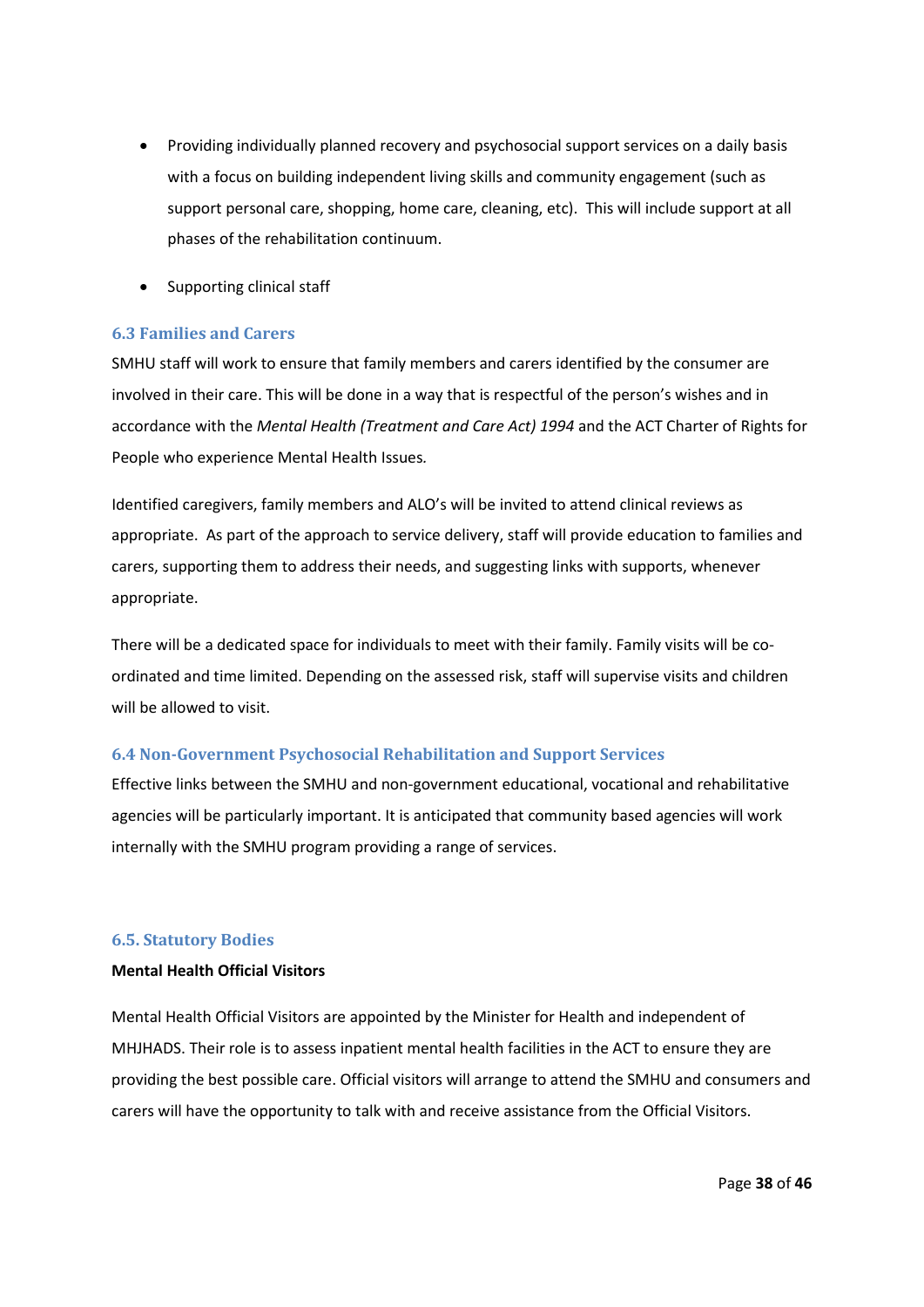## **Public Advocate of the ACT**

The Public Advocate (PA) undertakes a range of advocacy functions on behalf of children, young people and adults with a mental health issue who are in need of protection from abuse, exploitation or neglect. The PA ACT is an independent Government service which is separate from hospital services, MHJHADS, the ACAT and the Police. The PA ACT aims to support people who come into contact with the Mental Health system to have their views and concerns listened to. Consumers and their carers of the SMHU will be able to contact the PA office if requiring support.

## **ACT Human Rights Commission**

The ACT Human Rights Commission is an independent statutory agency. The ACT Health Services Commissioner is one of three Commissioners within the ACT Human Rights Commission. The Commissioner's mandate is to consider complaints about the provision of health services and services for older people, and complaints about contraventions of the privacy principles or of a consumer's right of access to his or her health records under *the Health Records (Privacy and Access) Act 1997.* If a consumer of the SMHU has a complaint about their care, provision will be made to facilitate their contact with the ACT Human Rights Commission.

#### **Legal Aid ACT**

The Legal Aid Commission (ACT) is an independent statutory authority established under the *Legal Aid Act 1977*. The Commission's function is to provide legal assistance in the ACT. Legal assistance includes legal information and advice, duty lawyer services, and grants of financial assistance. Legal Aid ACT helps people with their legal problems, especially people who are socially or economically disadvantaged. Legal Aid ACT can help in criminal law, family law and some civil law matters. If a consumer of the SMHU has any legal problems, provision will be made to facilitate their contact with Legal Aid ACT.

## <span id="page-38-0"></span>**7. Information and Communications Technology (ICT)**

Consumers will have vetted access to computers and the internet. For example a computer and the internet will be made available for individuals who might be studying. People will have access to a private space to take phone calls. Access to make outgoing calls will be restricted and staff will vet access.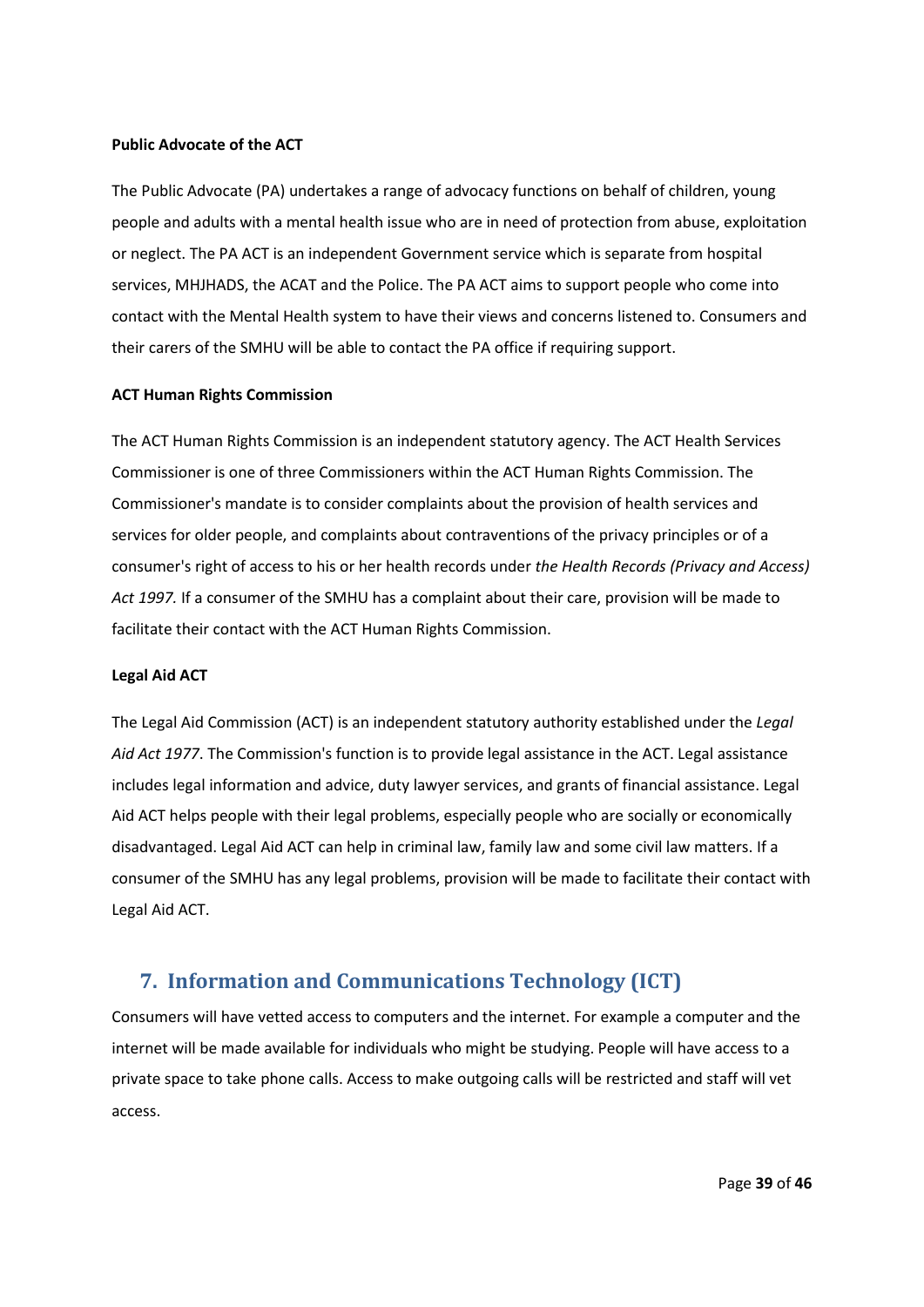## <span id="page-39-0"></span>**7.1 Information Technology (IT)**

Resources that are to be provided for the unit are reflective of requirements in other units on the Canberra Hospital campus.

The computer hardware to support clinical operations includes multiple standard computer terminals located in designated work zones. The E-Health & Clinical Records Mobile Device Strategy (draft) expects that under the Health Infrastructure Program (HIP) mobile devices will become the primary channel for accessing clinical systems and information. The requirements for fixed computers and workstations in new buildings will decrease.

Operational software requirements (in addition to standard government software provisions) will required to all relevant clinical and administration systems.

Shared Services ICT will be engaged in the operational commissioning process with installation costs included in the building works program. Lease arrangements will be established for all assets supplied.

All ICT hardware is required to meet identified occupational health and safety, infection control and injury prevention standards for clinical service areas. These include cleanable items as keyboards and mice, adjustable height screens, and space saving mountings to enable maximum access to work zones.

## <span id="page-39-1"></span>**7.2 Communication Technology**

Communications systems are reflective of requirements in other units on the Canberra Hospital campus. The communication hardware to support the clinical operations of the SMHU includes Voice over the Internet Protocol (VOIP) phones at each designated workstation. There will be access to STD calling function at the main staff station.

There will also be provision for video-conferencing and telehealth capabilities.

A disaster response phone will be provided and located at the main staff station to support disaster response, and enable access to communication technology in the event of disruption to standard VOIP phone services.

The units VOIP phones are also to be equipped with the standard Malicious Caller ID support via the use of the MIC button available on the main screen functions. Docking portable phones will be available for consumers to make local calls.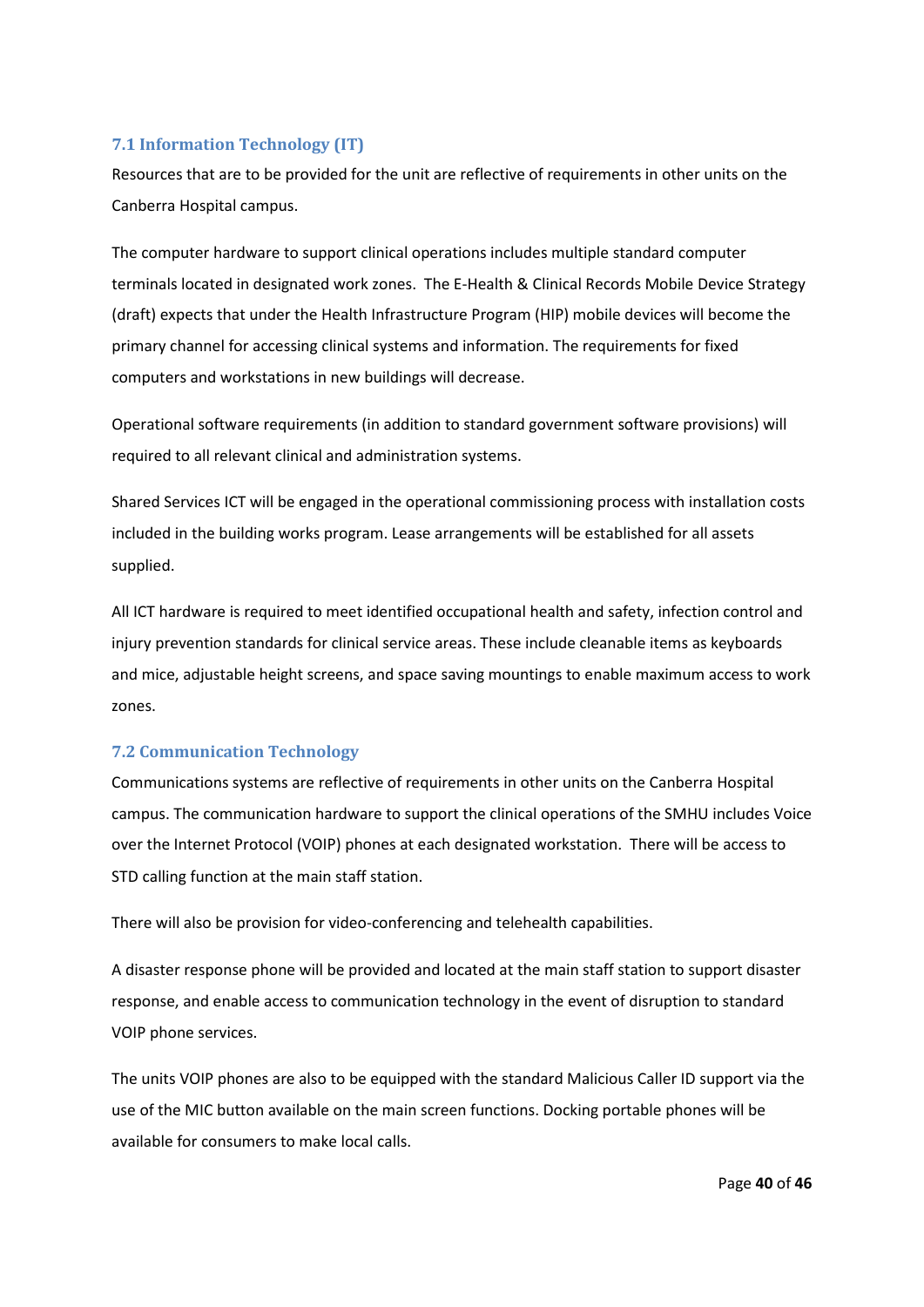## <span id="page-40-0"></span>**7.3 Facility Systems**

#### **Equipment Tracking and Monitoring**

Tracking systems will be available throughout the SMHU to assist in the location and tracking of items. The two options are radio frequency identification (RFID) and location based services.

## **Safety and Security**

There will be a significant requirement for technology to assist with providing a safe and secure environment for consumers, staff and visitors to the SMHU. The following services have significant technology requirements and these will be required to be documented to inform the design of the technology infrastructure. The systems are nurse call, staff duress alarms, CCTV, mobile staff security and auxiliary/back-up power for the unit. Perimeter security requirements will also be developed.

#### <span id="page-40-1"></span>**7.4 Data Management Systems**

#### **Patient Administration System**

The Patient Administration System (PAS) at ACT Health is known as ACTPAS. The function of this software program is to store patient related information and activities for access by clinicians and support staff. Examples include patient name, contact details, General Practitioner (GP) details, locations and episodes of care. In patient areas Ward Clerks will be responsible for entering data into specified fields within this program.

Members from Information Management and Information Technology department will be engaged in the operational commissioning process to ensure the SMHU design meets requirements and to ensure the delivery of services.

## <span id="page-40-2"></span>**7.5 Electronic Mental Health Record**

The Electronic Mental Health Record has complete coverage of all aspects of mental health management to ensure accuracy and consistency of the assessments, outcome measures and clinical documentation, and has a direct feed from ACTPAS with patient demographics, bed and ward allocation and allows staff to enter activity data for reporting.

SMHU staff will undertake training and be given passwords and logon details to access this information and then are able to view "real time" activity within the data base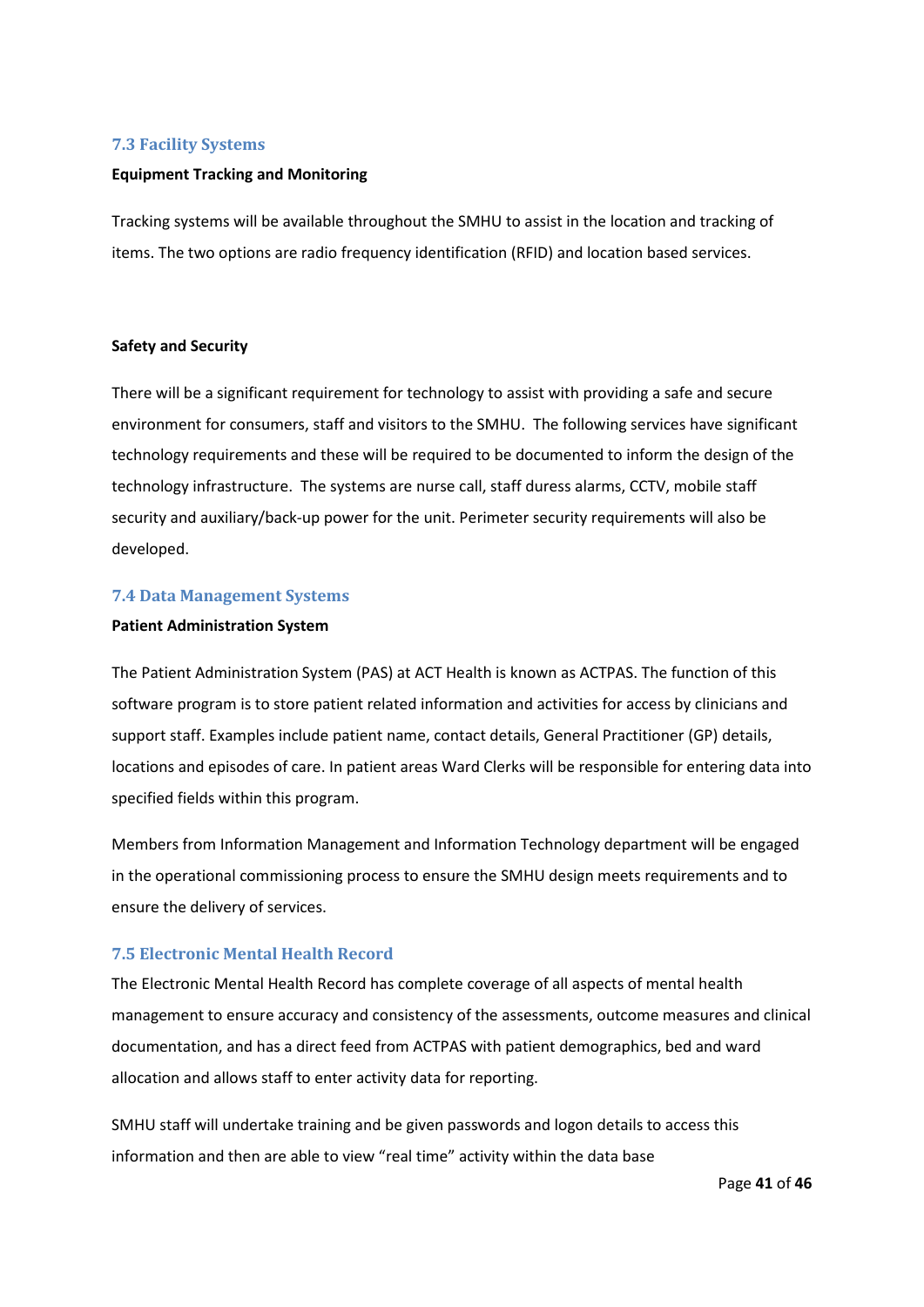# <span id="page-41-0"></span>**Appendix 1**

# <span id="page-41-1"></span>**National Mental Health Standards**

| <b>NMHS</b>    | <b>Title</b>                                      | <b>Descriptor</b>                                                                                                                                                                                                                                               |
|----------------|---------------------------------------------------|-----------------------------------------------------------------------------------------------------------------------------------------------------------------------------------------------------------------------------------------------------------------|
| $\mathbf{1}$   | <b>Rights and Responsibilities</b>                | The rights and responsibilities of people affected by<br>mental health problems and / or mental illness will be<br>upheld by the Secure Mental Health Unit and are<br>documented, prominently displayed, applied and<br>promoted throughout all phases of care. |
| $\overline{2}$ | <b>Safety</b>                                     | The activities and environment of the Secure Mental<br>Health Facility will be safe for consumers, carers,<br>families, visitors, staff and its community.                                                                                                      |
| 3              | <b>Consumer and Carer</b><br><b>Participation</b> | Consumers and carers will be actively involved in the<br>development, planning, delivery and evaluation of care.                                                                                                                                                |
| 4              | <b>Diversity Responsiveness</b>                   | The Secure Mental Health Unit will deliver care that<br>takes into account the cultural and social diversity of its<br>consumers and to meet their needs and those of their<br>carers and community throughout all phases of care.                              |
| 5              | <b>Promotion and Prevention</b>                   | The Secure Mental Health Unit will work in partnership<br>with its community to promote mental health and<br>address prevention of mental health problems and / or<br>mental illness                                                                            |
| 6              | <b>Consumers</b>                                  | Consumers have the right to comprehensive and<br>integrated mental health care that meets their<br>individual needs and achieves the best possible<br>outcome in terms of their recovery.                                                                       |
| $\overline{7}$ | <b>Carers</b>                                     | The Secure Mental Health Unit will recognise, respect,<br>value and support the importance of carers to the                                                                                                                                                     |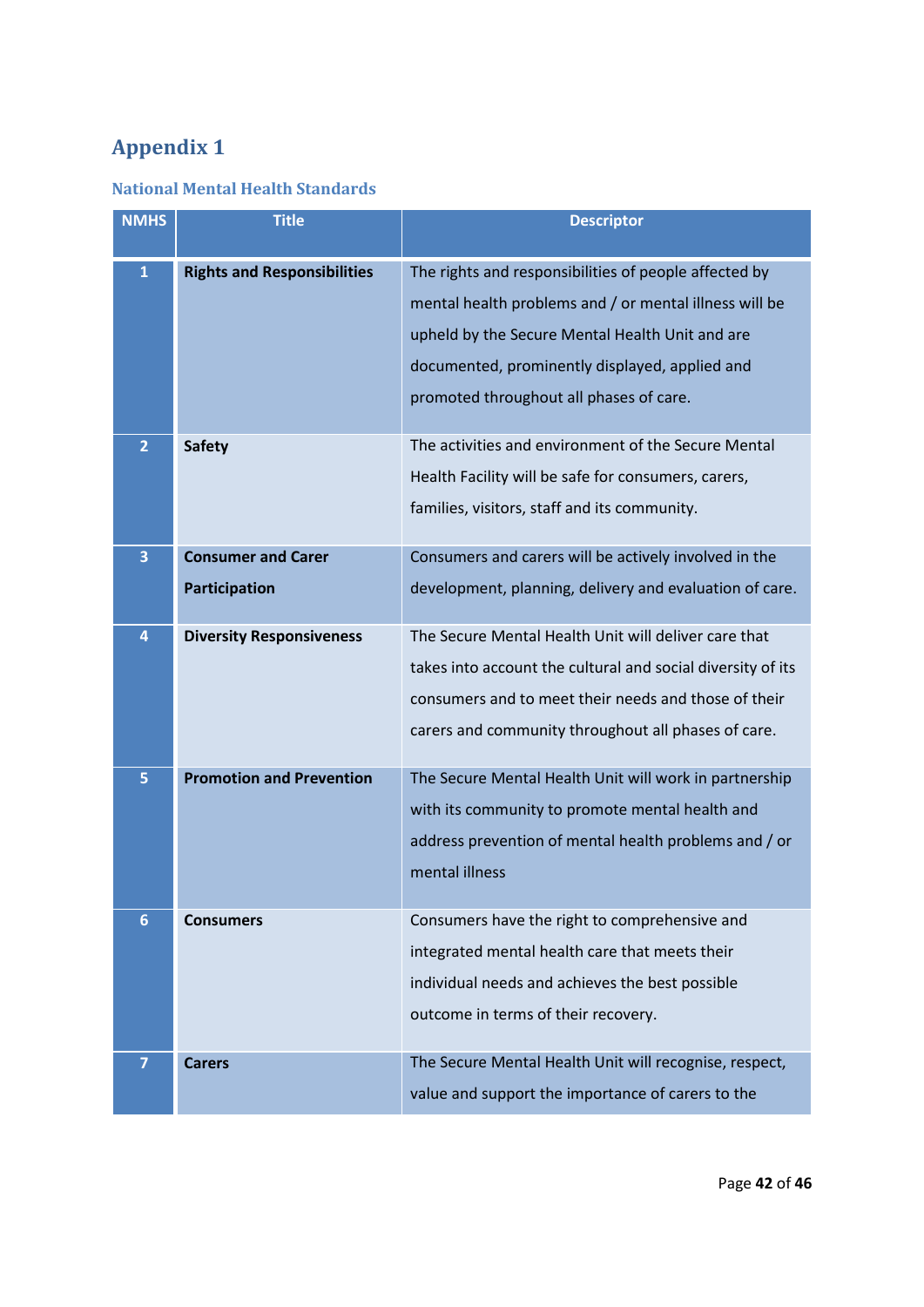|    |                            | wellbeing, treatment, and recovery of people with a       |
|----|----------------------------|-----------------------------------------------------------|
|    |                            | mental illness.                                           |
|    |                            |                                                           |
| 8  | Governance, Leadership and | The Secure Mental Health Unit will be governed, led and   |
|    | <b>Management</b>          | managed effectively and efficiently to facilitate the     |
|    |                            | delivery of quality and coordinated services.             |
| 9  | Integration                | The Secure Mental Health Unit will collaborate with and   |
|    |                            | develops partnerships within in its own organisation and  |
|    |                            | externally with other service providers to facilitate     |
|    |                            | coordinated and integrated services for consumers and     |
|    |                            | carers.                                                   |
|    |                            |                                                           |
| 10 | <b>Delivery of Care</b>    | 10.1 Supporting Recovery                                  |
|    |                            | The Secure Mental Health Unit will incorporate recovery   |
|    |                            | principles and provides consumers with access or          |
|    |                            | referral to a range of support programs aimed at          |
|    |                            | supporting their recovery.                                |
|    |                            |                                                           |
|    |                            | 10.2 Access                                               |
|    |                            | The Secure Mental Health Unit will be accessible to the   |
|    |                            | individual who requires specialist care and will meet the |
|    |                            | needs of its community in a timely manner.                |
|    |                            |                                                           |
|    |                            | 10.3 Entry                                                |
|    |                            | The entry process to the Secure Mental Health Unit will   |
|    |                            | meet the needs of its community and facilitate            |
|    |                            | timeliness of entry and ongoing assessment.               |
|    |                            | 10.4 Assessment and Review                                |
|    |                            |                                                           |
|    |                            | Consumers will receive a comprehensive, timely and        |
|    |                            | accurate assessment and a regular review of progress      |
|    |                            | will be provided to the consumer and their carer(s).      |
|    |                            |                                                           |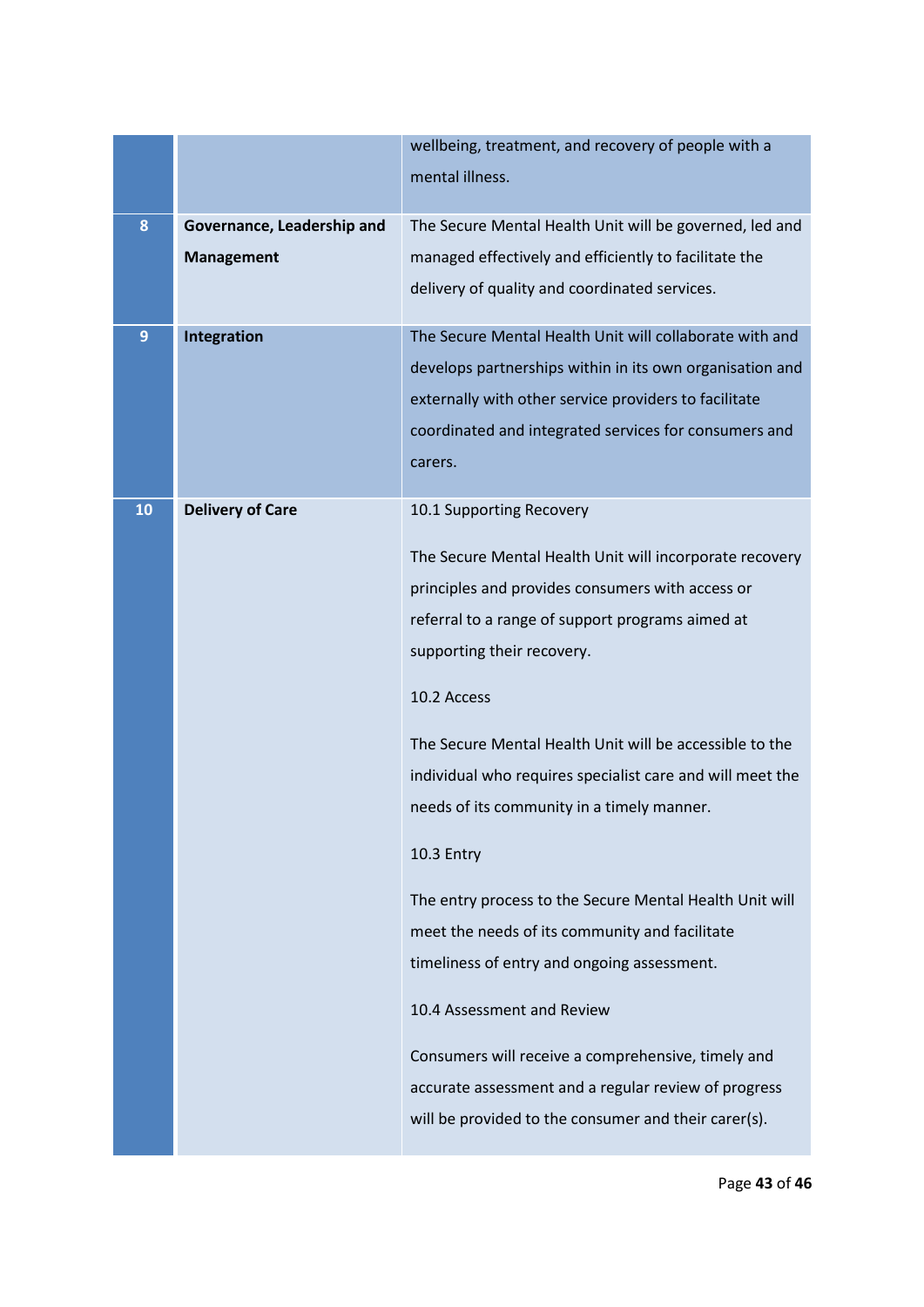## 10.5 Treatment and Support

The Secure Mental Health Unit will provide access to a range of evidence based treatments and facilitate access to rehabilitation and support programs which address the specific needs of its consumers and promote their recovery.

10.6 Exit and Re-Entry

The Secure Mental Health Unit will assist consumers to exit the service and ensures re-entry to mental health services according to the consumer's needs.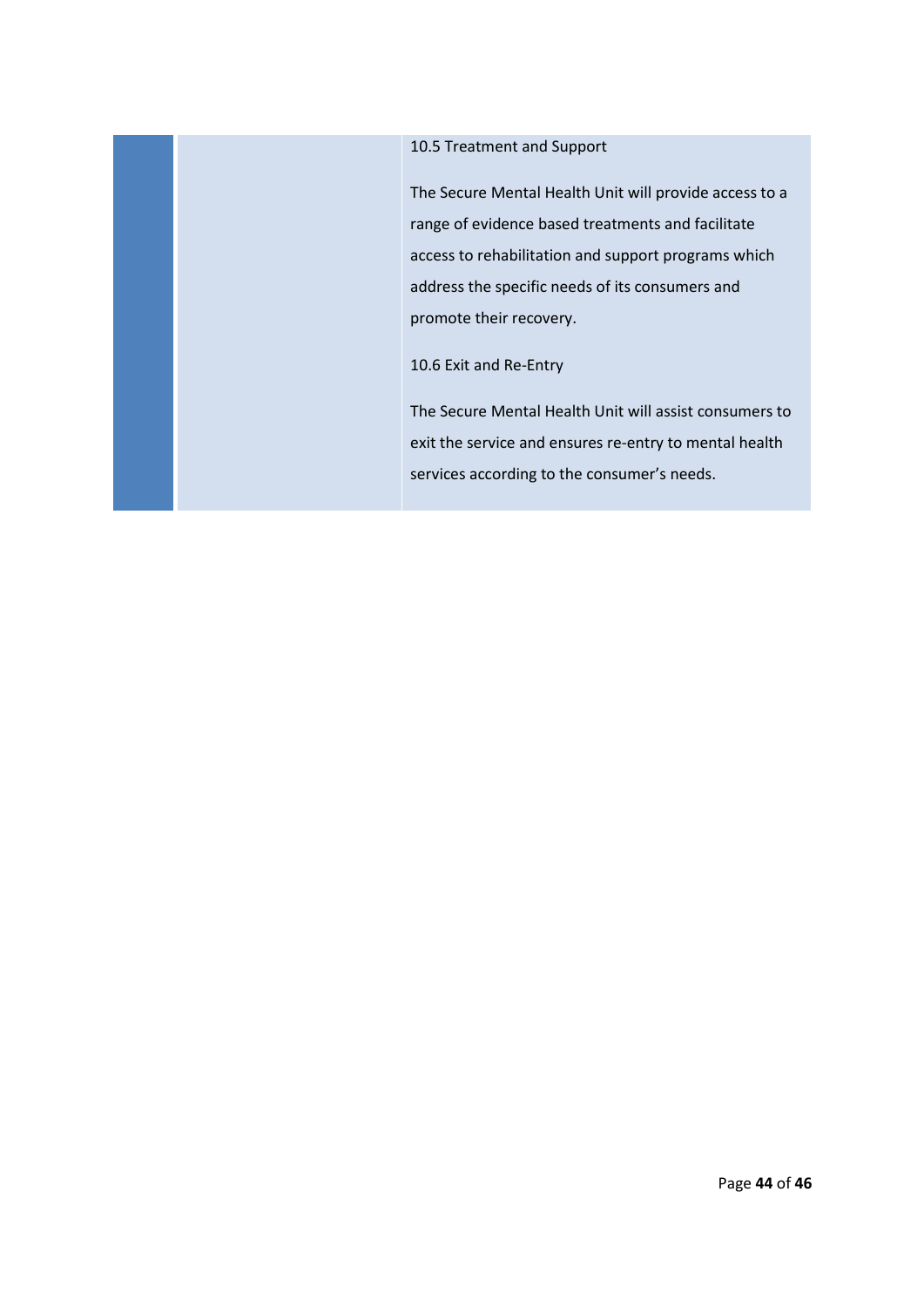## <span id="page-44-0"></span>**Appendix 2**

The meaning of mental illness for the admission is also the same as the Mental Health Treatment and Care Act 1994.

Mental Illness means a condition that seriously impairs (either temporarily or permanently) the mental functioning of a person in 1 or more areas of thought, mood, volition, perception, orientation or memory, and is characterised by:

- The presence of at least 1 of the following symptoms:
	- o Delusions
	- o Hallucinations
	- o Serious disorders of streams of thought
	- o Serious disorders of thought form
	- o Serious disturbance of mood

*Or*

• Sustained or repeated irrational behaviour that may be taken to indicate the presence of at least 1 of the symptoms mentioned above

A person will **not** be regarded as having a mental illness because of any of the following:

- The person expresses or refuses to express, or has expressed or has refused or failed to express, a particular:
	- o political opinion or belief
	- o religious opinion or belief
	- o philosophy
	- o sexual preference or orientation
	- o political activity
- The person engages in or has engaged in:
	- o sexual promiscuity
	- o immoral conduct
	- o illegal conduct
	- o antisocial behaviour
- The person takes or has taken alcohol or any other drug